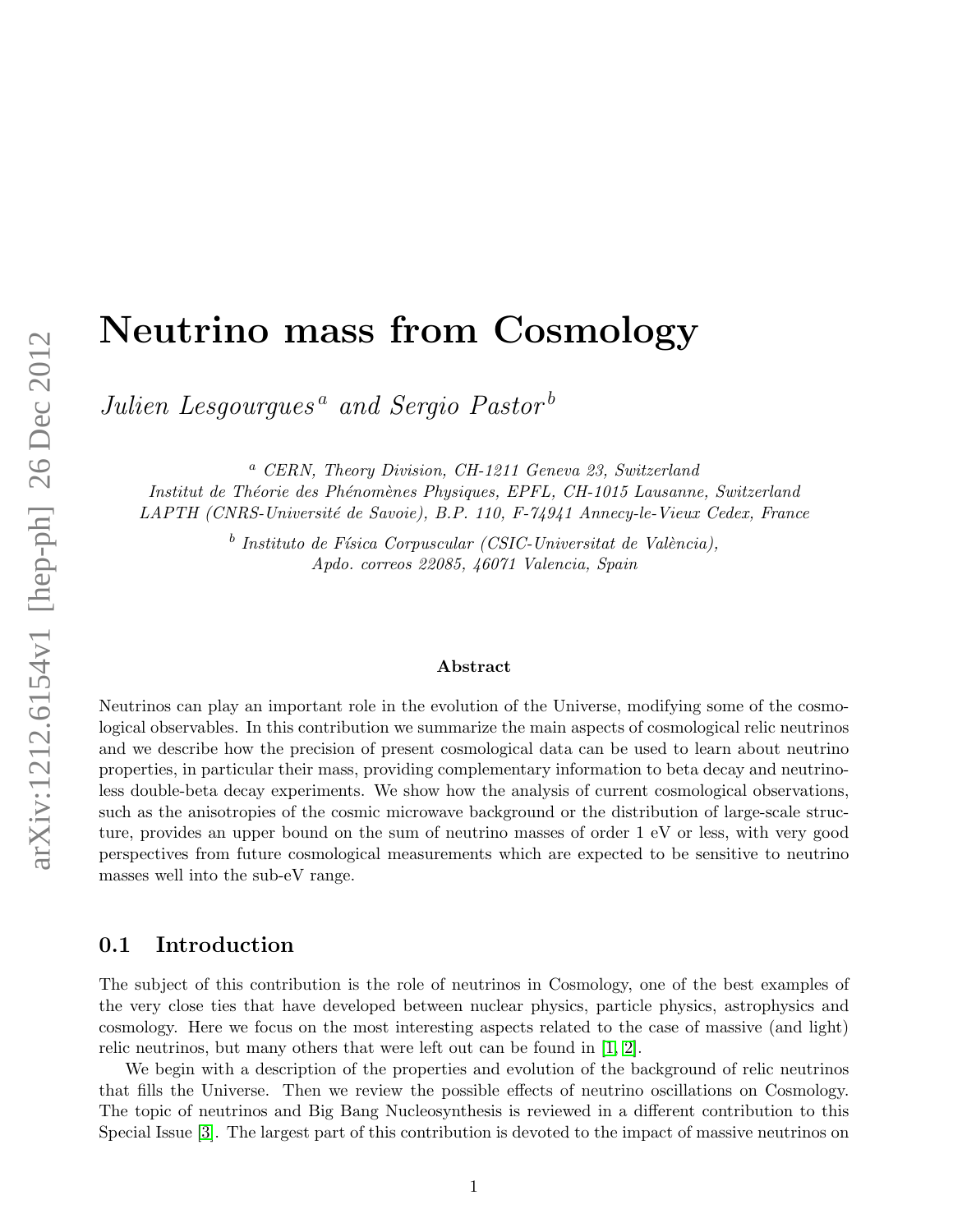cosmological observables, that can be used to extract bounds on neutrino masses from present data. Finally we discuss the sensitivities on neutrino masses from future cosmological experiments.

Note that massive neutrinos could also play a role in the generation of the baryon asymmetry of the Universe from a previously created lepton asymmetry. In these leptogenesis scenarios, one can also obtain quite restrictive bounds on light neutrino masses, which are however strongly model-dependent. We do not discuss this subject here, covered in other contribution to this Special Issue [\[4\]](#page-29-3).

For further details, the reader is referred to recent reviews on neutrino cosmology such as [\[5,](#page-29-4) [6,](#page-29-5) [7\]](#page-29-6) and in particular [\[8\]](#page-29-7). A more general review on the connection between particle physics and cosmology can be found in [\[9\]](#page-29-8).

## 0.2 The cosmic neutrino background

The existence of a relic sea of neutrinos is a generic feature of the standard hot big bang model, in number only slightly below that of relic photons that constitute the cosmic microwave background (CMB). This cosmic neutrino background (CNB) has not been detected yet, but its presence is indirectly established by the accurate agreement between the calculated and observed primordial abundances of light elements, as well as from the analysis of the power spectrum of CMB anisotropies and other cosmological observables. In this section we will summarize the evolution and main properties of the CNB.

#### <span id="page-1-1"></span>0.2.1 Relic neutrino production and decoupling

Produced at large temperatures by frequent weak interactions, cosmic neutrinos of any flavour ( $\nu_{e,\mu,\tau}$ ) were kept in equilibrium until these processes became ineffective in the course of the expansion of the early Universe. While coupled to the rest of the primeval plasma (relativistic particles such as electrons, positrons and photons), neutrinos had a momentum spectrum with an equilibrium Fermi-Dirac form with temperature  $T$ ,

<span id="page-1-0"></span>
$$
f_{\text{eq}}(p,T) = \left[ \exp\left(\frac{p-\mu_{\nu}}{T}\right) + 1 \right]^{-1}, \qquad (1)
$$

which is just one example of the general case of particles in equilibrium (fermions or bosons, relativistic or non-relativistic), as shown e.g. in [\[10\]](#page-29-9). In the previous equation we have included a neutrino chemical potential  $\mu_{\nu}$  that would exist in the presence of a neutrino-antineutrino asymmetry, but we will see later in section [0.4.1](#page-7-0) that even if it exists its contribution can not be very relevant.

As the Universe cools, the weak interaction rate  $\Gamma_{\nu}$  falls below the expansion rate and one says that neutrinos decouple from the rest of the plasma. An estimate of the decoupling temperature  $T_{\text{dec}}$ can be found by equating the thermally averaged value of the weak interaction rate

$$
\Gamma_{\nu} = \langle \sigma_{\nu} \, n_{\nu} \rangle \tag{2}
$$

where  $\sigma_{\nu} \propto G_F^2$  is the cross section of the electron-neutrino processes with  $G_F$  the Fermi constant and  $n_{\nu}$  is the neutrino number density, with the expansion rate given by the Hubble parameter H

$$
H^2 = \frac{8\pi\rho}{3M_P^2} \tag{3}
$$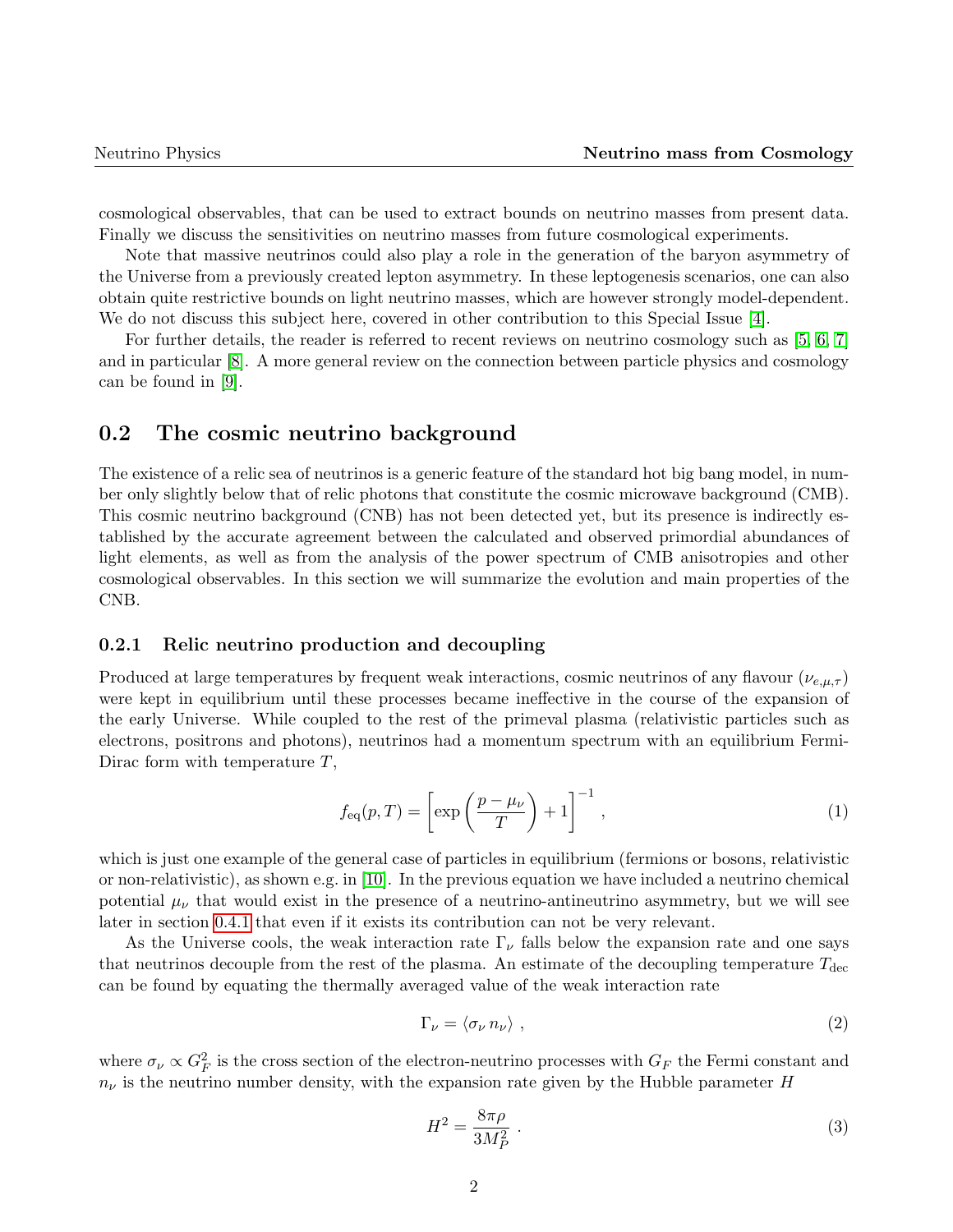Here  $\rho \propto T^4$  is the total energy density, dominated by relativistic particles, and  $M_P = 1/G^{1/2}$  is the Planck mass. If we approximate the numerical factors to unity, with  $\Gamma_{\nu} \approx G_F^2 T^5$  and  $H \approx T^2/M_P$ , we obtain the rough estimate  $T_{\text{dec}} \approx 1 \text{ MeV}$ . More accurate calculations give slightly higher values of  $T_{\text{dec}}$  which are flavour dependent because electron neutrinos and antineutrinos are in closer contact with electrons and positrons, as shown e.g. in [\[1\]](#page-29-0).

Although neutrino decoupling is not described by a unique  $T_{\text{dec}}$ , it can be approximated as an instantaneous process. The standard picture of instantaneous neutrino decoupling is very simple (see e.g. [\[10\]](#page-29-9) or [\[11\]](#page-29-10)) and reasonably accurate. In this approximation, the spectrum in eq. [\(1\)](#page-1-0) is preserved after decoupling, because both neutrino momenta and temperature redshift identically with the expansion of the Universe. In other words, the number density of non-interacting neutrinos remains constant in a comoving volume since the decoupling epoch. We will see later that active neutrinos cannot possess masses much larger than 1 eV, so they were ultra-relativistic at decoupling. This is the reason why the momentum distribution in eq. [\(1\)](#page-1-0) does not depend on the neutrino masses, even after decoupling, i.e. there is no neutrino energy in the exponential of  $f_{\text{eq}}(p)$ .

When calculating quantities related to relic neutrinos, one must consider the various possible degrees of freedom per flavour. If neutrinos are massless or Majorana particles, there are two degrees of freedom for each flavour, one for neutrinos (one negative helicity state) and one for antineutrinos (one positive helicity state). Instead, for Dirac neutrinos there are in principle twice more degrees of freedom, corresponding to the two helicity states. However, the extra degrees of freedom should be included in the computation only if they are populated and brought into equilibrium before the time of neutrino decoupling. In practice, the Dirac neutrinos with the "wrong-helicity" states do not interact with the plasma at temperatures of the MeV order and have a vanishingly small density with respect to the usual left-handed neutrinos (unless neutrinos have masses close to the keV range, as explained in section 6.4 of [\[1\]](#page-29-0), but such a large mass is excluded for active neutrinos). Thus the relic density of active neutrinos does not depend on their nature, either Dirac or Majorana particles.

Shortly after neutrino decoupling the temperature drops below the electron mass, favouring  $e^{\pm}$ annihilations that heat the photons. If one assumes that this entropy transfer did not affect the neutrinos because they were already completely decoupled, it is easy to calculate the change in the photon temperature before any  $e^{\pm}$  annihilation and after the electron-positron pairs disappear by assuming entropy conservation of the electromagnetic plasma. The result is

$$
\frac{T_{\gamma}^{\text{after}}}{T_{\gamma}^{\text{before}}} = \left(\frac{11}{4}\right)^{1/3} \simeq 1.40102\,,\tag{4}
$$

which is also the ratio between the temperatures of relic photons and neutrinos  $T_{\gamma}/T_{\nu} = (11/4)^{1/3}$ . The evolution of this ratio during the process of  $e^{\pm}$  annihilations is shown in the left panel of Fig. [1,](#page-3-0) while one can see in the right panel how in this epoch the photon temperature decreases with the expansion less than the inverse of the scale factor  $a$ . Instead the temperature of the decoupled neutrinos always falls as  $1/a$ .

It turns out that the standard picture of neutrino decoupling described above is slightly modified: the processes of neutrino decoupling and  $e^{\pm}$  annihilations are sufficiently close in time so that some relic interactions between  $e^{\pm}$  and neutrinos exist. These relic processes are more efficient for larger neutrino energies, leading to non-thermal distortions in the neutrino spectra at the percent level and a slightly smaller increase of the comoving photon temperature, as noted in a series of works listed in [\[1,](#page-29-0) [2\]](#page-29-1). A proper calculation of the process of non-instantaneous neutrino decoupling demands solving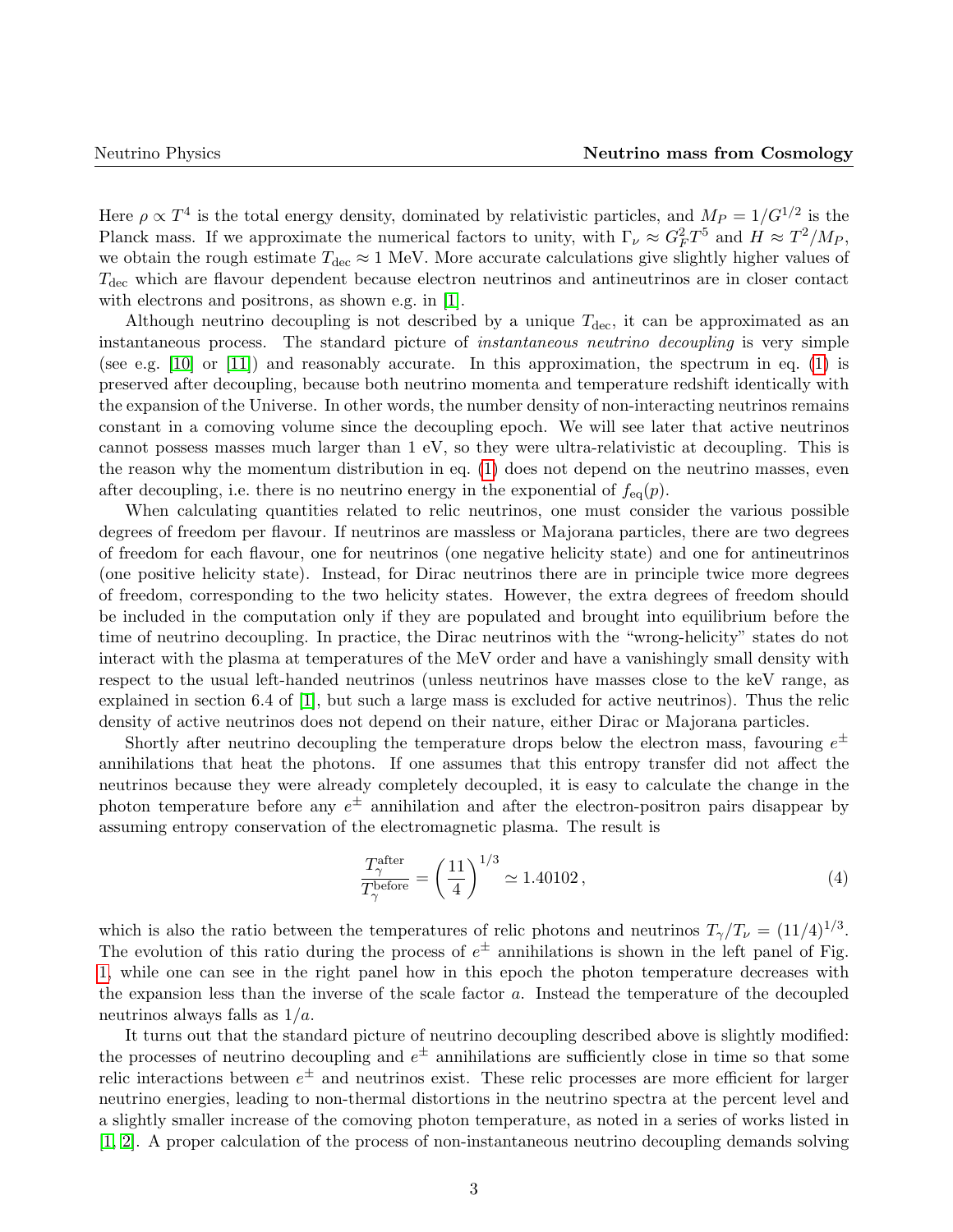

<span id="page-3-0"></span>Figure 1: Photon and neutrino temperatures during the process of  $e^{\pm}$  annihilations: evolution of their ratio (left) and their decrease with the expansion of the Universe (right).

the momentum-dependent Boltzmann equations for the neutrino spectra, a set of integro-differential kinetic equations that are difficult to solve numerically. This problem was considered in [\[12\]](#page-29-11) including the effect of flavour neutrino oscillations on the neutrino decoupling process. One finds an increase in the neutrino energy densities with respect to the instantaneous decoupling approximation (0.73% and 0.52% for  $\nu_e$ 's and  $\nu_{\mu,\tau}$ 's, respectively) and a value of the comoving photon temperature after  $e^{\pm}$ annihilations which is a factor 1.3978 larger, instead of 1.40102. These changes modify the contribution of relativistic relic neutrinos to the total energy density which is taken into account using  $N_{\text{eff}} \simeq 3.046$ , as defined later in eq. [\(12\)](#page-5-0). In practice, the distortions calculated in [\[12\]](#page-29-11) only have small consequences on the evolution of cosmological perturbations, and for many purposes they can be safely neglected.

Any quantity related to relic neutrinos can be calculated after decoupling with the spectrum in eq. [\(1\)](#page-1-0) and  $T_{\nu}$ . For instance, the number density per flavour is fixed by the temperature,

<span id="page-3-1"></span>
$$
n_{\nu} = \frac{3}{11} n_{\gamma} = \frac{6\zeta(3)}{11\pi^2} T_{\gamma}^3 , \qquad (5)
$$

which leads to a present value of 113 neutrinos and antineutrinos of each flavour per  $\text{cm}^3$ . Instead, the energy density for massive neutrinos should in principle be calculated numerically, with two welldefined analytical limits,

$$
\rho_{\nu}(m_{\nu} \ll T_{\nu}) = \frac{7\pi^2}{120} \left(\frac{4}{11}\right)^{4/3} T_{\gamma}^4 , \qquad (6)
$$

$$
\rho_{\nu}(m_{\nu} \gg T_{\nu}) = m_{\nu} n_{\nu} . \tag{7}
$$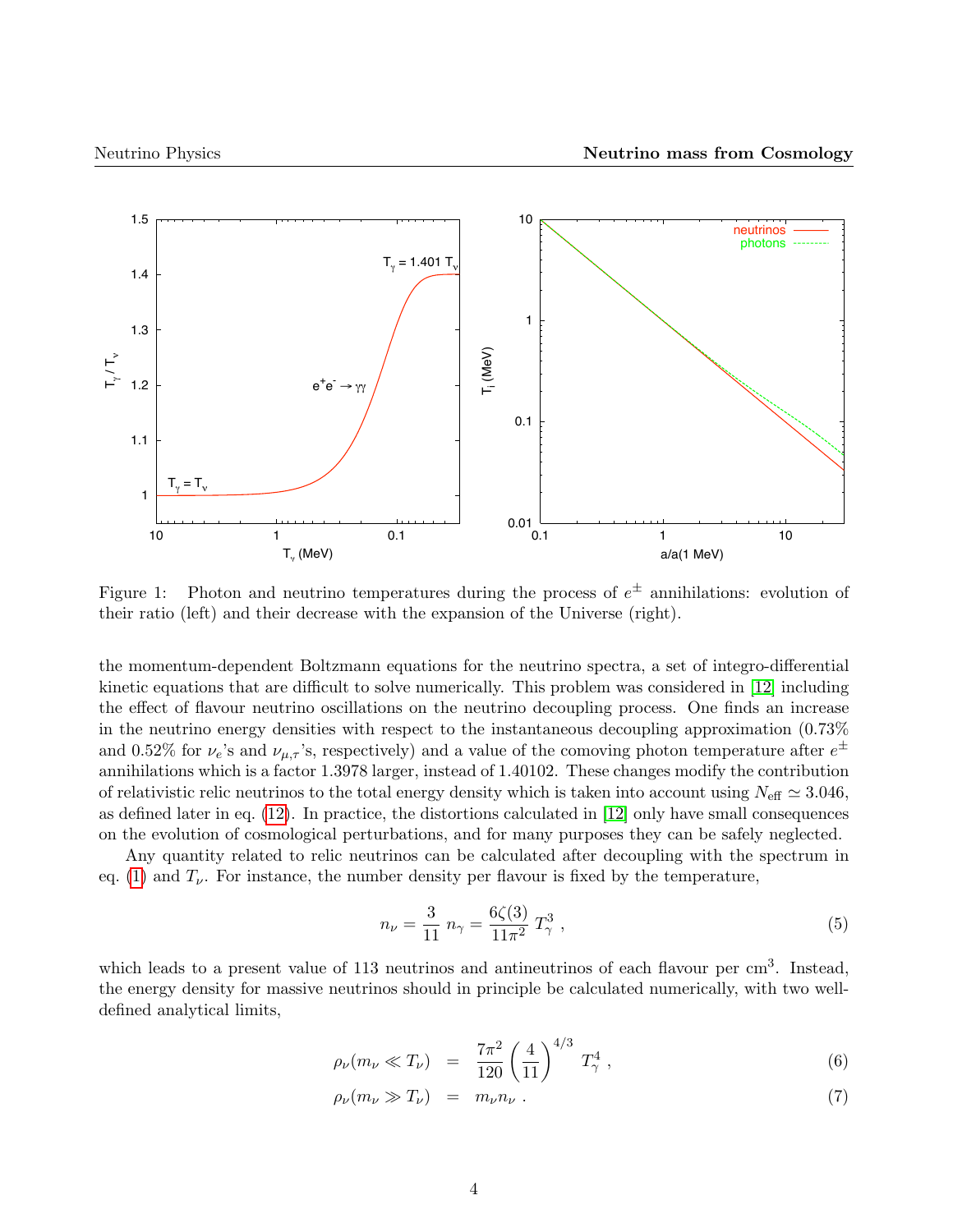#### 0.2.2 Background evolution

Let us discuss the evolution of the CNB after decoupling in the expanding Universe, which is described by the Friedmann-Robertson-Walker metric [\[11\]](#page-29-10)

$$
ds^2 = dt^2 - a(t)^2 \delta_{ij} dx^i dx^j , \qquad (8)
$$

where we assumed negligible spatial curvature. Here  $a(t)$  is the scale factor usually normalized to unity now  $(a(t_0) = 1)$  and related to the redshift z as  $a = 1/(1 + z)$ . General relativity tells us the relation between the metric and the matter and energy in the Universe via the Einstein equations, whose time-time component is the Friedmann equation

$$
\left(\frac{\dot{a}}{a}\right)^2 = H^2 = \frac{8\pi G}{3}\rho = H_0^2 \frac{\rho}{\rho_c^0},\qquad(9)
$$

that gives the Hubble rate in terms of the total energy density  $\rho$ . At any time, the critical density  $\rho_c$  is defined as  $\rho_c = 3H^2/8\pi G$ , and the current value  $H_0$  of the Hubble parameter gives the critical density today

<span id="page-4-0"></span>
$$
\rho_c^0 = 1.8788 \times 10^{-29} h^2 \text{ g cm}^{-3} . \qquad (10)
$$

where  $h \equiv H_0/(100 \text{ km s}^{-1} \text{ Mpc}^{-1})$ . The different contributions to the total energy density are

$$
\rho = \rho_{\gamma} + \rho_{\text{cdm}} + \rho_{\text{b}} + \rho_{\nu} + \rho_{\Lambda} \,, \tag{11}
$$

and the evolution of each component is given by the energy conservation law in an expanding Universe  $\dot{\rho} = -3H(\rho + p)$ , where p is the pressure. Thus the homogeneous density of photons  $\rho_{\gamma}$  scales like  $a^{-4}$ , that of non-relativistic matter ( $\rho_{\text{cdm}}$  for cold dark matter and  $\rho_{\text{b}}$  for baryons) like  $a^{-3}$ , and the cosmological constant density  $\rho_{\Lambda}$  is of course time-independent. Instead, the energy density of neutrinos contributes to the radiation density at early times but they behave as matter after the non-relativistic transition.

The evolution of all densities is depicted in Fig. [2,](#page-5-1) starting at MeV temperatures until now. The various density fractions  $\Omega_i \equiv \rho_i/\rho_c$  are shown in this figure, where it is easy to see which of the Universe components is dominant, fixing its expansion rate: first radiation in the form of photons and neutrinos (Radiation Domination or RD), then matter which can be CDM, baryons and massive neutrinos at late times (Matter Domination or MD) and finally the cosmological constant density takes over at low redshift (typically  $z < 0.5$ ).

Massive neutrinos are the only particles that present the transition from radiation to matter, when their density is clearly enhanced (upper solid lines in Fig. [2\)](#page-5-1). Obviously the contribution of massive neutrinos to the energy density in the non-relativistic limit is a function of the mass (or the sum of all masses for which  $m_i \gg T_\nu$ ), and the present value  $\Omega_\nu$  could be of order unity for eV masses (see section [0.5\)](#page-12-0).

Shortly after neutrino decoupling, the CNB plays an interesting role in Big Bang Nucleosynthesis (BBN), the period of the Universe when the primordial abundances of light elements are created. This subject is described in the contribution [\[3\]](#page-29-2) (for a recent review, see [\[13\]](#page-29-12)). Here we just summarize the two main effects of relic neutrinos at BBN. The first one is that they contribute to the relativistic energy density of the Universe (if  $m_{\nu} \ll T_{\nu}$ ), thus fixing the expansion rate. This is why BBN gave the first allowed range of the number of neutrino species before accelerators (see the next section). On the other hand, BBN is the last cosmological epoch sensitive to neutrino flavour, because electron neutrinos and antineutrinos play a direct role in the weak processes. We will see some examples of BBN bounds on neutrinos (effective number or oscillations) in the following sections.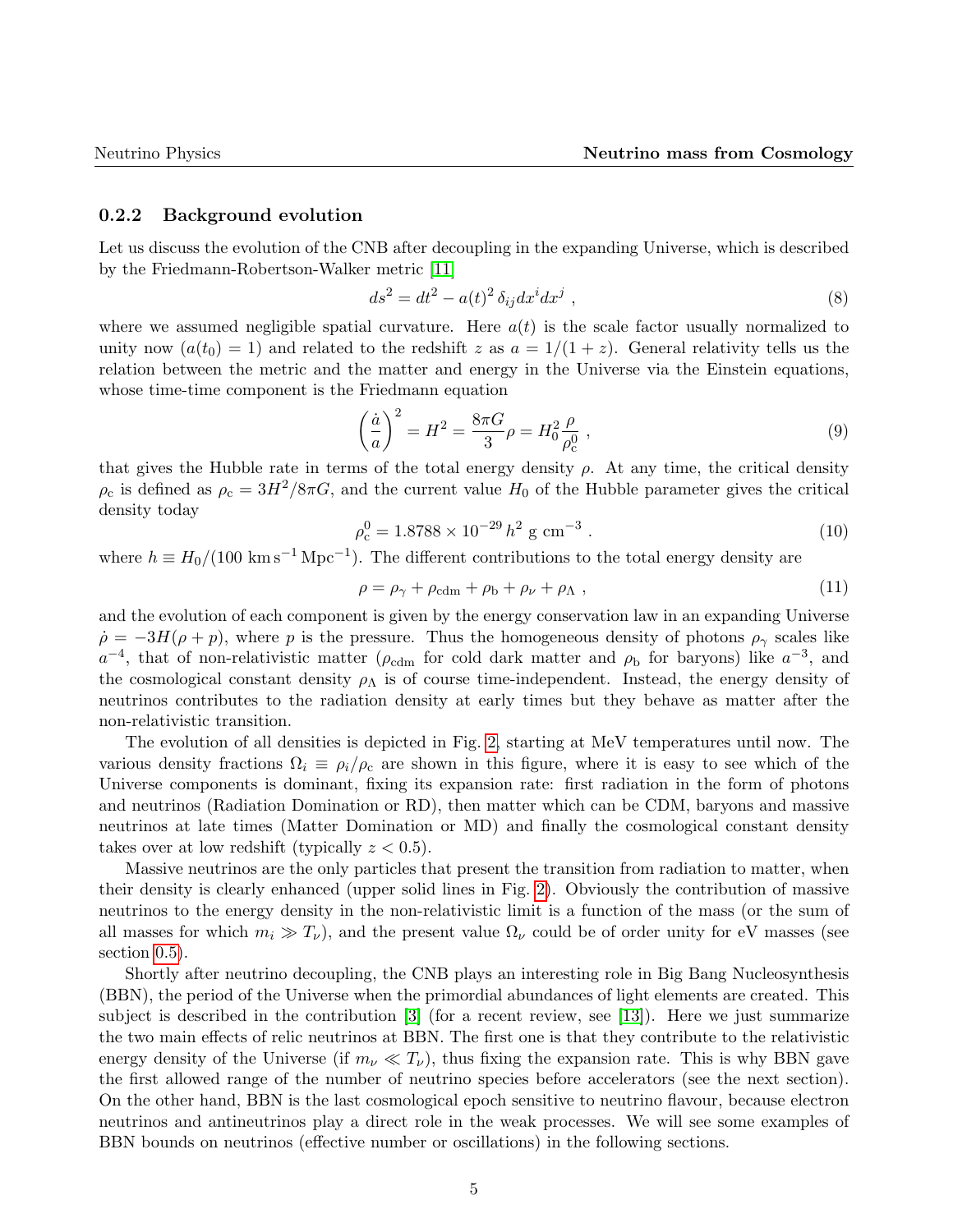

<span id="page-5-1"></span>Figure 2: Evolution of the background energy densities in terms of the fractions  $\Omega_i$ , from the time when  $T_{\nu} = 1$  MeV until now, for each component of a flat Universe with  $h = 0.7$  and current density fractions  $\Omega_{\Lambda} = 0.70$ ,  $\Omega_{\rm b} = 0.05$  and  $\Omega_{\rm cdm} = 1 - \Omega_{\Lambda} - \Omega_{\rm b} - \Omega_{\nu}$ . The three neutrino masses are  $m_1 = 0$ ,  $m_2 = 0.009$  eV and  $m_3 = 0.05$  eV.

## <span id="page-5-2"></span>0.3 Extra radiation and the effective number of neutrinos

Together with photons, in the standard case neutrinos fix the expansion rate during the cosmological era when the Universe is dominated by radiation. Their contribution to the total radiation content can be parametrized in terms of the effective number of neutrinos  $N_{\text{eff}}$ , through the relation

<span id="page-5-0"></span>
$$
\rho_{\rm r} = \rho_{\gamma} + \rho_{\nu} = \left[1 + \frac{7}{8} \left(\frac{4}{11}\right)^{4/3} N_{\rm eff}\right] \rho_{\gamma} , \qquad (12)
$$

where we have normalized  $\rho_r$  to the photon energy density because its value today is known from the measurement of the CMB temperature. This equation is valid when neutrino decoupling is complete and holds as long as all neutrinos are relativistic.

We know that the number of light neutrinos sensitive to weak interactions (flavour or active neutrinos) equals three from the analysis of the invisible Z-boson width at LEP,  $N_{\nu} = 2.9840 \pm 0.0082$ [\[14\]](#page-29-13), and we saw in a previous section from the analysis of neutrino decoupling that they contribute as  $N_{\text{eff}} \simeq 3.046$ . Any departure of  $N_{\text{eff}}$  from this last value would be due to non-standard neutrino features or to the contribution of other relativistic relics. For instance, the energy density of a hypothetical scalar particle  $\phi$  in equilibrium with the same temperature as neutrinos would be  $\rho_{\phi} = (\pi/30) T_{\nu}^4$ , leading to a departure of  $N_{\text{eff}}$  from the standard value of 4/7. A detailed discussion of cosmological scenarios where  $N_{\text{eff}}$  is not fixed to three can be found in [\[1,](#page-29-0) [2,](#page-29-1) [15\]](#page-29-14).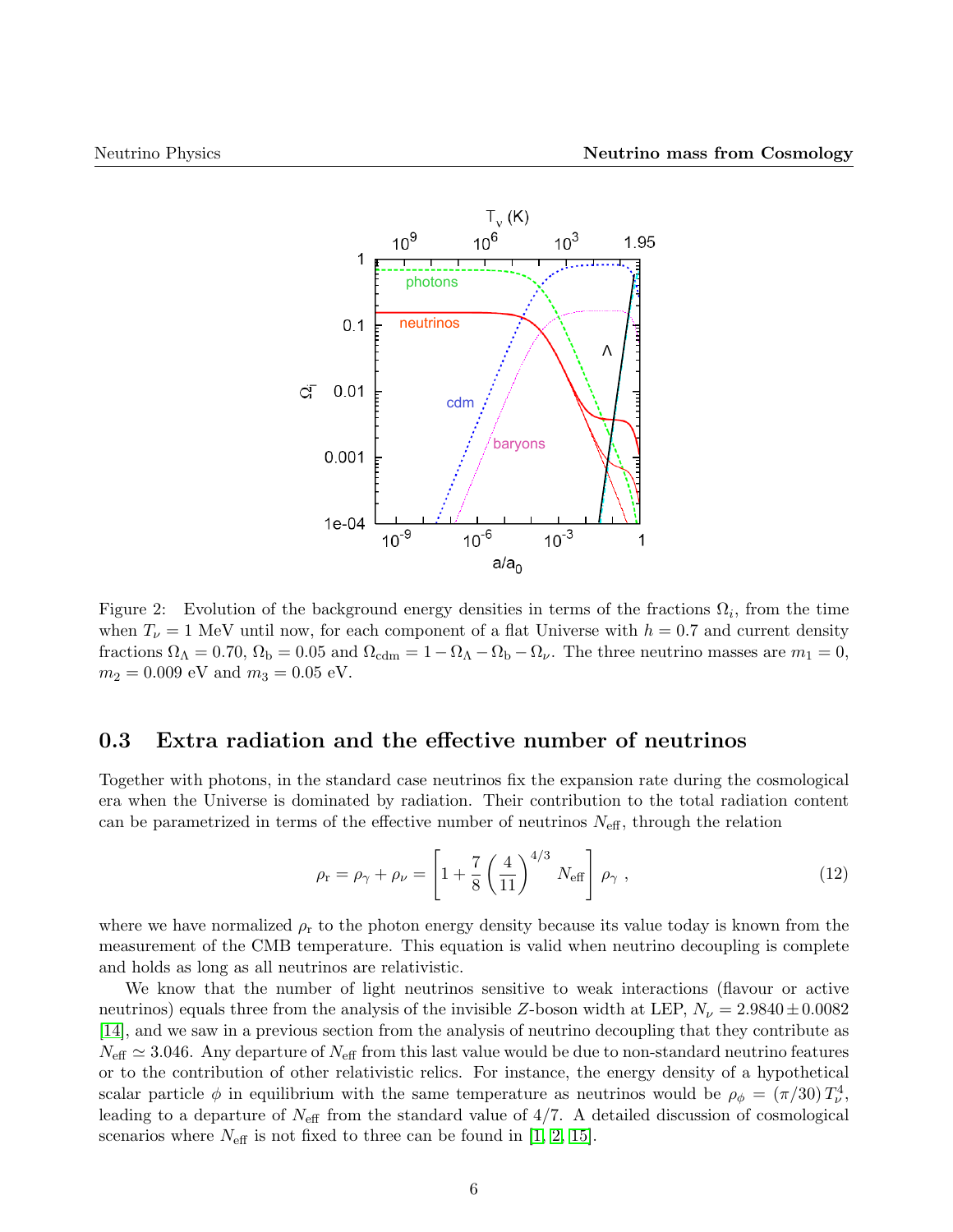The expansion rate during BBN fixes the produced abundances of light elements, and in particular that of  ${}^{4}$ He. Thus the value of  $N_{\text{eff}}$  can be constrained at the BBN epoch from the comparison of theoretical predictions and experimental data on the primordial abundances of light elements [\[3,](#page-29-2) [13\]](#page-29-12). In addition, a value of  $N_{\text{eff}}$  different from the standard one would modify the transition epoch from a radiation-dominated to a matter-dominated Universe, which has some consequences on some cosmological observables such as the power spectrum of CMB anisotropies, leading to independent bounds on the radiation content. These are two complementary ways of constraining  $N_{\text{eff}}$  at very different epochs.

A recent analysis of the BBN constraints on  $N_{\text{eff}}$  can be found in [\[16\]](#page-30-0) (see the references therein for a list of recent works). The authors have discussed a new and more conservative approach to derive BBN constraints on  $N_{\text{eff}}$ , motivated by growing concerns on the reliability of astrophysical determinations of primordial <sup>4</sup>He. According to [\[16\]](#page-30-0), the extra radiation at the BBN epoch is limited to  $\Delta N_{\text{eff}} \leq 1$  at 95% C.L. On the other hand, recent analyses of late cosmological observables seem to favor  $N_{\text{eff}} > 3$ , with best-fit values of order 4.3 – 4.4, although with large errorbars as shown for instance in [\[17\]](#page-30-1). The considered data include CMB temperature anisotropies and polarization, combined with other data such as measurements of the present value of the Hubble parameter  $(H_0)$ , the power spectrum of Luminous Red Galaxies (LRG) or distance measurements from the baryon acoustic oscillations (BAO) in the distribution of galaxies. The allowed regions at 95% C.L. from [\[17\]](#page-30-1) are  $2.8 < N_{\text{eff}} < 5.9$  (WMAP+BAO+H<sub>0</sub>) and  $2.7 < N_{\text{eff}} < 6.2$  (WMAP+LRG+H<sub>0</sub>). Other recent analyses of  $N_{\text{eff}}$  bounds from cosmological data can be found in [\[18,](#page-30-2) [19,](#page-30-3) [20\]](#page-30-4). These ranges are in reasonable agreement with the standard prediction of  $N_{\text{eff}} \simeq 3.046$ , although they show a marginal preference for extra relativistic degrees of freedom whose robustness is still unclear. Moreover, they show that there exists an allowed region of  $N_{\text{eff}}$  values that is common at early (BBN) and more recent epochs, although with large errorbars. The upcoming CMB measurements by the Planck satellite will soon pin down the radiation content of the Universe, clarifying whether one really needs new physics leading to relativistic degrees of freedom beyond the contribution of flavour neutrinos.

## 0.4 Neutrino oscillations in the Early Universe

Nowadays there exist compelling evidences for flavour neutrino oscillations from a variety of experimental data on solar, atmospheric, reactor and accelerator neutrinos. These are very important results, because the existence of flavour change implies that neutrinos mix and have non-zero masses, which in turn requires particle physics beyond the Standard Model. Thus it is interesting to check whether neutrino oscillations can modify any of the cosmological observables. More on neutrino oscillations and their implications can be found in other contributions to this Special Issue or any of the existing reviews such as [\[21,](#page-30-5) [22,](#page-30-6) [23\]](#page-30-7), to which we refer the reader for more details.

It turns out that in the standard cosmological picture all flavour neutrinos were produced with the same energy spectrum, as we saw in section [0.2.1,](#page-1-1) so we do not expect any effect from the oscillations among these three states. This is true up to the small spectral distortion caused by the heating of neutrinos from  $e^+e^-$  annihilations [\[12\]](#page-29-11), as described before. In this section we will briefly consider two cases where neutrino oscillations could have cosmological consequences: flavour oscillations with non-zero relic neutrino asymmetries and active-sterile neutrino oscillations.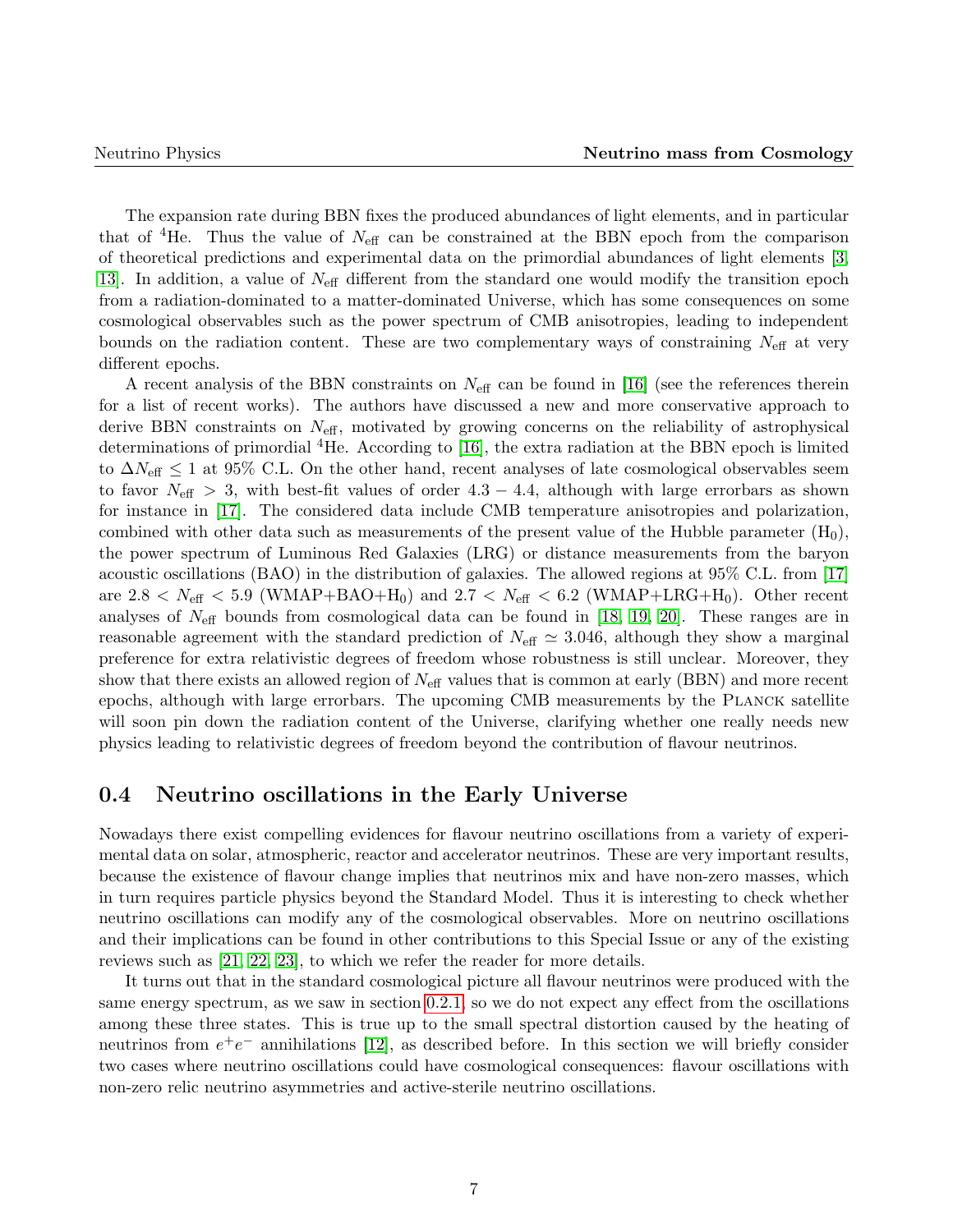#### <span id="page-7-0"></span>0.4.1 Active-active neutrino oscillations: relic neutrino asymmetries

A non-zero relic neutrino asymmetry exists when the number densities of neutrinos and antineutrinos of a given flavour are different, and can be parameterized by the ratio  $\eta_{\nu_{\alpha}} = (n_{\nu_{\alpha}} - n_{\overline{\nu}_{\alpha}})/n_{\gamma}$ . Such a putative asymmetry, that could have been produced by some mechanism well before the thermal decoupling epoch, is expected to be of the same order of the cosmological baryon number  $\eta_B$ , i.e. a few times  $10^{-10}$ , from the equilibration of lepton and baryon numbers by sphalerons in the very early Universe. In such a case, cosmological neutrino asymmetries would be too small to have any observable consequence. However, values fo these parameters which are orders of magnitude larger than  $\eta_B$  are not excluded by observations. Actually, large  $\eta_{\nu_\alpha}$  are predicted in theoretical models where the generation of lepton asymmetry took place after the electroweak phase transition or the electroweak washing out of preexisting asymmetries is not effective.

Neutrino asymmetries can be quantified assuming that a given flavour is characterized by a Fermi-Dirac distribution as in eq. [\(1\)](#page-1-0) with a non-zero chemical potential  $\mu_{\nu}$  or equivalently with the dimensionless degeneracy parameter  $\xi_{\nu} \equiv \mu_{\nu}/T$  (for antineutrinos,  $\xi_{\bar{\nu}} = -\xi_{\nu}$ ). In such a case, sometimes one says that the relic neutrinos are degenerate (but not in the sense of equal masses). Degenerate electron neutrinos have a direct effect on BBN: any change in the  $\nu_e/\bar{\nu}_e$  spectra modifies the primordial neutron-to-proton ratio, which in this case is  $n/p \propto \exp(-\xi_{\nu_e})$ . Therefore, a positive  $\xi_{\nu_e}$  decreases the primordial <sup>4</sup>He mass fraction, while a negative  $\xi_{\nu_e}$  increases it [\[24\]](#page-30-8), leading to an allowed range

<span id="page-7-2"></span>
$$
-0.01 < \xi_{\nu_e} < 0.07 \tag{13}
$$

compatible with  $\xi_{\nu_e} = 0$  and very restrictive for negative values. In addition a non-zero relic neutrino asymmetry always enhances the contribution of the CNB to the relativistic energy density, because for any  $\xi_{\nu}$  one has a departure from the standard value of the effective number of neutrinos  $N_{\text{eff}}$  given, if the neutrino spectra follow an equilibrium form, by

$$
\Delta N_{\text{eff}} = \frac{15}{7} \left[ 2 \left( \frac{\xi_{\nu}}{\pi} \right)^2 + \left( \frac{\xi_{\nu}}{\pi} \right)^4 \right]
$$
 (14)

We have seen that this increased radiation modifies the outcome of BBN and that bounds on  $N_{\text{eff}}$  can be obtained. In addition, another consequence of the extra radiation density is that it postpones the epoch of matter-radiation equality, producing observable effects on the spectrum of CMB anisotropies and the distribution of cosmic large-scale structures (LSS). Both independent bounds on the radiation content can be translated into flavour-independent limits on  $\xi_{\nu}$ .

Altogether these cosmological limits on the neutrino chemical potentials or relic neutrino asymmetries are not very restrictive, because at least for BBN their effect in the  $\nu_{\mu}$  or  $\nu_{\tau}$  sector can be compensated by a positive  $\xi_{\nu_e}$ . For example, an analysis of the combined effect of a non-zero neutrino asymmetry on BBN and CMB/LSS yields the allowed regions [\[25\]](#page-30-9)

<span id="page-7-1"></span>
$$
-0.01 < \xi_{\nu_e} < 0.22, \qquad |\xi_{\nu_{\mu,\tau}}| < 2.6, \tag{15}
$$

in agreement with similar but more updated bounds as cited in [\[8\]](#page-29-7). These limits allow for a very significant radiation contribution of degenerate neutrinos, leading many authors to discuss the implications of a large neutrino asymmetry in different physical situations (see e.g. [\[1\]](#page-29-0)).

It is obvious that the limits in eq. [\(15\)](#page-7-1) would be modified if neutrino flavour oscillations were effective before BBN, changing the initial distribution of flavour asymmetries. Actually, it was shown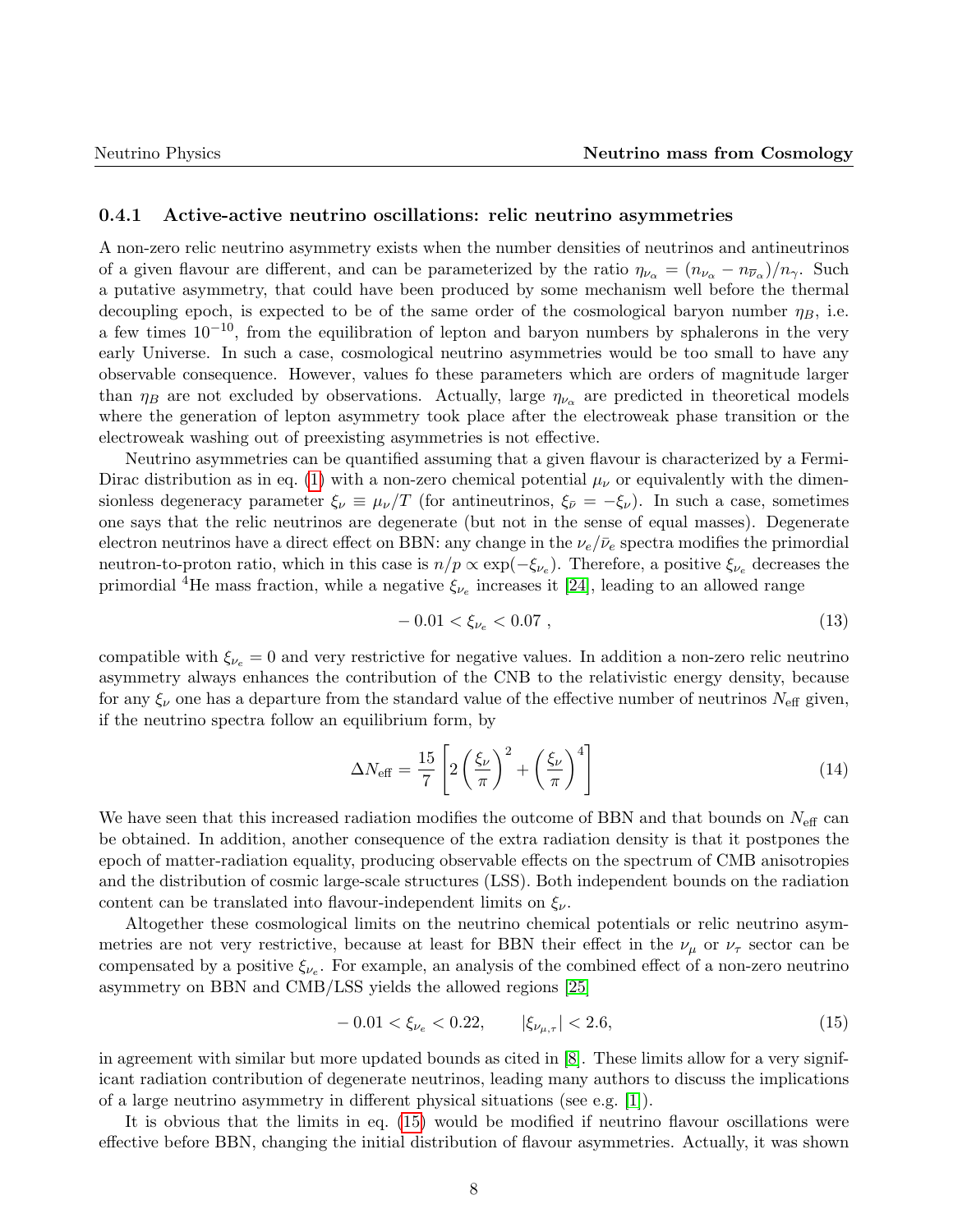in [\[26,](#page-30-10) [27,](#page-30-11) [28\]](#page-30-12) that this is the case for the neutrino mixing parameters in the region favoured by present data. This result is obtained only after the proper inclusion of the refractive terms produced by the background neutrinos, which synchronize the oscillations of neutrinos with different momenta (which would evolve independently without them). If flavour equilibrium is reached before BBN and the momentum distributions of neutrinos keep a Fermi-Dirac form as in eq. [\(1\)](#page-1-0), the restrictive limits on  $\xi_{\nu_e}$  in eq. [\(13\)](#page-7-2) apply to all flavours. The bounds on the common value of the neutrino degeneracy parameter  $\xi_{\nu} \equiv \mu_{\nu}/T$  would be  $-0.05 < \xi_{\nu} < 0.07$  at  $2\sigma$  [\[29\]](#page-30-13).

More recent analyses [\[30,](#page-30-14) [31\]](#page-30-15) have shown that this conclusion does not always hold. For the present measured values of neutrino mixing parameters, the degree of flavour equilibration depends on the value of the mixing angle  $\theta_{13}$ , which fixes the onset of flavour oscillations involving  $\nu_e$ 's. This in turn determines whether neutrinos interact enough with electrons and positrons to transfer the excess of energy density due to the initial  $\eta_{\nu_{\alpha}}$  to the electromagnetic plasma.

In [\[31\]](#page-30-15) the BBN bounds on the total neutrino asymmetry (cosmological lepton number) were found for a range of initial flavour neutrino asymmetries. An example of this analysis is shown in Fig. [3,](#page-9-0) taken from [\[32\]](#page-30-16). From this plot one can easily see the effect of flavour oscillations on the BBN constraints on the total neutrino asymmetry. With no neutrino mixing the value of  $\eta_{\nu_e}$  is severely constrained by <sup>4</sup>He data, while the asymmetry for other neutrino flavours could be much larger. On the other hand, flavour oscillations implies that an initially large  $\eta_{\nu_e}^{\text{in}}$  can be compensated by an asymmetry in the other flavours with opposite sign. The most restrictive BBN bound on  $\eta_{\nu_e}$  applies then to the total asymmetry, an effect that can be seen graphically in Fig. [3](#page-9-0) as a rotation of the allowed region from a quasi-horizontal one for zero mixing to an almost vertical region for  $\sin^2 \theta_{13} = 0.04$ , in particular for the inverted mass hierarchy. In all cases depicted in Fig. [3](#page-9-0) the allowed values of the asymmetries are fixed by both deuterium and <sup>4</sup>He, the latter imposing that the value of  $\eta_{\nu_e}$  at BBN must be very close to zero. Finally, in [\[33\]](#page-31-0) it has been shown that <sup>4</sup>He data still fix the bounds on  $\eta_{\nu}$  when CMB results and other cosmological parameters such as neutrino masses are included in the analysis, and only for future CMB data the bounds on the asymmetry could be improved. At the same time the contribution of neutrino asymmetries to an enhancement of radiation is limited to  $N_{\text{eff}} \lesssim 3.1 - 3.2$  for values of  $\theta_{13}$  in the region allowed by oscillation data.

#### 0.4.2 Active-sterile neutrino oscillations

In addition to the flavour or active neutrinos (three species as we saw from accelerator data), there could also exist extra massive neutrino states that are sterile, i.e. singlets of the Standard Model gauge group and thus insensitive to weak interactions. Most of the current data on neutrino oscillations can be perfectly explained with only the three active species, but there exist a few experimental results, sometimes called anomalies, that cannot be explained in this framework. If neutrino oscillations are responsible for all the experimental data, a solution might require additional, sterile, neutrino species. These kind of particles are predicted by many theoretical models beyond the SM, being neutral leptons insensitive to weak interactions whose only interaction is gravitational. Their masses are usually heavy, while lighter sterile neutrinos are rarer but possible. Here we will briefly summarize these anomalies observed in neutrino experiments, whereas an updated review of this subject is given in [\[34\]](#page-31-1).

The long-standing evidence (more than  $3\sigma$ ) for  $\bar{\nu}_{\mu} \to \bar{\nu}_{e}$  oscillations comes from the LSND experiment. Its results pointed out a  $\Delta m^2 \sim 1 \text{ eV}^2$ , much larger than those required from a three-neutrino analysis, as shown later in eq. [\(21\)](#page-12-1). At the same time, the KARMEN experiment, very similar but not identical to LSND, provided no support for such evidence, while a recent data release of the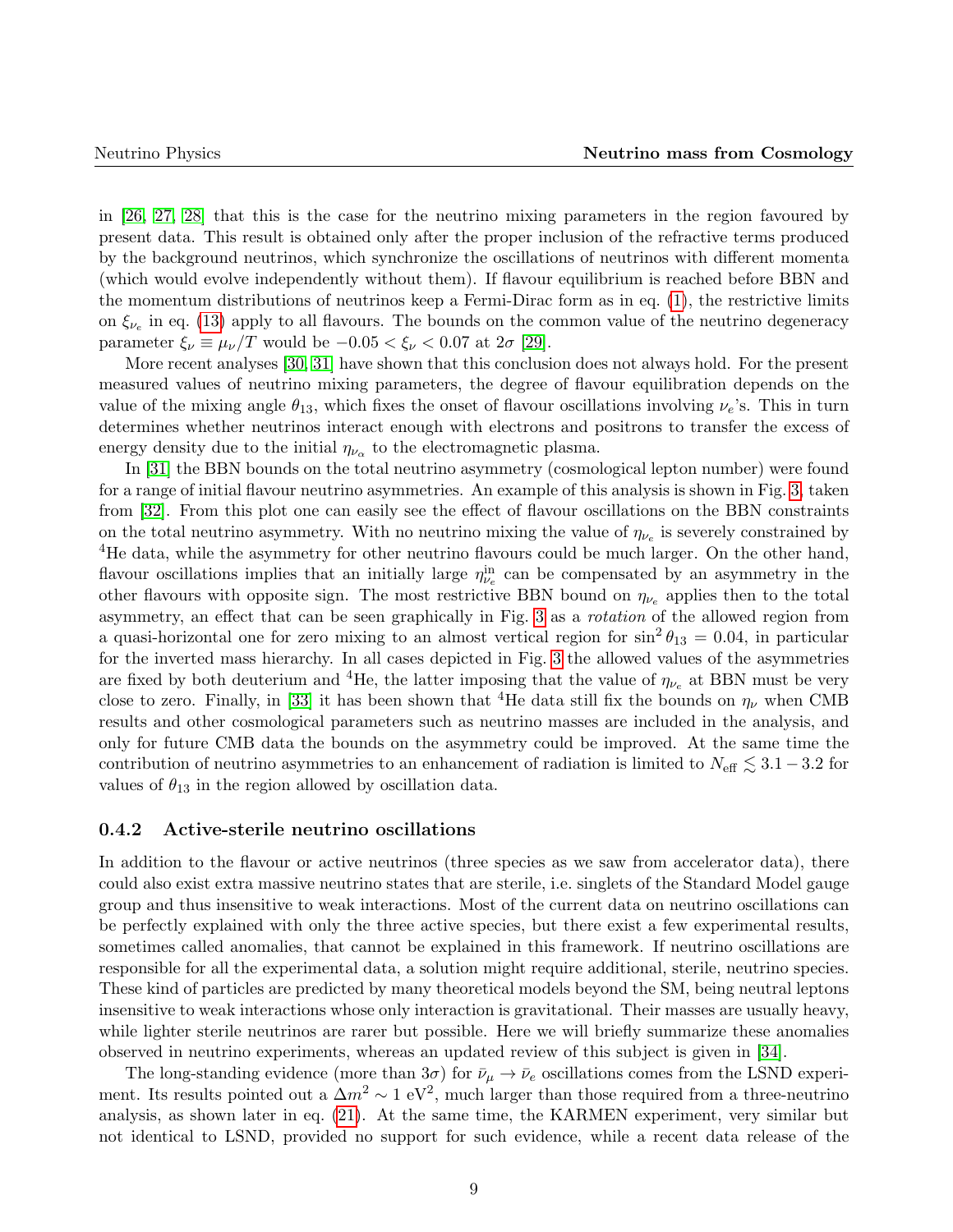

<span id="page-9-0"></span>Figure 3: BBN contours at 95% C.L. in the  $\eta_{\nu} - \eta_{\nu_e}^{in}$  plane for several values of sin<sup>2</sup>  $\theta_{13}$ : 0 (solid line), 0.04 and normal mass hierarchy (NH) (almost vertical solid line), 0.04 and inverted mass hierarchy (IH) (dotted line) [\[32\]](#page-30-16).

MiniBooNE experiment, designed to check the LSND results with larger distance  $L$  and energy  $E$ but similar ratio  $L/E$ , is still consistent with the LSND signal. In addition, an unexplained excess of electron-like events is observed in MiniBooNE at low energies. The simultaneous interpretation of LSND (antineutrino) and MiniBooNE (neutrino and antineutrino) results in terms of sterile neutrino oscillations requires CP-violation or some other exotic scenarios, as reviewed in [\[34\]](#page-31-1).

A new anomaly supporting oscillations with sterile neutrinos appeared from a revaluation of reactor antineutrino fluxes, which found a 3% increase relative to previous flux calculations. As a result, data from reactor neutrino experiments at very short distances can be interpreted as an apparent deficit of  $\bar{\nu}_e$ . This is known as the reactor antineutrino anomaly and is again compatible with sterile neutrinos having a  $\Delta m^2 > 1$  eV<sup>2</sup>. Finally, an independent experimental evidence for  $\nu_e$  disappearance at very short baselines exists from the Gallium radioactive source experiments GALLEX and SAGE.

The existence of all these experimental hints for sterile neutrinos and a mass scale at the eV is intriguing, but so far a fully consistent picture has not emerged. Many analyses have been performed trying to explain all experimental data with 1 or 2 additional sterile neutrinos, known as the  $3+1$  or  $3+2$ schemes, with the corresponding additional mixing parameters. It seems that none of these schemes does describe well all data, as explained in detail in [\[34\]](#page-31-1), but for the topics of this review the potential existence of oscillations into sterile neutrinos would lead to important cosmological consequences, such as extra radiation from fully or partly thermalized sterile neutrinos or a larger Hot or Warm Dark Matter component. The required values of neutrino masses in these  $3 + 1$  or  $3 + 2$  scenarios are, as we will see in section [0.7,](#page-22-0) in tension with the current cosmological bounds.

In any case, it is interesting to consider the main effects of additional sterile neutrino species in Cos-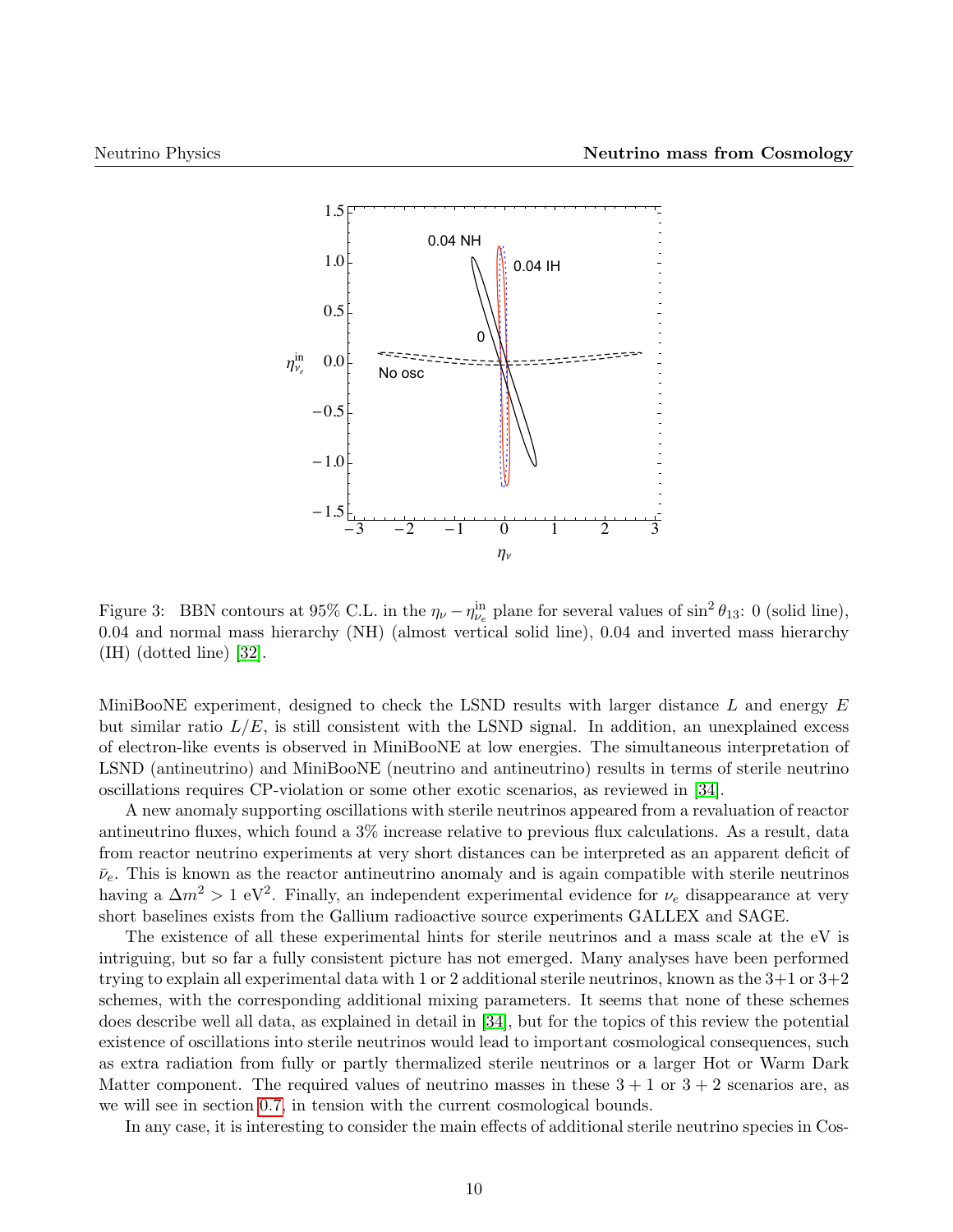mology. Because sterile neutrinos are insensitive to weak interactions, they do not follow the behaviour of active neutrinos and are not expected to be present in the early Universe at MeV temperatures. Even if they could interact through other kind of interactions, significantly weaker than the standard weak ones, as predicted by extended particle physics models, they would have a thermal spectrum at very high temperatures but their density would have been strongly diluted by many subsequent particle-antiparticle annihilations. Therefore, barring the non-thermal production from additional physics beyond the SM, the main way of obtaining a significant abundance of sterile neutrinos is through their mixing with the active ones.

In principle, the cosmological evolution of the active-sterile neutrino system should be found solving the corresponding Boltzmann kinetic equations for the density matrices. There exist a vast literature on this subject, where different analyses considered several approximations. For a list of references, see for instance [\[1,](#page-29-0) [2\]](#page-29-1). Although in general one should consider, at least, a  $4 \times 4$  mixing of three active neutrinos and one sterile species (with 4 masses, 6 mixing angles and 3 CP-violating phases), let us first assume an admixture of one sterile state to electron neutrinos. In the early Universe one expects that neutrino oscillations could be effective when the vacuum oscillation term becomes larger than the main matter potential term from charged leptons at a temperature  $T_c$ . The evolution of the active-sterile neutrino system depends on the sign of  $\Delta m^2$ . For negative values there could be resonant oscillations (or resonant production, RP). Instead, for  $\Delta m^2 > 0$  one has the so-called non-resonant production of sterile neutrinos (NRP). Comparing the value of  $T_c$  with the decoupling temperature of active neutrinos  $T_{\nu D} \sim 2 \text{ MeV}$ , one obtains that for values

$$
\Delta m^2 \lesssim 1.3 \times 10^{-7} \,\mathrm{eV}^2 \tag{16}
$$

active-sterile oscillations are effective after neutrino decoupling. In such a case, the total comoving number density of active and sterile neutrinos will be constant because active neutrinos are no longer interacting with the rest of the primeval plasma. Correspondingly, distortions in the momentum spectra of neutrinos are expected which directly affect the production of <sup>4</sup>He at BBN when the active neutrinos are of the electron flavour (see e.g. [\[35\]](#page-31-2), also for the case of non-zero initial  $\nu_s$  abundance). Instead, for much larger values of  $\Delta m^2$  oscillations are effective before neutrino decoupling, when weak interactions are frequent. In this case the actual growth of the sterile neutrino population depends on the interplay between oscillations and interactions, while the energy spectrum of the active ones will be kept in equilibrium. Their combined contribution to radiation can be as large as  $N_{\text{eff}} = 2$ , depending on the specific value of the mixing angle and on the sign of  $\Delta m^2$ . This "thermalization" of the sterile neutrinos is a well-known phenomenon that is very difficult to avoid unless the cosmological scenario is drastically modified.

In the NRP case, it was shown in [\[36\]](#page-31-3) that the production probability of sterile neutrinos is

$$
\Gamma_s = \langle \sin^2 2\theta_m \sin^2(\omega_{\rm osc} t) \Gamma_a \rangle \tag{17}
$$

where  $\theta_m$  is the mixing angle in matter and  $\omega_{osc}$  the frequency of oscillations in the medium. Here  $\Gamma_a$ is the production rate of active neutrinos in the plasma, and the averaging is made over the thermal background. If the oscillation frequency is very high one can substitute  $\sin^2(\omega_{osc}t) \simeq 1/2$ , and if  $\theta_m$  is small one obtains

$$
\Gamma_s \approx \theta_m^2 \Gamma_a \tag{18}
$$

for a small number density of  $\nu_s$  and active neutrinos close to equilibrium. Therefore, a thermal or close to thermal population of sterile neutrinos is expected provided that such a production rate of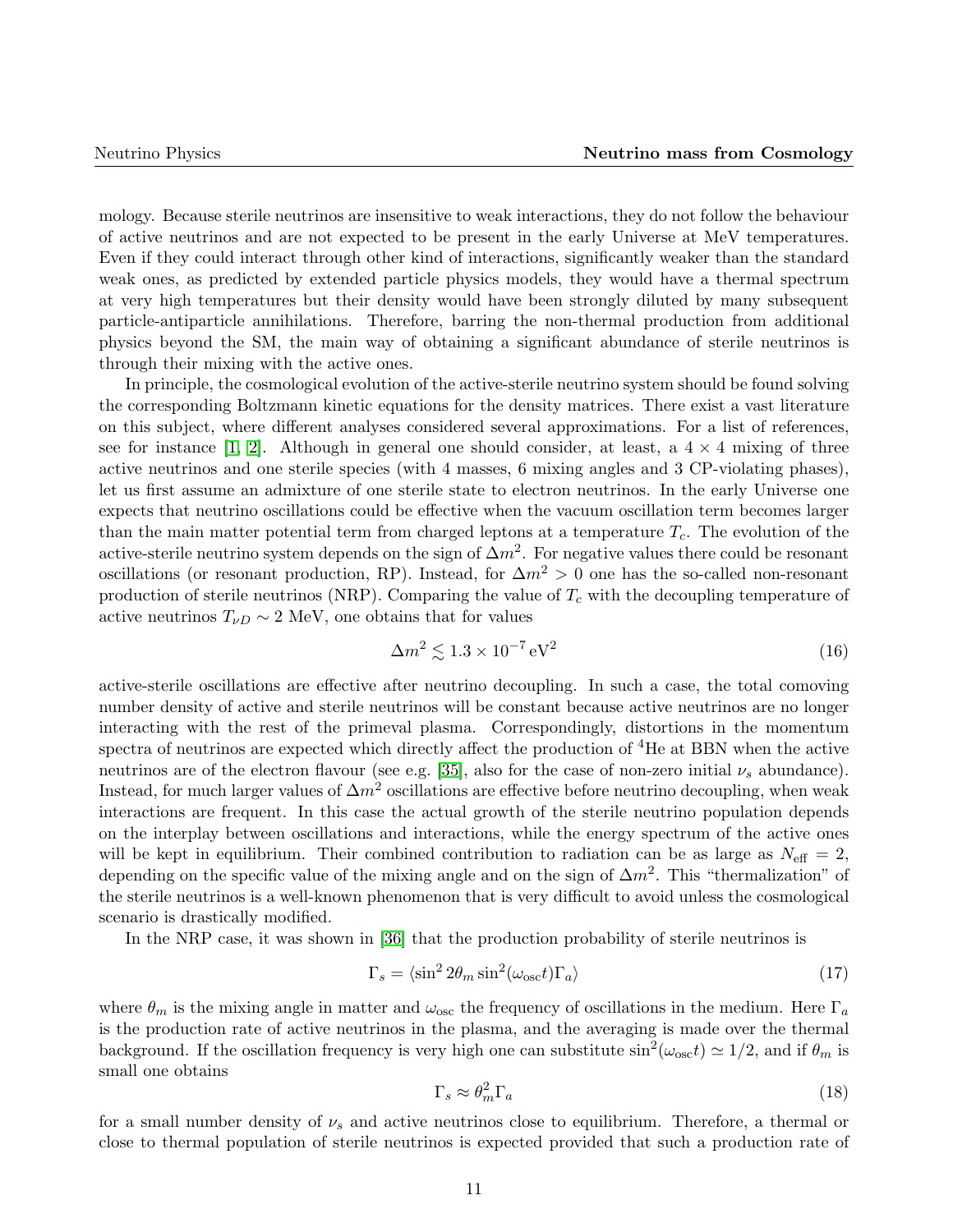

<span id="page-11-0"></span>Figure 4: Isocountours of the final value of  $\Delta N_{\text{eff}}$  in the  $\sin^2 2\theta_s - \delta m_s^2$  plane for vanishing lepton asymmetry and  $\delta m_s^2 > 0$  (left panel) and  $\delta m_s^2 < 0$  (right pannel). The star denotes the best-fit mixing parameters as in the 3+1 global fit in [\[37\]](#page-31-4):  $(\delta m_s^2, \sin^2 2\theta_s) = (0.9 \text{ eV}^2, 0.089)$ . Adapted from [\[38\]](#page-31-5). Courtesy of S. Hannestad, I. Tamborra, and T. Tram.

 $\nu_s$  is larger than the expansion rate of the Universe, a condition that holds unless either  $\Delta m^2$  or  $\theta$  is very small.

For RP of sterile neutrinos at temperatures below  $T_c$  the resonance propagates from small to large values of the neutrino comoving momentum, covering the whole momentum distribution while the active neutrinos are repopulated by interactions. The thermalization of  $\nu_s$  is thus significantly enhanced, even for quite small values of the mixing angle.

In order to illustrate this discussion with an actual calculation of the active-sterile system with the kinetic equations in the two-flavour approximation, among the many published analyses we have chosen a recent one [\[38\]](#page-31-5). Their results for the final extra contribution of sterile neutrinos to radiation, in the case of zero initial lepton asymmetry, are shown as isocontours of  $\Delta N_{\text{eff}}$  in Fig. [4](#page-11-0) as a function of the mixing parameters  $\delta m_s^2 \equiv \Delta m^2$  (in eV<sup>2</sup> units) and  $\sin^2 2\theta_s \equiv \sin^2 2\theta$ . In the NRP case (right panel) one can clearly see that the the same final  $N_{\text{eff}}$  corresponds to constant values of  $\sin^4 2\theta \Delta m^2$ . For RP  $\nu_s$ 's are more efficiently brought into equilibrium, even for quite small values of the mixing angle. All calculations described so far correspond to the two-neutrino limit of one active and one sterile states, but a proper calculation should also include the unavoidable presence of mixing among the active neutrinos. A full four-flavour calculation has not been performed, but a few analyses did solve simplified kinetic equations taking into account active neutrino mixing, such as [\[39,](#page-31-6) [40,](#page-31-7) [41\]](#page-31-8).

We note that, for the active-sterile parameters needed to solve the oscillation anomalies described at the beginning of this section, the thermalization of sterile neutrinos is achieved, i.e.  $N_{\text{eff}} = 4$ . An example of the best-fit values of a particular calculation in the  $3 + 1$  neutrino model is indicated in the plot. Therefore, it seems that such an extra radiation is guaranteed in these situations unless oscillations are suppressed, as in the case of a non-zero initial lepton asymmetry  $\eta_{\nu}$  much larger than  $\eta_B$  [\[42,](#page-31-9) [43\]](#page-31-10).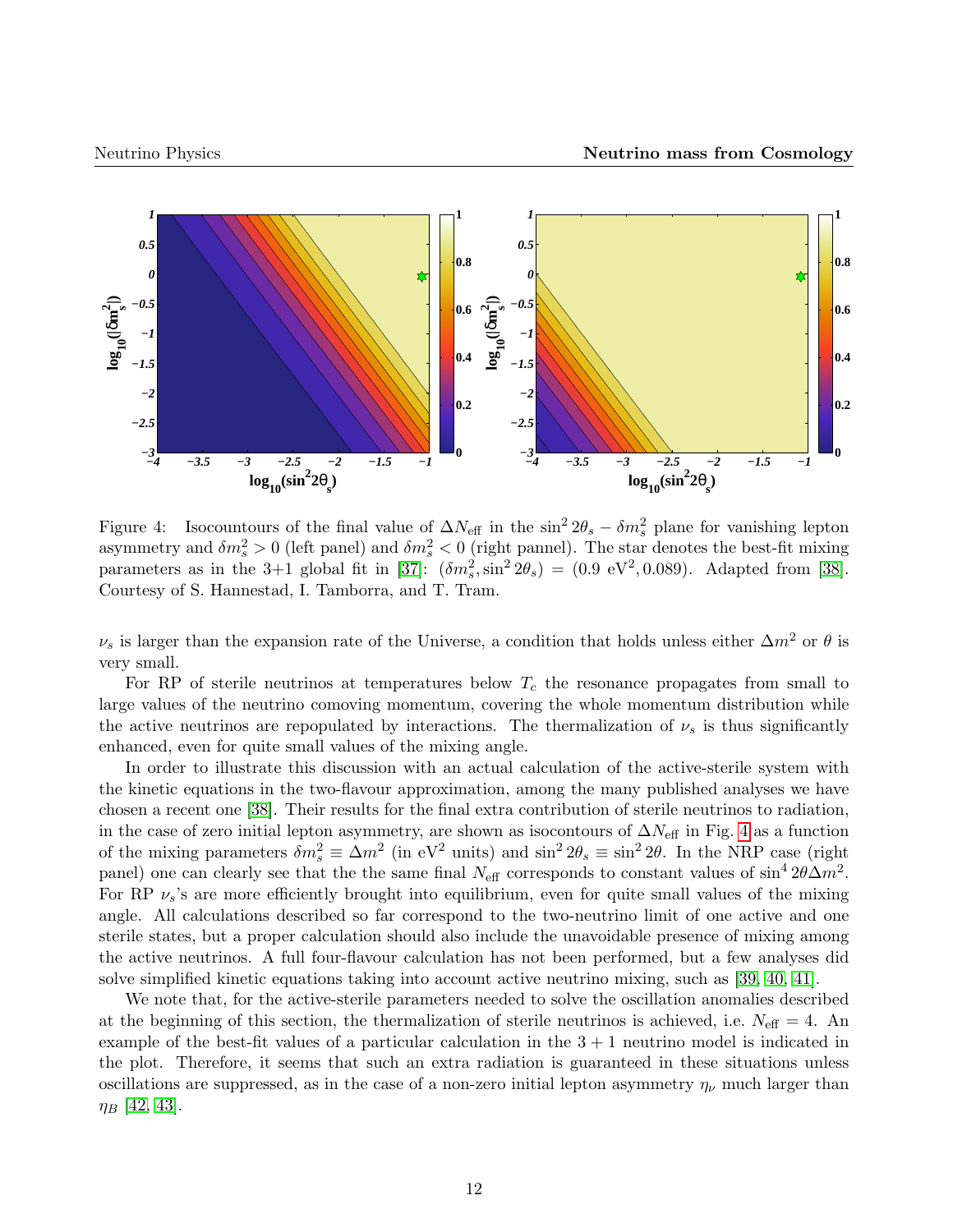### <span id="page-12-0"></span>0.5 Massive neutrinos as Dark Matter

Nowadays the existence of Dark Matter (DM), the dominant non-baryonic component of the matter density in the Universe, is well established. A priori, massive neutrinos are excellent DM candidates, in particular because we are certain that they exist, in contrast with other candidate particles. Together with CMB photons, relic neutrinos can be found anywhere in the Universe with a number density given by the present value of eq. [\(5\)](#page-3-1) of 339 neutrinos and antineutrinos per  $\text{cm}^3$ , and their energy density in units of the critical value of the energy density (see eq. [\(10\)](#page-4-0)) is

<span id="page-12-2"></span>
$$
\Omega_{\nu} = \frac{\rho_{\nu}}{\rho_{\rm c}^0} = \frac{\sum_{i} m_i}{93.14 \, h^2 \, \text{eV}} \,. \tag{19}
$$

Here  $\sum_i m_i$  includes all masses of the neutrino states which are non-relativistic today. It is also useful to define the neutrino density fraction  $f_\nu$  with respect to the total matter density

$$
f_{\nu} \equiv \frac{\rho_{\nu}}{(\rho_{\text{cdm}} + \rho_{\text{b}} + \rho_{\nu})} = \frac{\Omega_{\nu}}{\Omega_{\text{m}}} \tag{20}
$$

In order to check whether relic neutrinos can have a contribution of order unity to the present values of  $\Omega_{\nu}$  or  $f_{\nu}$ , we should consider which neutrino masses are allowed by non-cosmological data. Oscillation experiments measure the differences of squared neutrino masses  $\Delta m_{21}^2 = m_2^2 - m_1^2$  and  $\Delta m_{31}^2 = m_3^2 - m_1^2$ , the relevant ones for solar and atmospheric neutrinos, respectively. As a reference, we take the following  $3\sigma$  ranges of mixing parameters from [\[44\]](#page-31-11) (see also [\[45,](#page-31-12) [46\]](#page-31-13)),

<span id="page-12-1"></span>
$$
\Delta m_{21}^2 (10^{-5} \text{ eV}^2) = 7.62^{+0.58}_{-0.50}
$$
  
\n
$$
\Delta m_{31}^2 (10^{-3} \text{ eV}^2) = 2.55^{+0.19}_{-0.24} (-2.43^{+0.21}_{-0.22})
$$
  
\n
$$
s_{12}^2 = 0.32 \pm 0.05
$$
  
\n
$$
s_{23}^2 \in [0.36, 0.68] ([0.37, 0.67])
$$
  
\n
$$
s_{13}^2 = 0.0246^{+0.0084}_{-0.0076} (0.025 \pm 0.008)
$$
 (21)

Here  $s_{ij}^2 = \sin^2 \theta_{ij}$ , where  $\theta_{ij}$  (ij = 12, 23 or 13) are the three mixing angles. Unfortunately oscillation experiments are insensitive to the absolute scale of neutrino masses, because the knowledge of  $\Delta m^2_{21} >$ 0 and  $|\Delta m_{31}^2|$  leads to the two possible schemes shown in fig. 1 of [\[8\]](#page-29-7), but leaves one neutrino mass unconstrained. These two schemes are known as normal (NH) and inverted (IH) mass hierarchies, characterized by the sign of  $\Delta m_{31}^2$ , positive and negative, respectively. In the above equation the values in parentheses correspond to the IH, otherwise the mixing parameters present the same allowed regions for both hierarchies. For small values of the lightest neutrino mass  $m_0$ , i.e.  $m_1$  ( $m_3$ ) for NH (IH), the mass states follow a hierarchical scenario, while for masses much larger than the differences all neutrinos share in practice the same mass and then we say that they are degenerate. In general, the relation between the individual masses and the total neutrino mass can be found numerically, as shown in Fig. [5.](#page-13-0)

There are two types of laboratory experiments searching for the absolute scale of neutrino masses, a crucial piece of information for constructing models of neutrino masses and mixings. The neutrinoless double beta decay  $(Z, A) \to (Z + 2, A) + 2e^-$  (in short  $0\nu2\beta$ ) is a rare nuclear processes where lepton number is violated and whose observation would mean that neutrinos are Majorana particles. If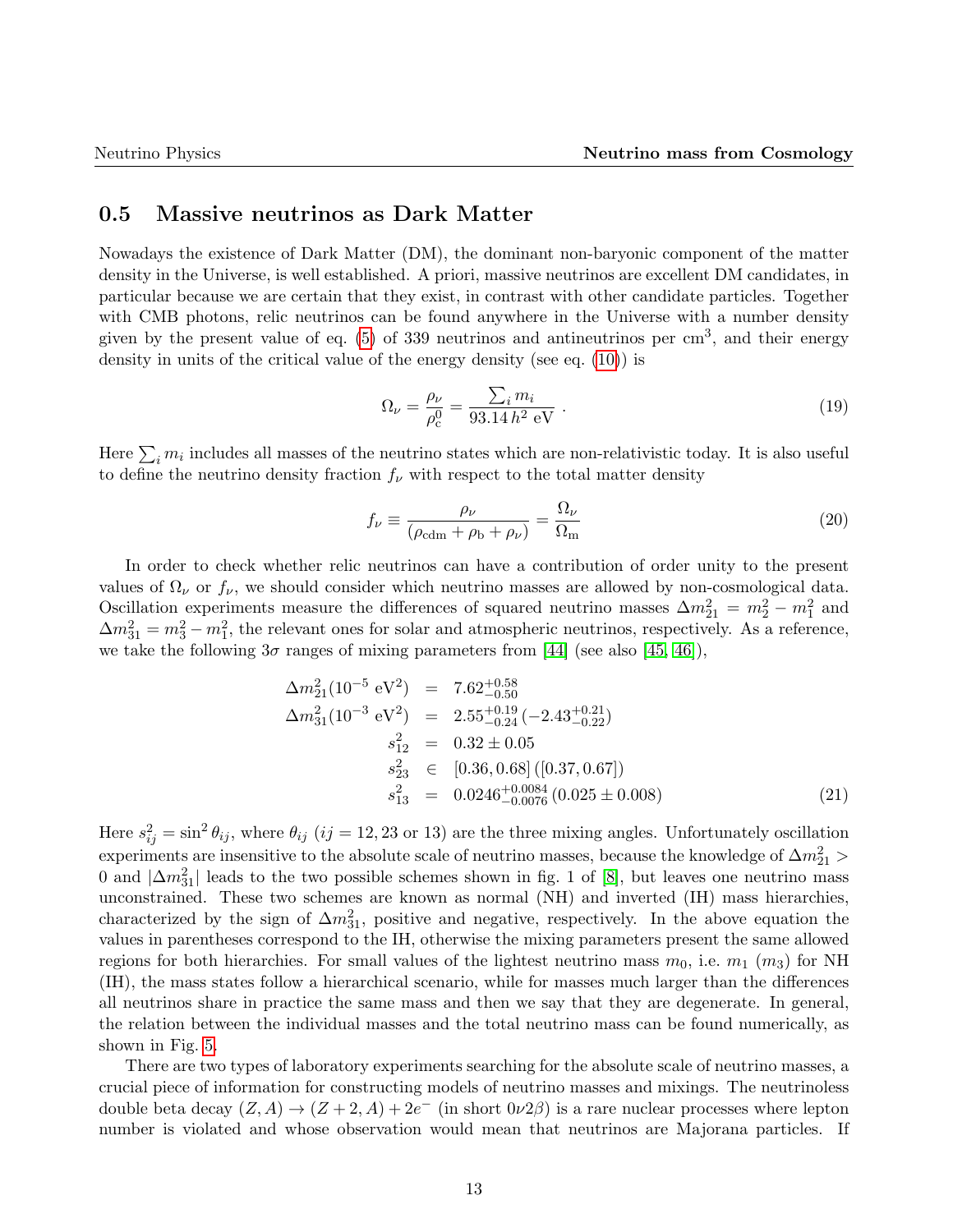

<span id="page-13-0"></span>Figure 5: Allowed values of the total neutrino mass as a function of the lightest state within the 3σ regions of the mixing parameters in eq. [\(21\)](#page-12-1). Blue dotted (red solid) lines correspond to normal (inverted) hierarchy for neutrino masses, where  $m_0 = m_1$  ( $m_0 = m_3$ ).

the  $0\nu2\beta$  process is mediated by a light neutrino, the results from neutrinoless double beta decay experiments are converted into an upper bound or a measurement of the effective mass  $m_{\beta\beta}$ 

$$
m_{\beta\beta} = |c_{12}^2 c_{13}^2 m_1 + s_{12}^2 c_{13}^2 m_2 e^{i\phi_2} + s_{13}^2 m_3 e^{i\phi_3}| \,, \tag{22}
$$

where  $\phi_{1,2}$  are the two Majorana phases that appear in lepton-number-violating processes. An important issue for  $0\nu2\beta$  results is related to the uncertainties on the corresponding nuclear matrix elements. For more details and the current experimental results, see [\[47\]](#page-31-14).

Beta decay experiments, which involve only the kinematics of electrons, are in principle the best strategy for measuring directly the neutrino mass [\[48\]](#page-31-15). The current limits from tritium beta decay apply only to the range of degenerate neutrino masses, so that  $m<sub>\beta</sub> \simeq m<sub>0</sub>$ , where

$$
m_{\beta} = (c_{12}^2 c_{13}^2 m_1^2 + s_{12}^2 c_{13}^2 m_2^2 + s_{13}^2 m_3^2)^{1/2},\tag{23}
$$

is the relevant parameter for beta decay experiments. The bound at  $95\%$  CL is  $m_0 < 2.05 - 2.3$  eV from the Troitsk and Mainz experiments, respectively. This value is expected to be improved by the KATRIN project to reach a discovery potential for  $0.3 - 0.35$  eV masses (or a sensitivity of 0.2 eV at 90% CL). Taking into account this upper bound and the minimal values of the total neutrino mass in the normal (inverted) hierarchy, the sum of neutrino masses is restricted to the approximate range

<span id="page-13-1"></span>
$$
0.06(0.1) \text{ eV} \lesssim \sum_{i} m_i \lesssim 6 \text{ eV}
$$
 (24)

 $\sum \equiv \sum_i m_i$  if all states have the same number density, providing information on  $m_0$  but blind to As we discuss in the next sections, cosmology is at first order sensitive to the total neutrino mass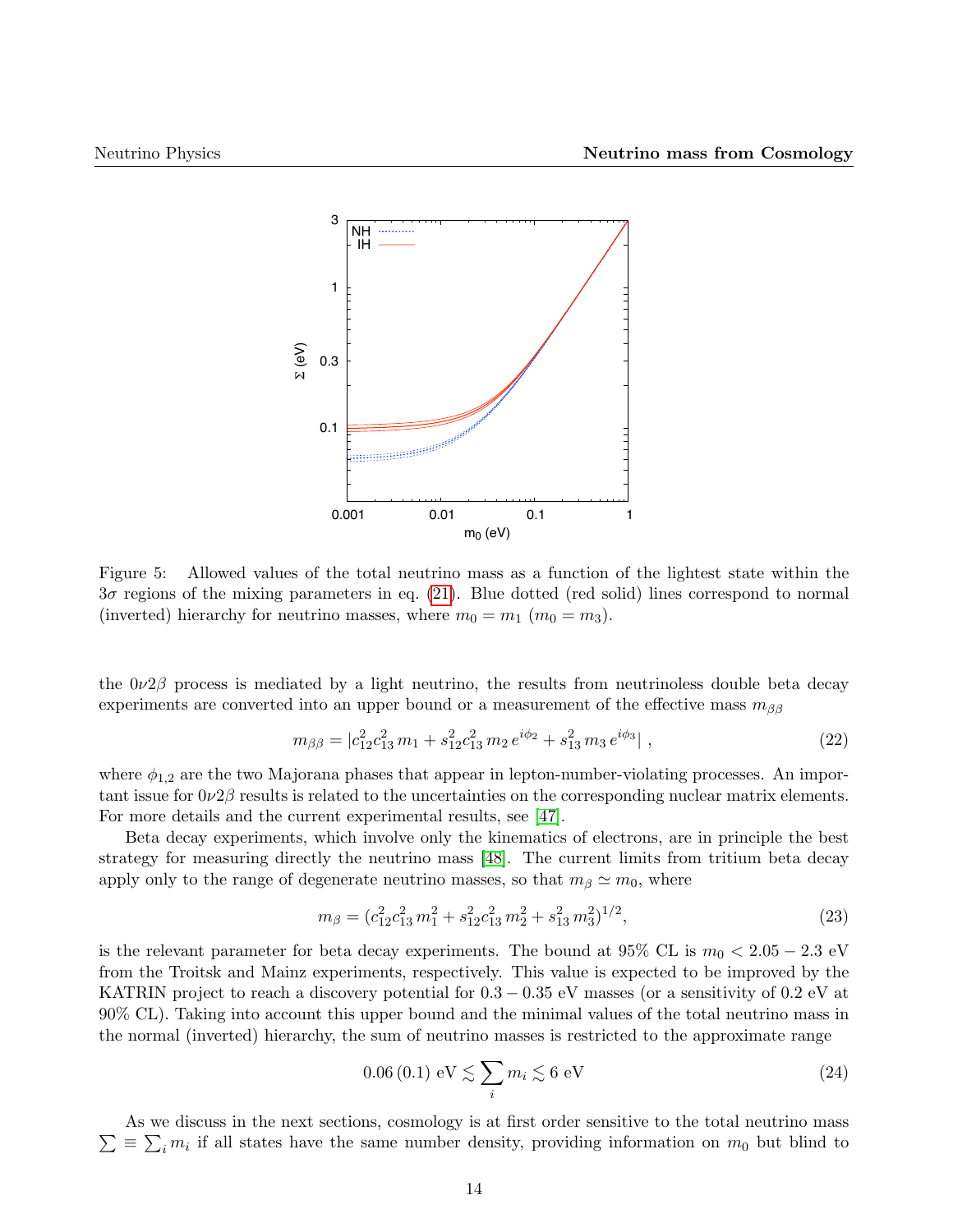

<span id="page-14-0"></span>Figure 6: Allowed regions by oscillation data at the  $3\sigma$  level (eq. [\(21\)](#page-12-1)) of the three main observables sensitive to the absolute scale of neutrino masses. We show the regions in the planes  $m<sub>β</sub> - \Sigma$  and  $m_{\beta\beta} - \Sigma$ , see the text for the corresponding definitions. Blue dotted (red solid) regions correspond to normal (inverted) hierarchy.

neutrino mixing angles or possible CP violating phases. Thus cosmological results are complementary to terrestrial experiments. The interested reader can find the allowed regions in the parameter space defined by any pair of parameters  $(\sum, m_{\beta\beta}, m_{\beta})$  in [\[21,](#page-30-5) [49,](#page-31-16) [50\]](#page-32-0). The two cases involving  $\Sigma$  are shown in Fig. [6.](#page-14-0)

Now we can find the possible present values of  $\Omega_{\nu}$  in agreement the approximate bounds of eq. [\(24\)](#page-13-1). Note that even if the three neutrinos are non-degenerate in mass, eq. [\(19\)](#page-12-2) can be safely applied, because we know from neutrino oscillation data that at least two of the neutrino states are nonrelativistic today, because both  $(\Delta m_{31}^2)^{1/2} \simeq 0.05$  eV and  $(\Delta m_{21}^2)^{1/2} \simeq 0.009$  eV are larger than the temperature  $T_{\nu} \simeq 1.96 \text{ K} \simeq 1.7 \times 10^{-4} \text{ eV}$ . If the third neutrino state is very light and still relativistic, its relative contribution to  $\Omega_{\nu}$  is negligible and eq. [\(19\)](#page-12-2) remains an excellent approximation of the total density. One finds that  $\Omega_{\nu}$  is restricted to the approximate range

$$
0.0013 (0.0022) \lesssim \Omega_{\nu} \lesssim 0.13 \tag{25}
$$

where we already included that  $h \approx 0.7$ . This applies only to the standard case of three light active neutrinos, while in general a cosmological upper bound on  $\Omega_{\nu}$  has been used since the 1970s to constrain the possible values of neutrino masses. For instance, if we demand that neutrinos should not be heavy enough to overclose the Universe  $(\Omega_{\nu} < 1)$ , we obtain an upper bound  $\sum \le 45$  eV (again fixing  $h = 0.7$ ). Moreover, because from present analyses of cosmological data we know that the approximate contribution of matter is  $\Omega_{\rm m} \simeq 0.3$ , the neutrino masses should obey the stronger bound  $\sum \lesssim 15$  eV. We see that with this simple argument one obtains a bound which is roughly only a factor 2 worse than the bound from tritium beta decay, but of course with the caveats that apply to any cosmological analysis. In the three-neutrino case, these bounds should be understood in terms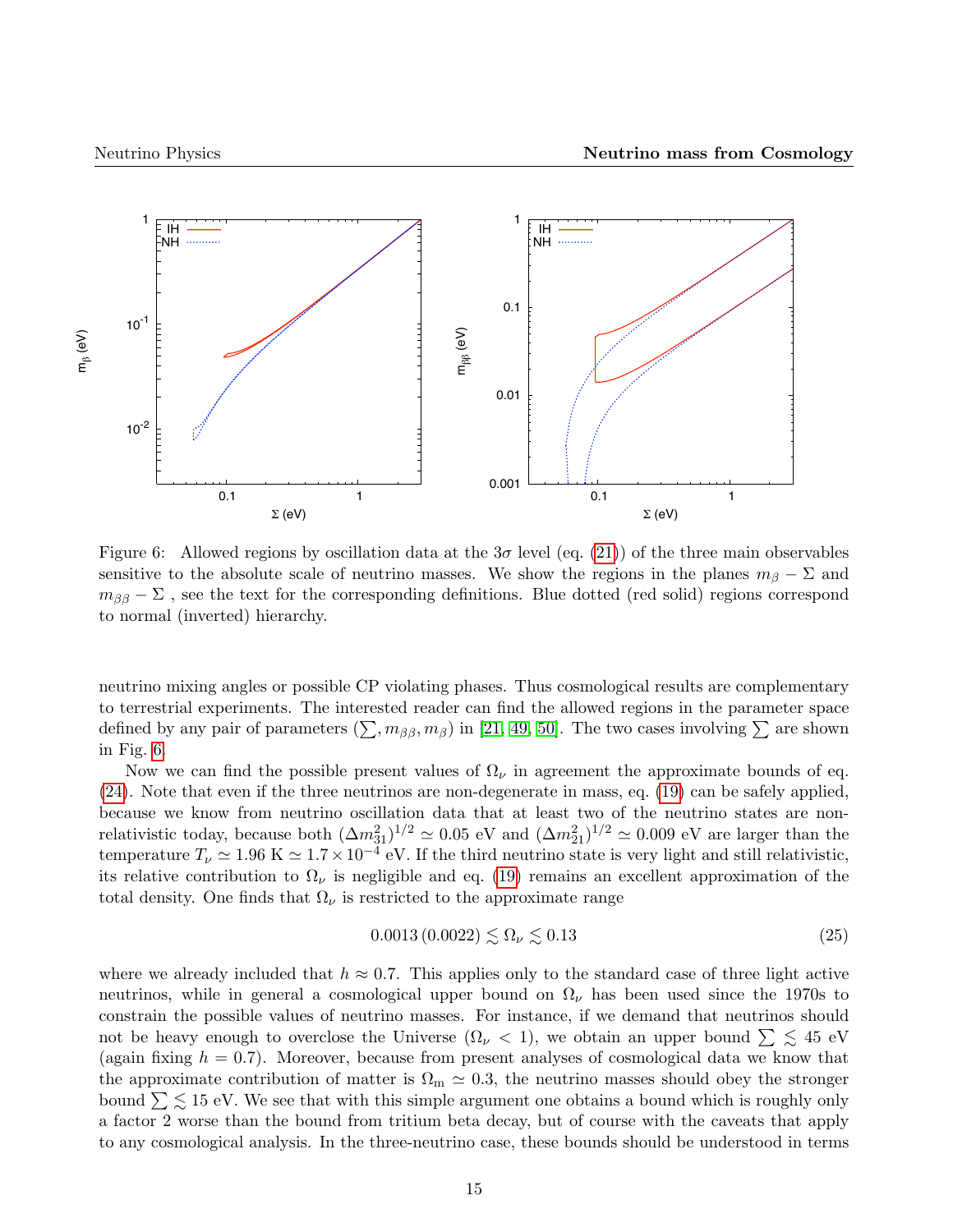of  $m_0 = \sum /3$ .

Dark matter particles with a large velocity dispersion such as that of neutrinos are called hot dark matter (HDM). The role of neutrinos as HDM particles has been widely discussed since the 1970s, and the reader can find a historical review in [\[51\]](#page-32-1). It was realized in the mid-1980s that HDM affects the evolution of cosmological perturbations in a particular way: it erases the density contrasts on wavelengths smaller than a mass-dependent free-streaming scale. In a universe dominated by HDM, this suppression is in contradiction with various observations. For instance, large objects such as superclusters of galaxies form first, while smaller structures like clusters and galaxies form via a fragmentation process. This top-down scenario is at odds with the fact that galaxies seem older than clusters.

Given the failure of HDM-dominated scenarios, the attention then turned to cold dark matter (CDM) candidates, i.e. particles which were non-relativistic at the epoch when the universe became matter-dominated, which provided a better agreement with observations. Still in the mid-1990s it appeared that a small mixture of HDM in a universe dominated by CDM fitted better the observational data on density fluctuations at small scales than a pure CDM model. However, within the presently favoured ΛCDM model dominated at late times by a cosmological constant (or some form of dark energy) there is no need for a significant contribution of HDM. Instead, one can use the available cosmological data to find how large the neutrino contribution can be, as we will see later.

Before concluding this section, we would like to mention the case of a sterile neutrino with a mass of the order of a few keV's and a very small mixing with the flavour neutrinos. Such "heavy" neutrinos could be produced by active-sterile oscillations but not fully thermalized, so that they could play the role of dark matter and replace the usual CDM component. But due to their large thermal velocity (slightly smaller than that of active neutrinos), they would behave as Warm Dark Matter and erase small-scale cosmological structures. Their mass can be bounded from below using  $Lyman-\alpha$  forest data from quasar spectra, and from above using X-ray observations. The viability of this scenario is currently under careful examination (see e.g. [\[52\]](#page-32-2)).

## 0.6 Effects of neutrino masses on cosmology

In this section we will briefly describe the main cosmological observables and the effects that neutrino masses cause on them. A more detailed discussion of the effects of massive neutrinos on the evolution of cosmological perturbations can be found in Secs. 4.5 and 4.6 of [\[8\]](#page-29-7).

#### 0.6.1 Brief description of cosmological observables

Although there exist many different types of cosmological measurements, here we will restrict the discussion to those that are at present the more important for obtaining an upper bound or eventually a measurement of neutrino masses.

First of all, we have the CMB temperature anisotropy power spectrum, defined as the angular two-point correlation function of CMB maps  $\delta T/T(\hat{n})$  ( $\hat{n}$  being a direction in the sky). This function is usually expanded in Legendre multipoles

$$
\left\langle \frac{\delta T}{\bar{T}}(\hat{n}) \frac{\delta T}{\bar{T}}(\hat{n}') \right\rangle = \sum_{l=0}^{\infty} \frac{(2l+1)}{4\pi} C_l P_l(\hat{n} \cdot \hat{n}') , \qquad (26)
$$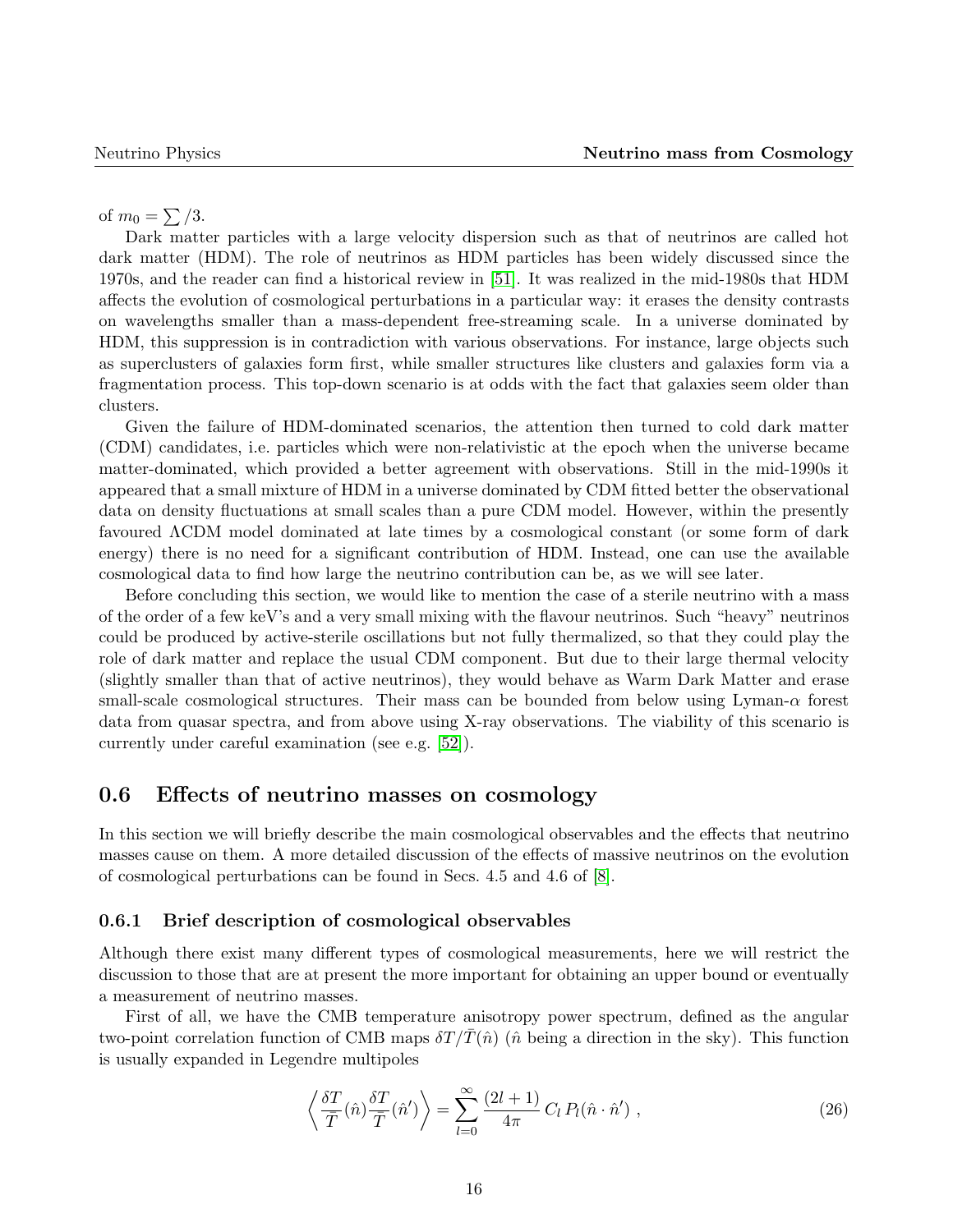where  $P_l(x)$  are the Legendre polynomials. For Gaussian fluctuations, all the information is encoded in the multipoles  $C_l$  which probe correlations on angular scales  $\theta = \pi/l$ . We have seen that each neutrino state can only have a mass of the order of 1 eV, so that the transition of relic neutrinos to the non-relativistic regime is expected to take place after the time of recombination between electrons and nucleons, i.e. after photon decoupling. Because the shape of the CMB spectrum is related mainly to the physical evolution before recombination, it will only be marginally affected by the neutrino mass, except through a modified background evolution and some secondary anisotropy corrections. There exists interesting complementary information to the temperature power spectrum if the CMB polarization is measured, and currently we have some less precise data on the temperature  $\times$  E-polarization (TE) correlation function and the E-polarization self-correlation spectrum (EE).

The current Large Scale Structure (LSS) of the Universe is probed by the matter power spectrum, observed with various techniques described in the next section (directly or indirectly, today or in the near past at redshift  $z$ ). It is defined as the two-point correlation function of non-relativistic matter fluctuations in Fourier space

$$
P(k, z) = \langle |\delta_{\rm m}(k, z)|^2 \rangle \tag{27}
$$

where  $\delta_{\rm m} = \delta \rho_{\rm m}/\bar{\rho}_{\rm m}$ . Usually  $P(k)$  refers to the matter power spectrum evaluated today (at  $z = 0$ ). In the case of several fluids (e.g. CDM, baryons and non-relativistic neutrinos), the total matter perturbation can be expanded as

$$
\delta_{\rm m} = \frac{\sum_{i} \bar{\rho}_i \,\delta_i}{\sum_{i} \bar{\rho}_i} \,. \tag{28}
$$

Because the energy density is related to the mass density of non-relativistic matter through  $E = mc^2$ ,  $\delta_{\rm m}$  represents indifferently the energy or mass power spectrum. The shape of the matter power spectrum is affected in a scale-dependent way by the free-streaming caused by small neutrino masses of  $\mathcal{O}(\text{eV})$  and thus it is the key observable for constraining  $m_{\nu}$  with cosmological methods.

#### 0.6.2 Neutrino free-streaming

After thermal decoupling, relic neutrinos constitute a collisionless fluid, where the individual particles free-stream with a characteristic velocity that, in average, is the thermal velocity  $v_{\text{th}}$ . It is possible to define a horizon as the typical distance on which particles travel between time  $t_i$  and t. When the Universe was dominated by radiation or matter  $t \gg t_i$ , this horizon is, as usual, asymptotically equal to  $v_{\text{th}}/H$ , up to a numerical factor of order one. Similar to the definition of the Jeans length (see section 4.4 in [\[8\]](#page-29-7)), we can define the neutrino free-streaming wavenumber and length as

$$
k_{FS}(t) = \left(\frac{4\pi G\bar{\rho}(t)a^2(t)}{v_{\text{th}}^2(t)}\right)^{1/2},\tag{29}
$$

$$
\lambda_{FS}(t) = 2\pi \frac{a(t)}{k_{FS}(t)} = 2\pi \sqrt{\frac{2}{3}} \frac{v_{\text{th}}(t)}{H(t)} .
$$
\n(30)

As long as neutrinos are relativistic, they travel at the speed of light and their free-streaming length is simply equal to the Hubble radius. When they become non-relativistic, their thermal velocity decays like

$$
v_{\rm th} \equiv \frac{\langle p \rangle}{m} \simeq \frac{3.15T_{\nu}}{m} = \frac{3.15T_{\nu}^0}{m} \left(\frac{a_0}{a}\right) \simeq 158(1+z) \left(\frac{1 \,\text{eV}}{m}\right) \text{km s}^{-1} ,\tag{31}
$$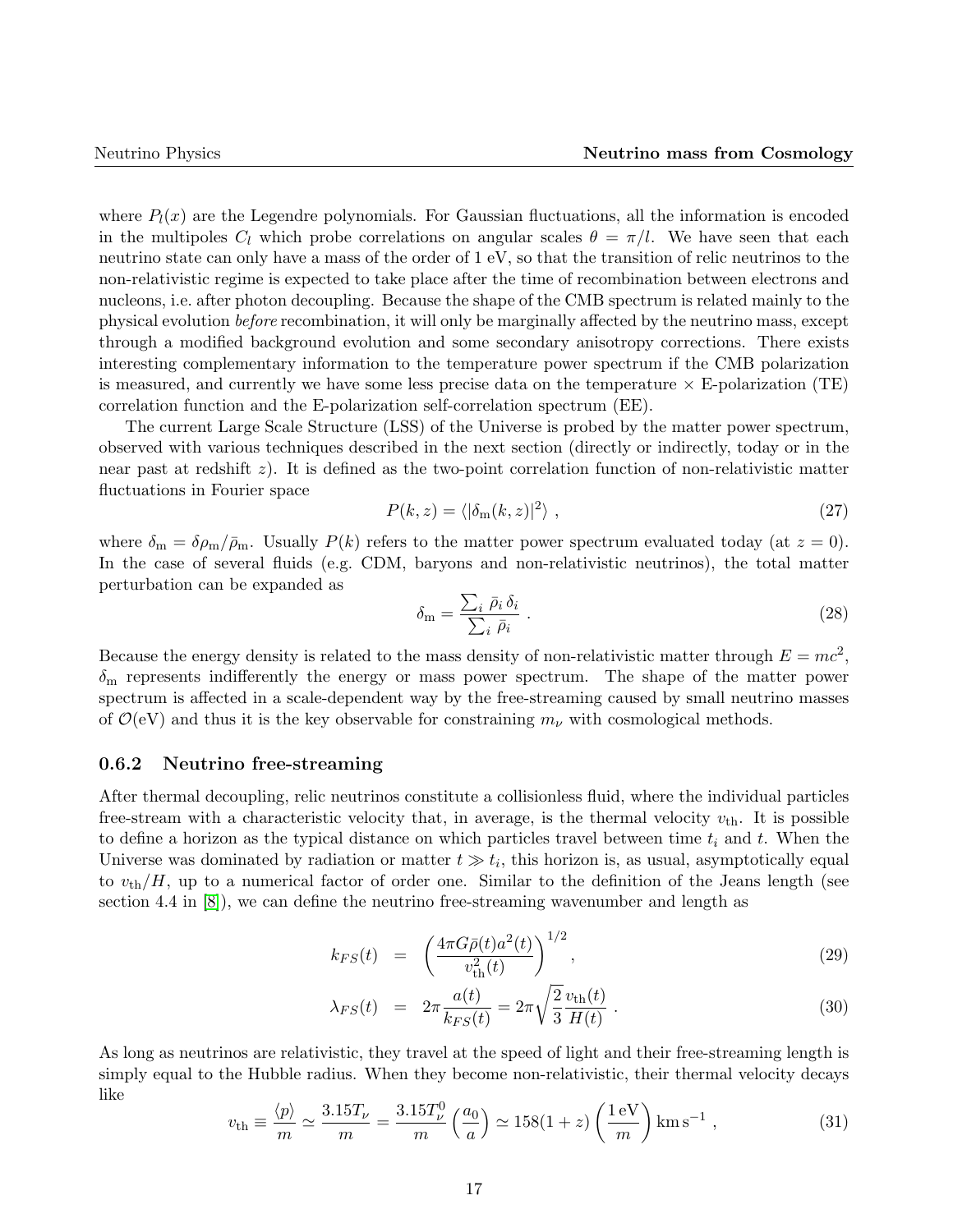where we used for the present neutrino temperature  $T_{\nu}^0 \simeq (4/11)^{1/3} T_{\gamma}^0$  and  $T_{\gamma}^0 \simeq 2.726$  K. This gives for the free-streaming wavelength and wavenumber during matter or  $\Lambda$  domination

$$
k_{FS}(t) = 0.8 \frac{\sqrt{\Omega_{\Lambda} + \Omega_m (1+z)^3}}{(1+z)^2} \left(\frac{m}{1 \text{ eV}}\right) h \, \text{Mpc}^{-1},\tag{32}
$$

$$
\lambda_{FS}(t) = 8 \frac{1+z}{\sqrt{\Omega_{\Lambda} + \Omega_m (1+z)^3}} \left(\frac{1 \text{ eV}}{m}\right) h^{-1} \text{Mpc} , \qquad (33)
$$

where  $\Omega_{\Lambda}$  and  $\Omega_{m}$  are the cosmological constant and matter density fractions, respectively, evaluated today. After the non-relativistic transition and during matter domination, the free-streaming length continues to increase, but only like  $(aH)^{-1} \propto t^{1/3}$ , i.e. more slowly than the scale factor  $a \propto t^{2/3}$ . Therefore, the comoving free-streaming length  $\lambda_{FS}/a$  actually decreases like  $(a^2H)^{-1} \propto t^{-1/3}$ . As a consequence, for neutrinos becoming non-relativistic during matter domination, the comoving freestreaming wavenumber passes through a minimum  $k<sub>nr</sub>$  at the time of the transition, i.e. when  $m =$  $\langle p \rangle = 3.15T_{\nu}$  and  $a_0/a = (1+z) = 2.0 \times 10^3 (m/1 \text{ eV})$ . This minimum value is found to be

$$
k_{\rm nr} \simeq 0.018 \ \Omega_{\rm m}^{1/2} \left(\frac{m}{1 \,\mathrm{eV}}\right)^{1/2} h \,\mathrm{Mpc}^{-1} \ . \tag{34}
$$

The physical effect of free-streaming is to damp small-scale neutrino density fluctuations: neutrinos cannot be confined into (or kept outside of) regions smaller than the free-streaming length, because their velocity is greater than the escape velocity from gravitational potential wells on those scales. Instead, on scales much larger than the free-streaming scale, the neutrino velocity can be effectively considered as vanishing, and after the non-relativistic transition the neutrino perturbations behave like CDM perturbations. In particular, modes with  $k < k<sub>nr</sub>$  are never affected by free-streaming and evolve like being in a pure ΛCDM model.

#### <span id="page-17-0"></span>0.6.3 Impact of massive neutrinos on the matter power spectrum

The small initial cosmological perturbations evolve within the linear regime at early times. During matter domination, the smallest cosmological scales start evolving non-linearily, leading to the formation of the structures we see today. In the recent universe, the largest observable scales are still related to the linear evolution, while other scales can only be understood using non-linear N-body simulations. We will not review here all the details of this complicated evolution (see [\[2,](#page-29-1) [7,](#page-29-6) [8\]](#page-29-7) and references therein), but we will emphasize the main effects caused by massive neutrinos on linear scales in the framework of the standard cosmological scenario: a  $\Lambda$  Mixed Dark Matter ( $\Lambda$ MDM) model, where Mixed refers to the inclusion of some HDM component.

On large scales (i.e. on wave-numbers smaller than the value  $k_{nr}$  defined in the previous subsection), neutrino free-streaming can be ignored, and neutrino perturbations are indistinguishable from CDM perturbations. On those scales, the matter power spectrum  $P(k, z)$  can be shown to depend only on the matter density fraction today (including neutrinos),  $\Omega_{\rm m}$ , and on the primordial perturbation spectrum. If the neutrino mass is varied with  $\Omega_{\rm m}$  fixed, the large -scale power spectrum remains invariant.

On small scales such that  $k > k_{\text{nr}}$ , the matter power spectrum is affected by neutrino masses for essentially three reasons: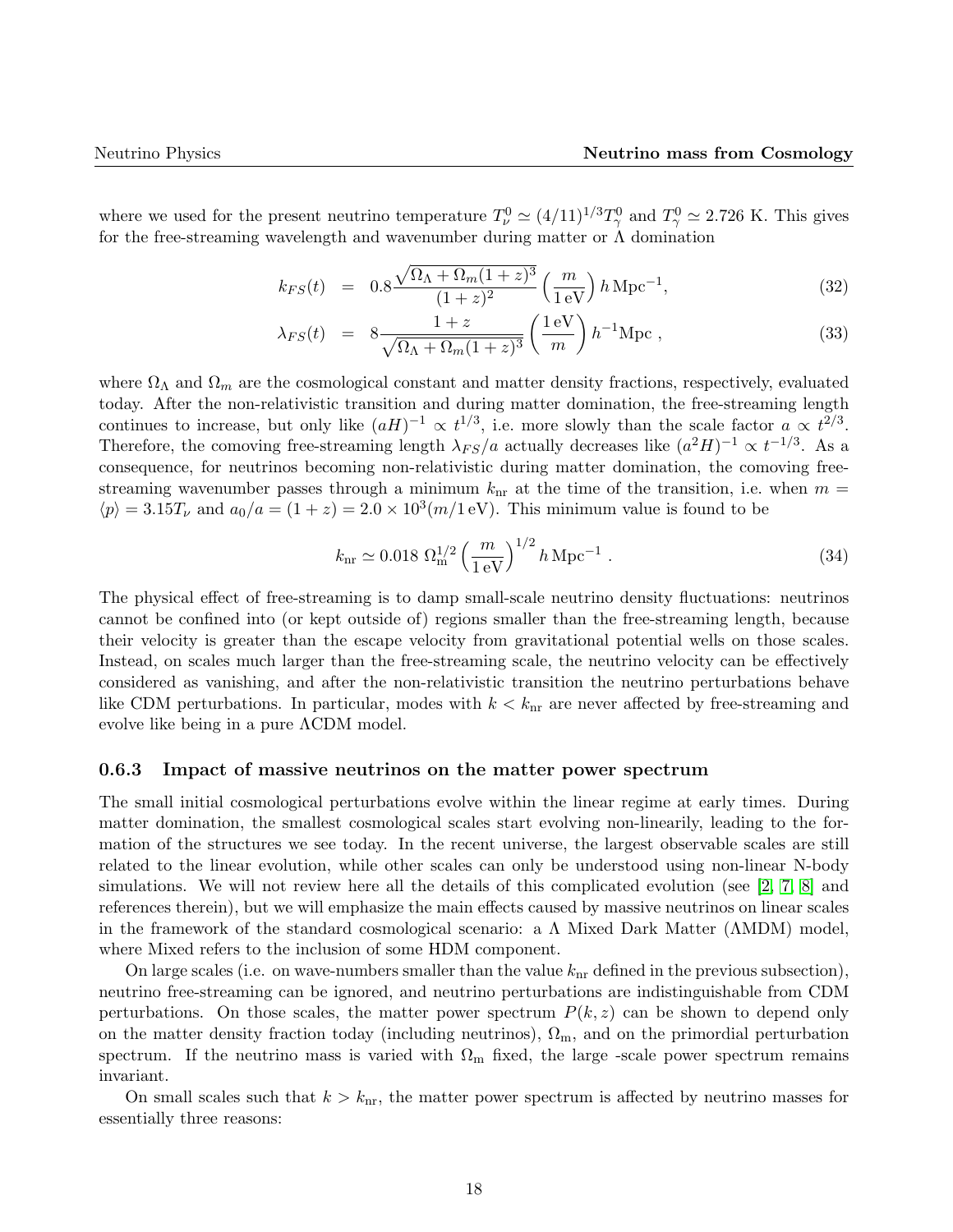1. massive neutrinos do not cluster on those scales. The matter power spectrum can be expanded as a function of the three non-relativistic species,

$$
P(k,z) = \left\langle \left| \frac{\delta \rho_{\text{cdm}} + \delta \rho_{\text{b}} + \delta \rho_{\nu}}{\rho_{\text{cdm}} + \rho_{\text{b}} + \rho_{\nu}} \right|^2 \right\rangle = \Omega_{\text{m}}^{-2} \left\langle \left| \Omega_{\text{cdm}} \delta_{\text{cdm}} + \Omega_{\text{b}} \delta_{\text{b}} + \Omega_{\nu} \delta_{\nu} \right|^2 \right\rangle . \tag{35}
$$

On scales of interest and in the recent universe, baryon and CDM fluctuations are equal to each other, while  $\delta_{\nu} \ll \delta_{\text{cdm}}$ . Hence, even if the evolution of  $\delta_{\text{cdm}}$  was not affected by neutrino masses (which is not the case, see the remaining two points below), the power spectrum would be reduced by a factor  $(1 - f_{\nu})^2$  with

$$
f_{\nu} \equiv \frac{\Omega_{\nu}}{\Omega_{\rm m}}.\tag{36}
$$

- 2. the redshift of radiation-to-matter equality  $z_{eq}$  or the baryon-to-CDM ratio  $\omega_{\rm b}/\omega_{\rm cdm}$  might be slightly affected by neutrino masses, with a potential impact on the small-scale matter power spectrum. This depends very much on which other parameters are kept fixed when the neutrino mass varies. If neutrino masses are smaller than roughly 0.5 eV, they are still relativistic at the time of radiation-to-matter equality, and the redshift of equality depends on  $(\omega_{\rm b} + \omega_{\rm cdm})$ , not on  $\omega_m$ . It is possible to increase  $M_{\nu}$  and  $\omega_m$  with fixed parameters  $\Omega_m$ ,  $\omega_b$ ,  $\omega_{cdm}$  (provided that the Hubble parameter also increases like the square root of  $\omega_{\rm m}$ ). In that case, there is no significant impact of massive neutrinos on the matter power spectrum through background effects, i.e. through a change in the homogeneous cosmological evolution. However, there are some important perturbation effects that we will now summarize.
- 3. the growth rate of cold dark matter perturbations is reduced through an absence of gravitational back-reaction effects from free-streaming neutrinos. This growth rate is set by an equation of the type

$$
\delta_{\text{cdm}}'' + \frac{a'}{a} \delta_{\text{cdm}} = -k^2 \psi \tag{37}
$$

where  $\delta_{\rm cdm}$  stands for the CDM relative density perturbation in Fourier space, and  $\psi$  for the metric perturbation playing the role of the Newtonian potential inside the Hubble radius. There is a similar equation for decoupled baryons, and very soon after baryon decoupling we can identify  $\delta_{\rm b} = \delta_{\rm cdm}$  on scales of interest. On the right-hand side, we neglected time derivatives of metric fluctuations playing only a minor role. The right-hand side represents gravitational clustering, and is given by the Poisson equation as a function of the total density fluctuation. The second term on the left-hand side represents Hubble friction, i.e. the fact that the cosmological expansion enhances distances, reduces gravitational forces and slows down gravitational clustering. The coefficient  $a'/a$  is given by the Friedmann equation as a function of the total background density. In a universe such that all species present in the Friedmann equation do cluster, as it is the case in a matter-dominated universe with  $\delta \rho_{\text{total}} \simeq \delta \rho_{\text{cdm}} + \delta \rho_b$  and  $\bar{\rho}_{\text{total}} = \bar{\rho}_{\text{cdm}} + \bar{\rho}_b$ , the solution is simply given by  $\delta_{\text{cdm}} \propto a$ : the so-called linear growth factor is proportional to the scale factor. But whenever one of the species contributing to the background expansion does not cluster efficiently, it can be neglected in the Poisson equation. In that case, the term on the right-hand side becomes smaller with respect to the Hubble friction term, and CDM (as well as baryons) clusters at a slower rate. This is the case in presence of massive neutrinos and for  $k \gg k_{\text{nr}}$ : the linear growth rate during matter domination is then equal to  $a^{1-3/5f_{\nu}}$ . During  $\Lambda$  domination,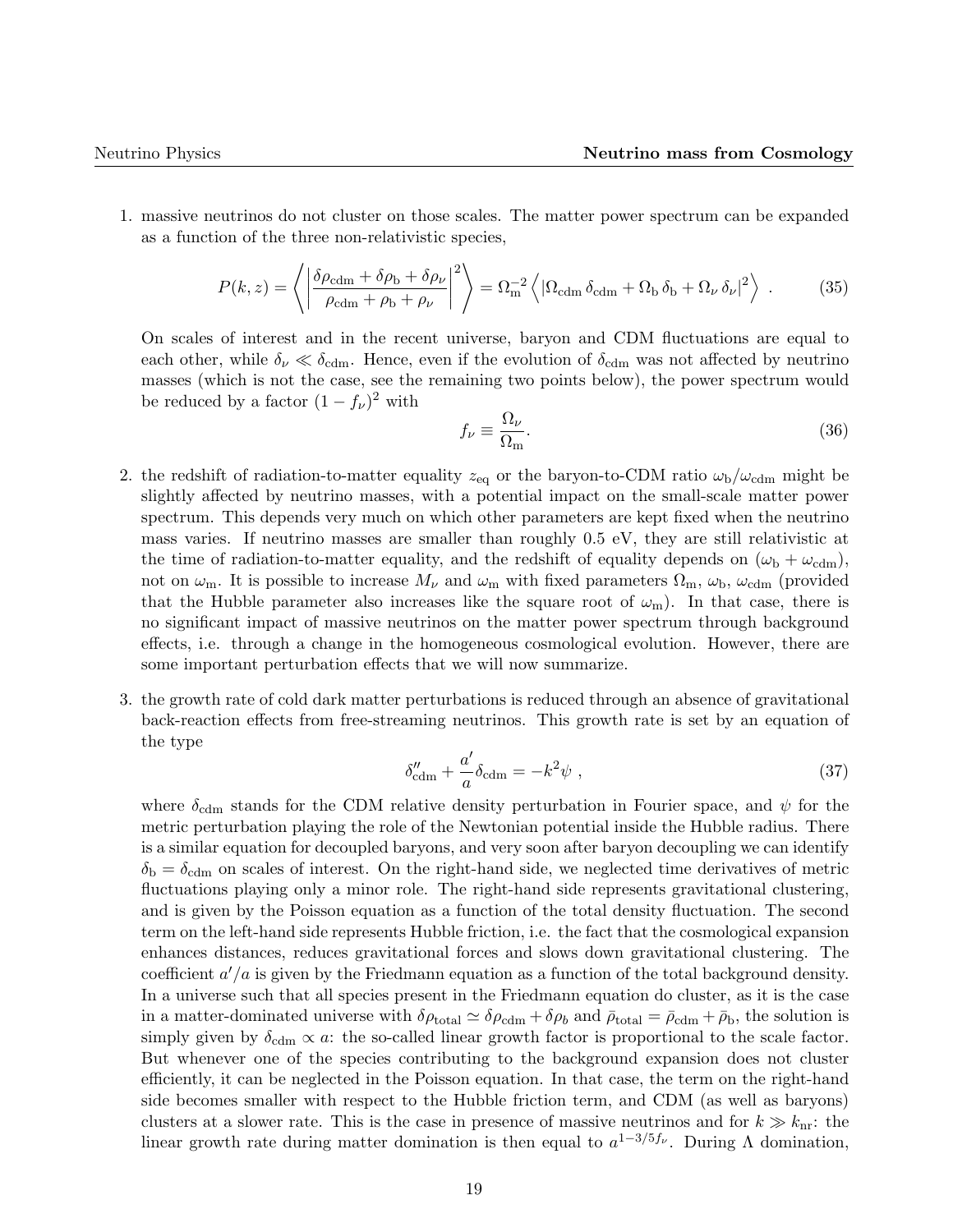

<span id="page-19-0"></span>Figure 7: Ratio of the matter power spectrum including three degenerate massive neutrinos with density fraction  $f_{\nu}$  to that with three massless neutrinos. The parameters  $(\omega_{\rm m}, \Omega_{\Lambda}) = (0.147, 0.70)$ are kept fixed, and from top to bottom the curves correspond to  $f_{\nu} = 0.01, 0.02, 0.03, \ldots, 0.10$ . The individual masses  $m_{\nu}$  range from 0.046 to 0.46 eV, and the scale  $k_{\rm nr}$  from  $2.1 \times 10^{-3} h \text{ Mpc}^{-1}$  to  $6.7 \times 10^{-3} h \text{ Mpc}^{-1}$  as shown on the top of the figure. From [\[8\]](#page-29-7).

this effect sums up with that of the cosmological constant (or of any non-clustering dark energy), which also tends to reduce the growth rate for the very same reason.

In summary, the small-scale matter power spectrum  $P(k \geq k_{nr})$  is reduced in presence of massive neutrinos for at least two reason: by the absence of neutrino perturbations in the total matter power spectrum, and by a slower growth rate of CDM/baryon perturbations at late times. The third effect has the largest amplitude. At low redhsift  $z \approx 0$ , the step-like suppression of  $P(k)$  starts at  $k \geq k_{nr}$  and saturates at  $k \sim 1h/\text{Mpc}$  with a constant amplitude  $\Delta P(k)/P(k) \simeq -8f_\nu$ . This result was obtained by fitting numerical simulations [\[53\]](#page-32-3), but a more accurate approximation can be derived analytically [\[2,](#page-29-1) [8\]](#page-29-7). As mentioned in the second item above, neutrino masses can have additional indirect effects through a change in the background evolution, depending on which cosmological parameters are kept fixed when  $M_{\nu}$  varies.

When fitting data, one can use analytical approximations to the full MDM or ΛMDM matter power spectrum, valid for arbitrary scales and redshifts, as listed in [\[8\]](#page-29-7). However, nowadays the analyses are performed using the matter power spectra calculated by Boltzmann codes such as camb [\[54\]](#page-32-4) or class [\[55\]](#page-32-5), that solve numerically the evolution of the cosmological perturbations. The step-like suppression of the matter power spectrum induced by various values of  $f_{\nu}$  is shown in Fig. [7.](#page-19-0)

Is it possible to mimic the effect of massive neutrinos on the matter power spectrum with some combination of other cosmological parameters? If so, one would say that a parameter degeneracy exists, reducing the sensitivity to neutrino masses. This possibility depends on the intervals  $[k_{\min}, k_{\max}]$  and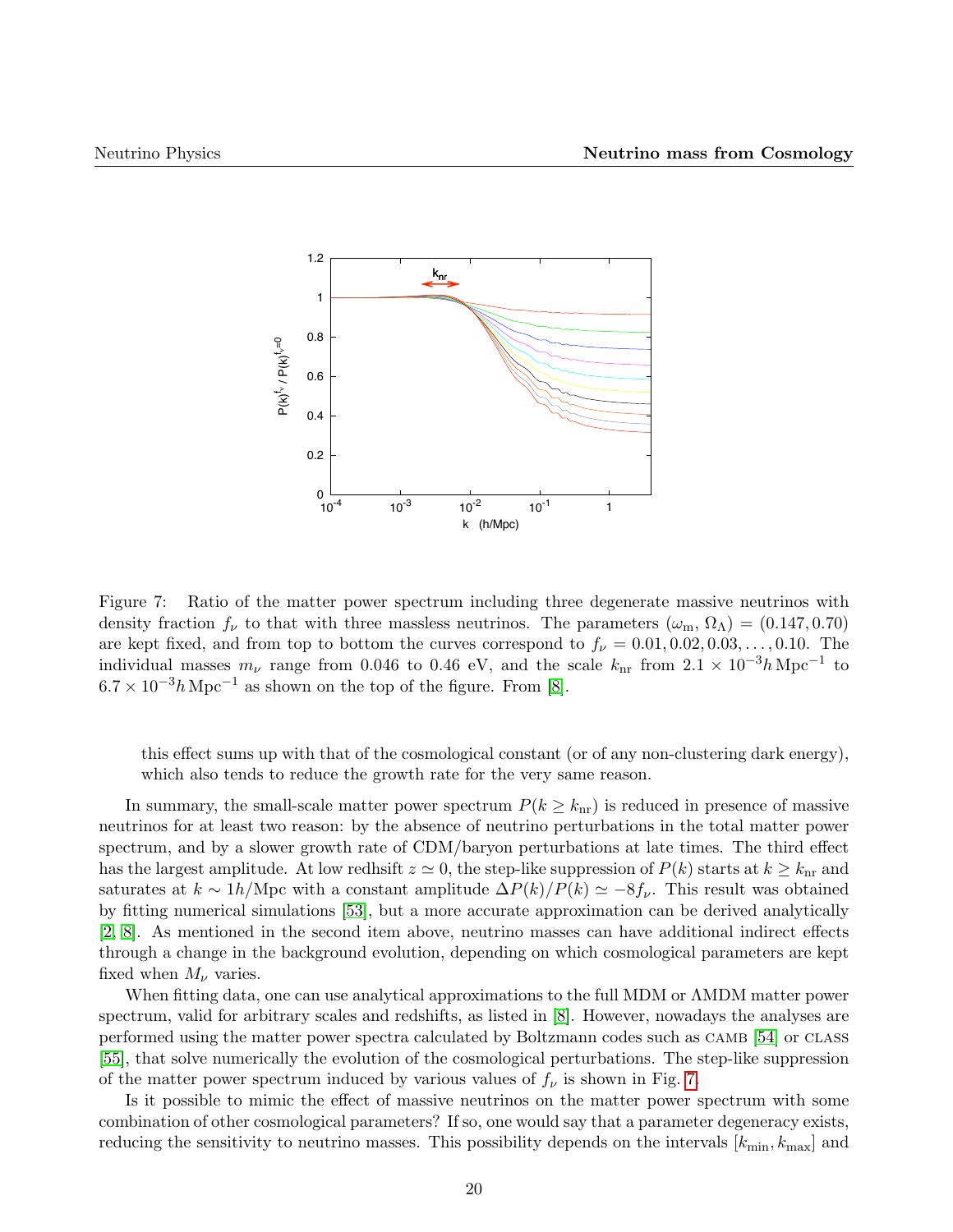$[z_{\min}, z_{\max}]$  in which  $P(k, z)$  can be accurately measured. Ideally, if we could have  $k_{\min} \leq 10^{-2} h \text{ Mpc}^{-1}$ and  $k_{\text{max}} \geq 1 h \text{ Mpc}^{-1}$ , the effect of the neutrino mass would be non-degenerate, because of its very characteristic step-like effect. Moreover, because neutrinos render the linear growth factor scaledependent, with  $\delta_{\rm m}(k, z)$  proportional to a (resp. or  $a^{1-3/5f_{\nu}}$ ) for  $k \leq k_{\rm nr}$  (resp.  $k \gg k_{\rm nr}$ ), the amplitude of the step-like suppression is redshift dependent. Using e.g. weak lensing techniques or Lyman- $\alpha$  forest data, one could get accurate measurements of the matter spectrum at at several redshifts in the range  $0 < z < 3$ . This will offer an opportunity to test the "time dependence" of the neutrino mass effect, and to distinguish it, for instance, from an equivalent step-like suppression in the primordial spectrum, that would still imply a scale-independent growth factor.

The problem is that usually the matter power spectrum can only be accurately measured in the intermediate region where the mass effect is neither null nor maximal: in other words, many experiments only have access to the transition region in the step-like transfer function. In this region, the neutrino mass affects the slope of the matter power spectrum in a way which can be easily confused with the effect of other cosmological parameters. Because of these parameter degeneracies, the current LSS data alone cannot provide significant constraints on the neutrino mass, and it is necessary to combine them with other cosmological data, in particular the CMB anisotropy spectrum, which could lift most of the degeneracies. Still, for exotic models with e.g. extra relativistic degrees of freedom, a constant equation-of-state parameter of the dark energy different from −1 or a non-powerlaw primordial spectrum, the neutrino mass bound can become significantly weaker.

The value of  $k_{\text{max}}$  is not limited by observational sensitivities, but by the range in which we trust predictions from linear theory. Beyond the scale of non-linearity (of the order of  $k_{\text{max}} = 0.15h \text{ Mpc}^{-1}$ at  $z = 0$ ), the data is only useful provided that one is able to make accurate predictions not only for the non-linear power spectrum, but also for redshift-space distortions (coming from the fact that we observe the redshift of objects, not their distance away from us), and finally for the scale dependence of the light-to-mass bias (relating the power spectrum of a given category of observed compact objects to the underlying total matter power spectrum). Spectacular progresses are being carried on these three fronts, thanks to better N-body simulations and analytical techniques. Including massive neutrinos in such calculations is particularly difficult, but successful attempts were presented e.g. in [\[56,](#page-32-6) [57,](#page-32-7) [58\]](#page-32-8). The neutrino mass impact on the non-linear matter power spectrum is now modeled with rather good precision, at least within one decade above  $k_{\text{max}}$  in wave-number space. It appears that the step-like suppression is enhanced by non-linear effects up to roughly  $\Delta P(k)/P(k) \simeq -10f_{\nu}$  (at redshift zero and  $k \sim 1 h \text{ Mpc}^{-1}$ ), and is reduced above this scale. Hence, non-linear corrections render the neutrino mass effect even more characteristic than in the linear theory, and may help to increase the sensitivity of future experiments.

Until this point, we reduced the neutrino mass effect to that of the parameter  $f_{\nu}$  or  $M_{\nu}$ . In principle, the mass splitting between the three different families for a common total mass is visible in the matter power spectrum. The time at which each species becomes non-relativistic depends on individual masses  $m_i$ . Hence, both the scale of the step-like suppression induced by each neutrino and the amount of suppression in the small-scale power spectrum have a small dependence on individual masses. The differences between the power spectrum of various models with the same total mass and different mass splittings was computed numerically in [\[59\]](#page-32-9) for the linear spectrum, and [\[58\]](#page-32-8) for the non-linear spectrum. At the moment, it seems that even the most ambitious future surveys will not be able to distinguish these mass splitting effects with a reasonable significance [\[60,](#page-32-10) [61\]](#page-32-11).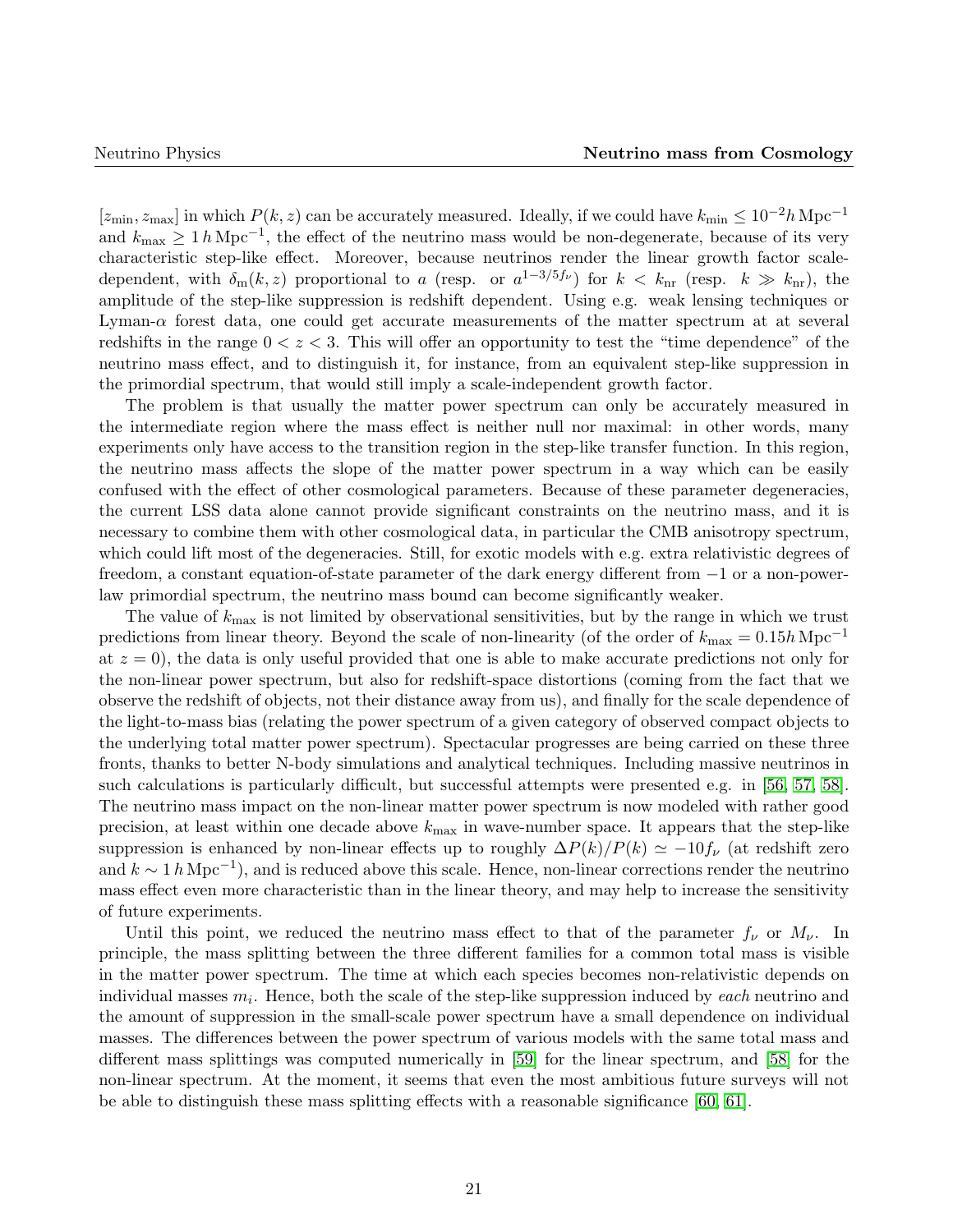#### 0.6.4 Impact of massive neutrinos on the CMB anisotropy spectrum

For neutrino masses of the order of 1 eV (about  $f_{\nu} \leq 0.1$ ) the three neutrino species are still relativistic at the time of photon decoupling, and the direct effect of free-streaming neutrinos on the evolution of the baryon-photon acoustic oscillations is the same in the ΛCDM and ΛMDM cases. Therefore, the effect of the mass can only appear at two levels: that of the background evolution, and that of secondary CMB anisotropies, related to the behavior of photon perturbations after decoupling. Both levels are potentially affected by the evolution of neutrinos after the time of their non-relativistic transition. If neutrinos were heavier than a few eV, they would already be non-relativistic at decoupling, and they could trigger more direct effects in the CMB, as described in [\[62\]](#page-32-12). However, we will see later that this situation is disfavoured by current upper bounds on the neutrino mass.

Let us first review the background effects of massive neutrinos on the CMB. Because the temperature and polarization spectrum shape is the result of several intricate effects, one cannot discuss the neutrino mass impact without specifying which other parameters are kept fixed. Neutrinos with a mass in the range from  $10^{-3}$  eV to 1 eV should be counted as radiation at the time of equality, and as non-relativistic matter today: the total non-relativistic density, parametrized by  $\omega_{\rm m} = \Omega_{\rm m} h^2$ , depends on the total neutrino mass  $M_{\nu} = \sum_i m_i$ . Hence, when  $M_{\nu}$  is varied, there must be a variation either in the redshift of matter-to-radiation equality  $z_{eq}$ , or in the matter density today  $\omega_{m}$ .

This can potentially impact the CMB in three ways. A shift in the redshift of equality affects the position and amplitude of the peaks. A change in the non-relativistic matter density at late times can impact both the angular diameter distance to the last scattering surface  $d_A(z_{\text{dec}})$ , controlling the overall position of CMB spectrum features in multipole space, and the slope of the low-l tail of the CMB spectrum, due to the late Integrated Sachs-Wolfe (ISW) effect. Out of these three effects (changes in  $z_{eq}$ , in  $d_A$  and in the late ISW), only two can be cancelled by a simultaneous variation of the total neutrino mass and of other free parameters in the ΛMDM model. Hence, the CMB spectrum is sensitive to the background effect of the total neutrino mass. In practice however, the late ISW effect is difficult to measure due to cosmic variance and CMB data alone cannot provide a useful information on sub-eV neutrino masses. If one considers extensions of the ΛMDM, this becomes even more clear: by playing with the spatial curvature, one can neutralize all three effects simultaneously. But as soon as CMB data is used in combination with other background cosmology observations (constraining for instance the Hubble parameter, the cosmological constant value or the BAO scale), some bounds can be derived on  $M_{\nu}$ .

There exists another effect of massive neutrinos on the CMB at the level of secondary anisotropies: when neutrinos become non-relativistic, they reduce the time variation of the gravitational potential inside the Hubble radius. This affects the photon temperature through the early ISW effect, and leads to a depletion in the temperature spectrum of the order of  $(\Delta C_l/C_l) \sim -(M_{\nu}/0.1 \text{ eV})\%$  on multipoles  $20 < l < 500$ , with a dependence of the maximum depletion scale on individual masses  $m_i$ . This effect is roughly ten times smaller than the depletion in the small-scale matter power spectrum,  $\Delta P(k)/P(k) \sim -(M_{\nu}/0.01 \,\text{eV})\%.$ 

We show in Figure [8](#page-22-1) the effect on the CMB temperature spectrum of increasing the neutrino mass while keeping  $z_{\text{eq}}$  and  $d_A$  fixed: the only observed differences are then for  $2 < l < 50$  (late ISW effect due to neutrino background evolution) and for  $50 < l < 200$  (early ISW effect due to neutrino perturbations).

We conclude that the CMB alone is not a very powerful tool for constraining sub-eV neutrino masses, and should be used in combination with homogeneous cosmology constraints and/or measure-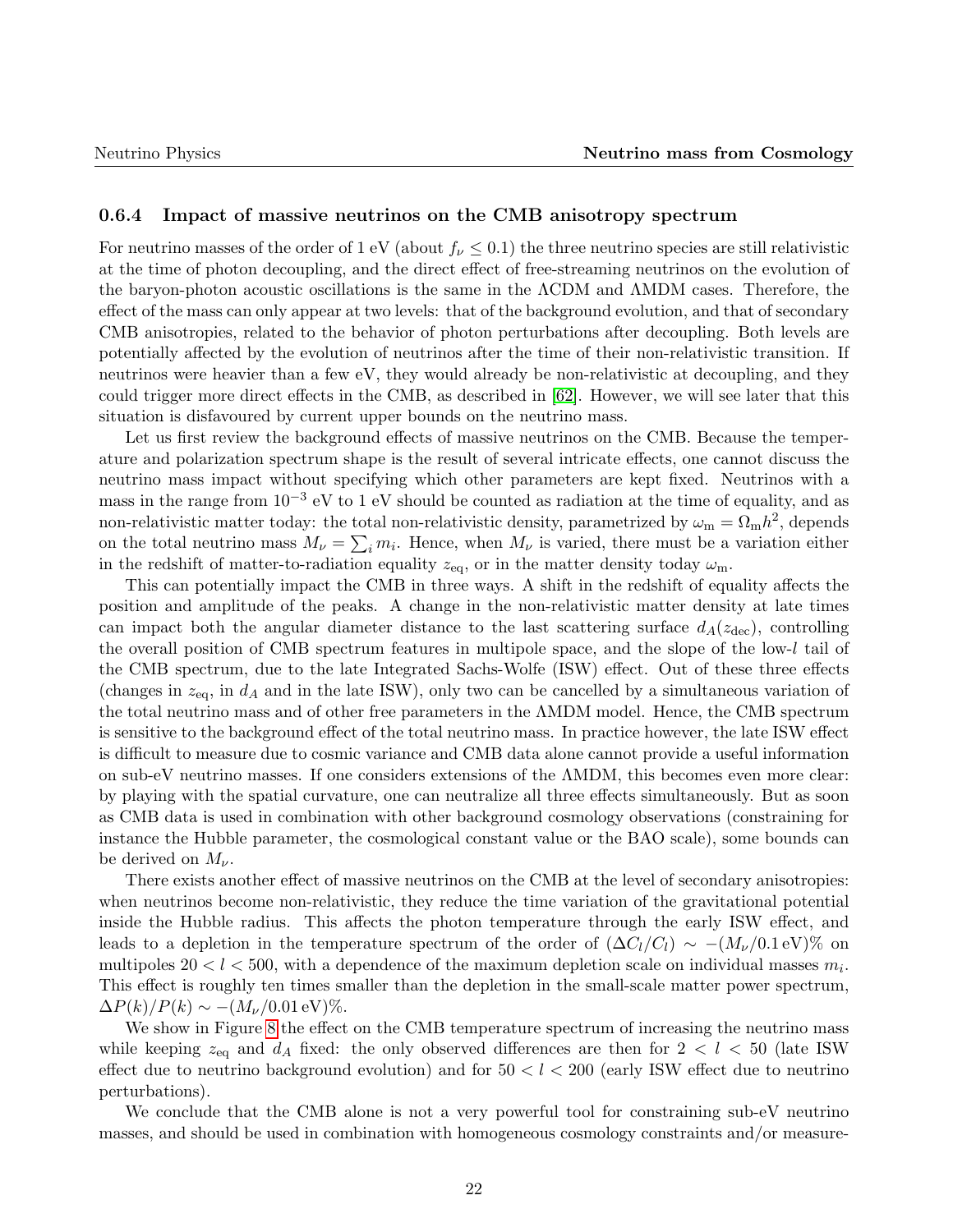

<span id="page-22-1"></span>Figure 8: CMB temperature spectrum with different neutrino masses. Some of the parameters of the  $\Lambda$ MDM model have been varied together with  $M_{\nu}$  in order to keep fixed the redshift of equality and the angular diameter distance to last scattering.

ments of the LSS power spectrum, for instance from galaxy clustering, galaxy lensing or CMB lensing (see section [0.8\)](#page-26-0).

### <span id="page-22-0"></span>0.7 Current bounds on neutrino masses

In this section we review how the available cosmological data are used to get information on the absolute scale of neutrino masses, complementary to laboratory experiments. Note that the bounds in the next subsections are all based on the Bayesian inference method, and the upper bounds on the sum of neutrino masses are given at 95% C.L. after marginalization over all free cosmological parameters. We refer the reader to section 5.1 of  $[8]$  for a detailed discussion on this statistical method, as well as for most of the references for the experimental data or parameter analysis.

#### 0.7.1 CMB anisotropy bounds

The experimental situation of the measurement of the CMB anisotropies is dominated by the sevenyear release of WMAP data [\[17\]](#page-30-1), which improved the already precise TT and TE angular power spectra of the previous releases, and included a detection of the E-polarization self-correlation spectrum (EE). On similar or smaller angular scales than WMAP, we have results from experiments that are either ground-based or balloon-borne  $(ACT, SPT, \ldots)$ .

We saw in the previous section that the CMB spectrum has a small sensitivity to neutrino masses even when each mass is below 0.5 eV, and all non-relativistic transitions take place after photon decoupling [\[63\]](#page-32-13). This sensitivity is due to background effects (mainly the late ISW effect if all other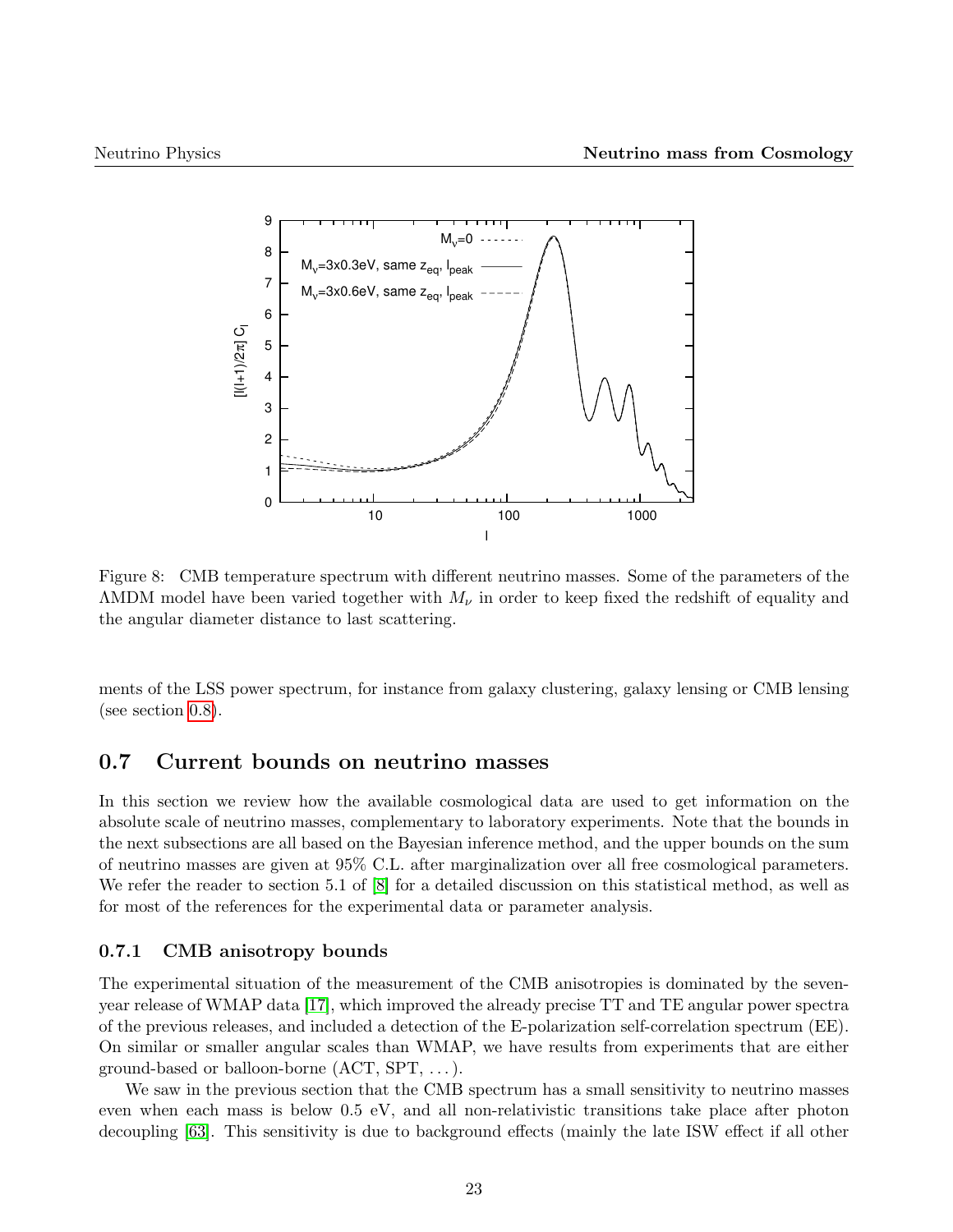ΛMDM parameters are left free) plus perturbation effects (mainly the early ISW effect). Therefore, it is possible to constrain neutrino masses using CMB experiments only, down to the level at which these small effects are masked by instrumental noise, or by cosmic variance, or by parameter degeneracies in the case of some cosmological models beyond the minimal Λ Mixed Dark matter framework. WMAP alone is able to set a limit  $M_{\nu} < 1.3 - 1.4$  eV depending on whether the dark energy component is a cosmological constant or not [\[17\]](#page-30-1). Because the neutrino mass effects in the CMB are visible mainly at  $l < 500$ , combining WMAP data with other CMB datasets (from e.g. ACT or SPT) does not improve this bound. On the contrary, adding more information on the background cosmological evolution is very useful, because it helps removing degeneracies between the various parameters: in that case, the CMB data can better probe neutrino masses through their background effects. For instance, the bound from WMAP combined with BAO scale measurements and a direct determination of  $H_0$  by the Hubble space telescope Key Project [\[64\]](#page-32-14) is significantly stronger:  $M_{\nu} < 0.58$  eV (95% CL) [\[17\]](#page-30-1), while the combination of WMAP with a different  $H_0$  determination at various redshift from early-type galaxy evolution gives  $M_{\nu} < 0.48$  eV (95% CL) [\[65\]](#page-32-15). These are important results, because they do not depend on the uncertainties from LSS data discussed next.

#### <span id="page-23-0"></span>0.7.2 Large Scale Structure observations

The matter power spectrum can be probed with various methods on different scales and redshifts. Let us review here the major techniques which have led so far to relevant neutrino mass bounds.

Galaxy power spectrum. Galaxy maps (or, similarly, cluster maps) can be smoothed over small scales and Fourier transformed in order to provide a power spectrum. Relating such a spectrum to the total matter power spectrum is a tricky exercise, especially on small scales (corresponding to wave-numbers  $k > 0.1 h \text{ Mpc}^{-1}$ , because it is difficult to make accurate predictions for non-linear corrections, redshift-space distortions and the light-to-mass bias. Current bounds are based on the analysis of linear scales only, for which the assumption of a scale-independent bias is well motivated. This bias is however left as a free parameter, in such way that galaxy spectrum data give indications on the shape, but not on the global amplitude of  $P(k, z)$ . In the next subsection, we will report constraints from the halo power spectrum of Large Red Galaxies (denoted later as Gal-LRG), measured by [\[66\]](#page-32-16), the spectrum of the MegaZ catalogue (Gal-MegaZ), used by [\[67\]](#page-33-0), and the WiggleZ Dark Energy Survey (Gal-WiggleZ), used by [\[68\]](#page-33-1). The first two data sets are actually extracted from the same big survey, the Sloan Digital Sky Survey (SDSS).

For sufficiently deep galaxy surveys, it is possible to separate galaxies into redshift bins and compute different correlation functions at different redshifts. This technique, called tomography, can be very useful for constraining the scale-dependent growth factor induced by neutrino masses. In that case, the data can be reduced to a set of two-dimension power spectra in different shells, each of them related to  $P(k, z)$  in a narrow redshift range. Recently, such a tomographic analysis was used by [\[69\]](#page-33-2) for constraining neutrinos, using galaxies from the Canada-France-Hawaii-Telescope Legacy Survey (CFHTLS), split in three redshift bins covering the ranges  $0.5 < z < 0.6, 0.6 < z < 0.8$  and  $0.8 < z <$ 1.0 (this dataset will be denoted as Gal-CFHTLS).

**Cluster mass function.** Instead of probing directly the matter power spectrum  $P(k, z)$  from the spatial distribution of objects, it is possible to constrain integrated quantities of the type  $\int dk P(k)W(k)$ , where  $W(k)$  stands for a given window function. One such quantity is related to the histogram of cluster masses. If the mass of a significant number of galaxy clusters within a given redshift bin is known, this histogram gives an estimate of the so-called cluster mass function,  $dn(M, z)/dM$ , with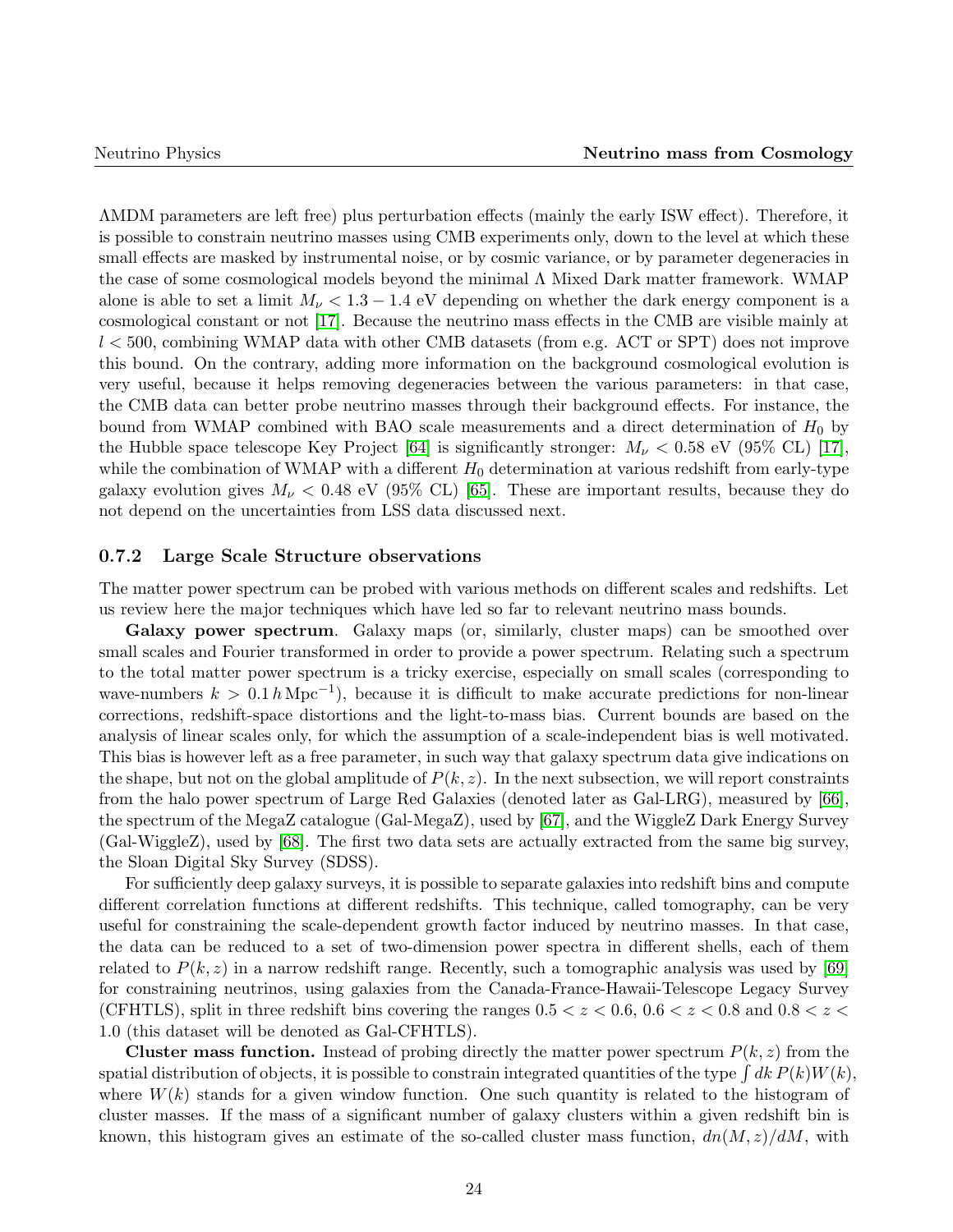dn being the number of clusters of redshift approximately equal to z, and with a mass in the range  $[M, M + dM]$ . This function is related to  $\sigma^2(M, z)$ , the variance of the density in spheres enclosing a mass M, itself derived from the convolution of the power spectrum  $P(k, z)$  with an appropriate window function. In the next subsection we will refer to bounds derived from cluster abundances probed by X-ray observations from the ROSAT survey, presented by [\[70\]](#page-33-3) (denoted later as Clus-ROSAT), and by optical observations from the MaxBCG catalogue, presented by [\[71\]](#page-33-4) (denoted later as Clus-MaxBCG).

Galaxy weak lensing. The image of observed galaxies is distorted by gravitational lensing effects, caused by density fluctuations along the line of sight. One of these effects is called cosmic shear. It corresponds to the squeezing of an image in one direction in the sky, and its stretching in the orthogonal direction. Because such distortions are coherent over the angular size of the lensing potential wells responsible for lensing, they tend to align slightly the apparent major axis of galaxies in a given patch of the sky. Hence the average cosmic shear in a given direction can be estimated statistically by averaging over major axis orientations. The analysis of a catalogue of images leads to a map of the lensing potential, itself related to the matter power spectrum  $P(k, z)$  through the Poisson equation. If the number of source galaxies is sufficient, it is possible to split the catalogue in several redshift bins, and to obtain a three-dimensional reconstruction of the gravitational potential in our past-line cone, and of  $P(k, z)$  at various redshifts. Cosmic shear tomography is particularly useful for measuring neutrino masses, because it can probe the scale-dependent growth factor induced by neutrino masses over an extended range of redshifts. Current cosmic shear surveys already allow to put bounds on neutrino parameters: we will refer later to results from the CFHTLS presented by [\[72\]](#page-33-5) and denoted as WL-CFHTLS.

Lyman alpha forests. The most luminous and distant compact objects that we can observe are quasars. Some of the photons emitted by quasars interact along the line-of-sight. In particular, a fraction of photons are absorbed at the Lyman alpha wavelength by hydrogen atoms located in the Interstellar Galactic Medium (IGM). The absorbed fraction in a given point of the photon trajectory is proportional to the local density of neutral hydrogen. Because photons are continuously redshifted, absorption in a given point is seen by the observer as a depletion of the spectrum at a given frequency. Hence, inside a limited range called the *Lyman alpha forest*, the frequency-dependence of quasar spectra is a tracer of the spatial fluctuations of the hydrogen density along the line of sight. Lyman alpha forests in quasar spectra offer an opportunity to reconstruct the hydrogen density fluctuation along several line-of-sights in a given redshift range. After Fourier expanding each spectrum and averaging over many spectra, one gets an estimate of the so-called flux power spectrum  $P_F(z, k)$ , that can be related to the total matter power spectrum  $P(k, z)$ . Unfortunately, the flux power spectrum does not probe linear scales, but mildly non-linear scales. In order to relate  $P_F(z, k)$  to  $P(k)$ , it is necessary to perform N-body simulations with a hydrodynamical treatment of baryons, accounting for the complicated thermodynamical evolution of the IGM (which depends on star formation). Also, a limitation of this technique comes from the fact that the emitted quasar spectra already have a non-trivial frequency dependence, and that photons are affected by several other effects than Lyman alpha absorption along the line-of-sight. Nevertheless, a careful modeling of all relevant effects allows to obtain interesting constraints. The fact that Lyman alpha forests probe mildly non-linear scales rather than strongly non-linear ones is of course crucial for keeping systematic errors under control. Lyman alpha observations typically constrain the matter power spectrum in the wavenumber range  $0.3 < k < 3 h/Mpc$  and in the redshift range  $2 < z < 5$ . We mention below some neutrino mass bounds inferred from quasar spectra obtained by the SDSS and presented in [\[73\]](#page-33-6), denoted as  $Ly-\alpha$ -SDSS.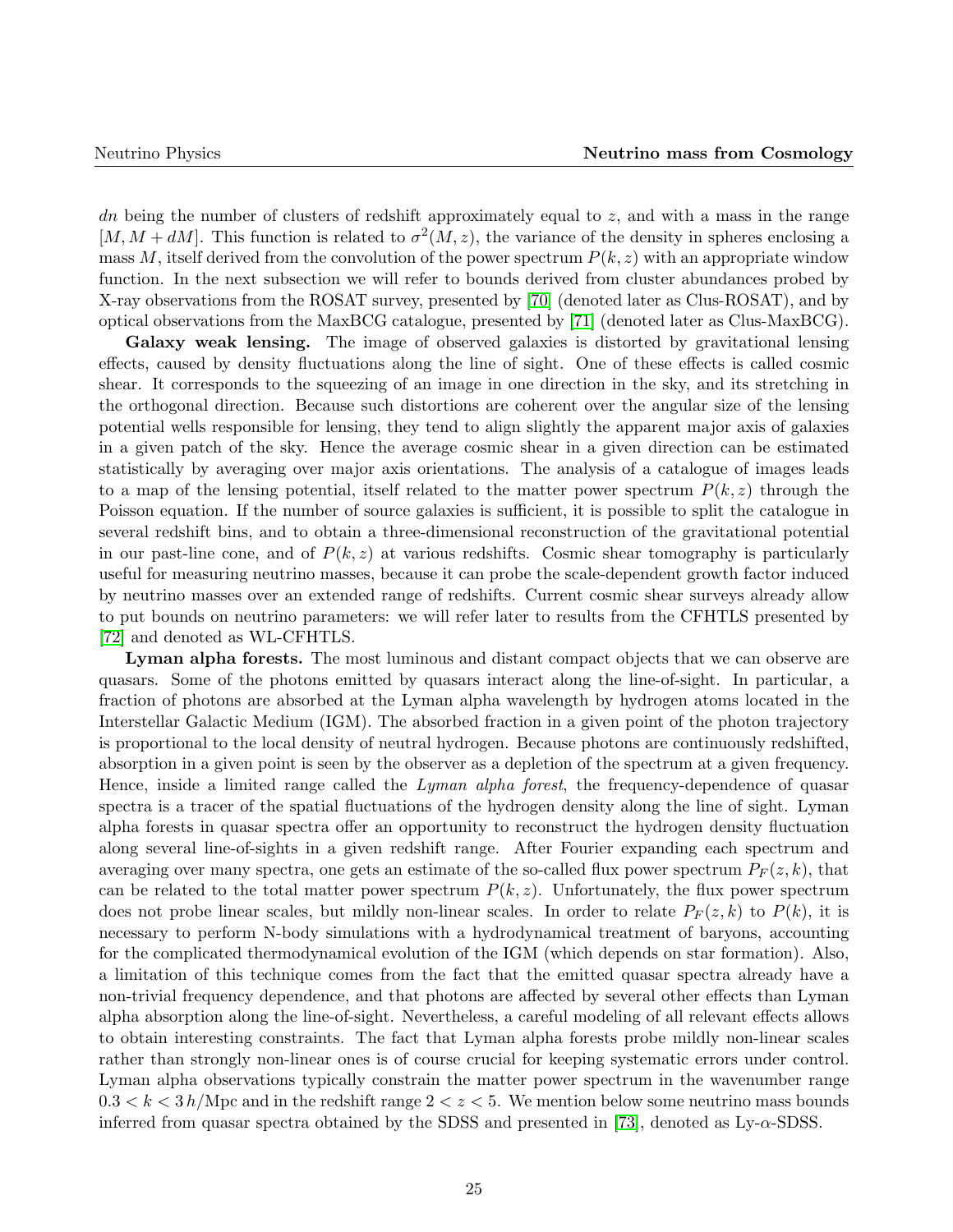| Cosmological data               | Reference                    | $w=-1$     | $w\neq -1$ |
|---------------------------------|------------------------------|------------|------------|
| WMAP7+Gal-LRG+ $H_0$            | $\left\lceil 17\right\rceil$ | 0.44       | 0.76       |
| WMAP5+Gal-MegaZ+BAO+SNIa        | $\left[ 67\right]$           | 0.325      | 0.491      |
| WMAP5+Gal-MegaZ+BAO+SNIa+ $H_0$ | [67]                         | 0.281      | 0.471      |
| WMAP7+Gal-WiggleZ               | [68]                         | 0.60       |            |
| WMAP7+Gal-WiggleZ+BAO+ $H_0$    | [68]                         | 0.29       |            |
| WMAP7+Gal-CFHTLS                | [69]                         | 0.64(0.44) |            |
| WMAP7+Gal-CFHTLS+ $H_0$         | [69]                         | 0.41(0.29) |            |
| WMAP5+BAO+SNIa+Clus-ROSAT       | [70]                         | 0.33       | 0.43       |
| WMAP5+ $H_0$ +Clus-MaxBCG       | 71                           | 0.40       | 0.47       |
| WMAP5+BAO+SNIa+WL-CFHTLS        | 72                           | 0.53       |            |

<span id="page-25-0"></span>Table 1: 95% CL upper bounds on the total neutrino mass  $M_{\nu}$  in eV, for various combinations of CMB, homogeneous cosmology and LSS data sets. The first seven lines refer to galaxy power spectrum measurements, the next two lines to cluster mass function measurements, the last line to a weak lensing survey. WMAP5 or 7 stands for WMAP 5 or 7-year data.  $H_0$  refers to the direct measurement by the HST Key Project [\[64\]](#page-32-14), and BAO to estimates of the scale of Baryon Acoustic Oscillations at various redshifts. Other acronyms refer to various Large Scale Structure dataset referred in section [0.7.2.](#page-23-0) In the last column, the cosmological constant was replaced by a Dark Energy component with arbitrary equation-of-state parameter w.

#### 0.7.3 Large Scale Structure bounds

Using LSS observations in combination with CMB data offers an opportunity to observe (or to bound) the step-like suppression of the matter power spectrum in presence of neutrino masses, as explained in section [0.6.3](#page-17-0) and illustrated in Fig. [7.](#page-19-0) The use of CMB data is crucial in order to constrain parameters like the baryon density, the primordial spectrum amplitude, the tilt, and a combination of  $\omega_M$  and h. Without such constraints, there would be too much freedom in the matter power spectrum fitted to LSS data for identifying a smooth step-like suppression.

We summarize in Table [1](#page-25-0) the main constraints on  $M_{\nu}$  available at the time of writing, obtained from combinations of CMB plus homogeneous cosmology data, galaxy power spectrum data and cluster abundance data. Current data set are far from reaching the sensitivity required to probe the mass splitting of the total mass  $M_{\nu} = \sum_i m_{\nu_i}$  between different species. The constraints mentioned below have been derived in the case of three degenerate neutrinos with mass  $m_{\nu} = M_{\nu}/3$ , but they roughly apply to the total mass of any scenario. Also, the bounds shown in the first column of Table [1](#page-25-0) have been obtained under the assumption of a minimal ΛCDM model with massive neutrinos, featuring seven free parameters. More conservative bounds are sometimes derived for basic extensions of this model, with one or two more parameters. The constraints do not change significantly when assuming, for instance, a primordial spectrum with a running of the tilt  $\left[d\ln n_s/d\ln k\right]$ , or a significant contribution to the CMB of primordial gravitational waves [\[71\]](#page-33-4). Parameters known to be slightly degenerate with neutrino masses and leading to weaker bounds are  $w$ , the equation-of-state parameter of a Dark Energy component (substituting the cosmological constant), and  $N_{\text{eff}}$ , the effective number of neutrinos discussed in section [0.3.](#page-5-2) The degeneracy with w, explained in [\[74\]](#page-33-7), is illustrated by the last column in Table [1.](#page-25-0) We did not include in this table current limits from Lyman alpha forest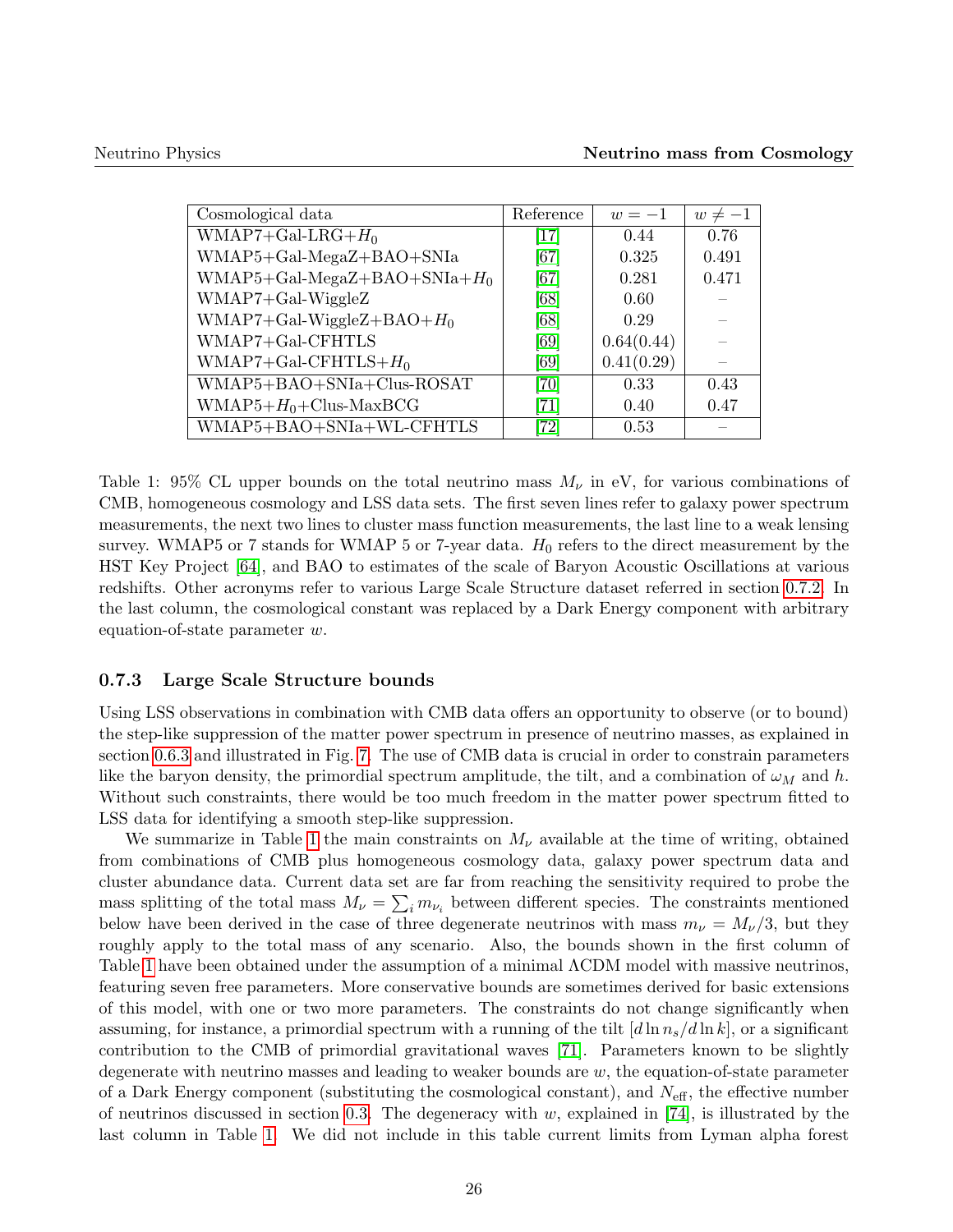data: this is a delicate matter for the reasons mentioned previously, and a careful modeling of all systematic effects leads to rather weak neutrino mass bounds. The conservative analysis of [\[73\]](#page-33-6), based on Ly- $\alpha$ -SDSS, gives a bound  $M_{\nu}$  < 0.9 eV (95% CL) from Ly- $\alpha$ -SDSS data alone.

In conclusion, the combination of available data sets consistently indicates that the total neutrino mass is below 0.3 eV at the 95% CL (0.5 eV if we allow for Dark Energy with arbitrary  $w$ ). This means that the "degenerate scenario" in which all neutrinos share roughly the same mass is almost excluded. The data is about to probe the region in which masses are different from each other, and are ranked according to the NH or IH scenario. Other recent summaries of existing bounds have been recently presented in [\[6,](#page-29-5) [17,](#page-30-1) [50,](#page-32-0) [71,](#page-33-4) [75\]](#page-33-8).

## <span id="page-26-0"></span>0.8 Future sensitivities on neutrino masses from cosmology

Future CMB observations will have increasing sensitivity to neutrino masses, not only thanks to smaller error bars on the temperature and polarization spectra. They will make it possible to probe the large scale structure of the universe with a new technique: CMB lensing extraction. The weak lensing of the last scattering surface by nearby galaxy clusters induces specific non-gaussian patterns in CMB maps that can be extracted using some non-linear estimators. This method allows to measure the lensing potential up to  $z \sim 3$ , and to infer constraints on  $P(k, z)$  at such high redshifts.

In the very close future, significant improvements on the neutrino mass bounds will be triggered by the Planck CMB satellite. The forecasts presented in [\[76\]](#page-33-9) predict a neutrino mass sensitivity of  $\sigma(M_{\nu}) \sim 0.1$  eV from Planck alone, using the lensing extraction technique of [\[77\]](#page-33-10). This would be twice better than without lensing extraction.

Several galaxy surveys with better sensitivity and larger volume are about to release data or have been planned over the next decades, including the Baryon Oscillation Spectroscopic Survey<sup>[1](#page-26-1)</sup> (BOSS), the Dark Energy Survey<sup>[2](#page-26-2)</sup> (DES), the Large Synoptic Survey Telescope<sup>[3](#page-26-3)</sup> (LSST) or the Euclid satellite<sup>[4](#page-26-4)</sup>. Also, in [\[78\]](#page-33-11) it was pointed out that in the future accurate measurements could be inferred from cluster surveys. Because clusters are more luminous than galaxies, they can be mapped up to higher redshift. Concerning cosmic shear surveys, spectacular improvements are expected from Pan-STARRS<sup>[5](#page-26-5)</sup>, or the DES, LSST and the Euclid surveys already mentioned above.

In a near future, the prediction of ref. [\[79\]](#page-33-12) is that the combination of Planck (with lensing extraction) with BAO scale information from BOSS could lower the error down to  $\sigma(M_{\nu}) \sim 0.06$  eV. In addition, the authors of [\[80\]](#page-33-13) find that adding Lyman alpha data from BOSS should lead to comparable sensitivities, and even better results might be expected from the addition of galaxy power spectrum data from the same survey.

With better tomographic data (for either galaxy clustering or cosmic shear), it will become possible to probe the scale-dependence of the growth factor induced by neutrino masses (or in other words, the fact that the step-like suppression has an amplitude increasing with time), and to reach spectacular sensitivites. We present below the typical sensitivities expected for a collection of planned surveys (not all approved). These numbers should be taken with care because forecasts are based on an idealization

<span id="page-26-1"></span> $^{1}$ cosmology.lbl.gov/BOSS/

<span id="page-26-2"></span> $^{2}$ www.darkenergysurvey.org/

<span id="page-26-3"></span> $^3$ www.lsst.org/

<span id="page-26-4"></span> $^4$ sci.esa.int/euclid

<span id="page-26-5"></span> $^5$ pan-starrs.ifa.hawaii.edu/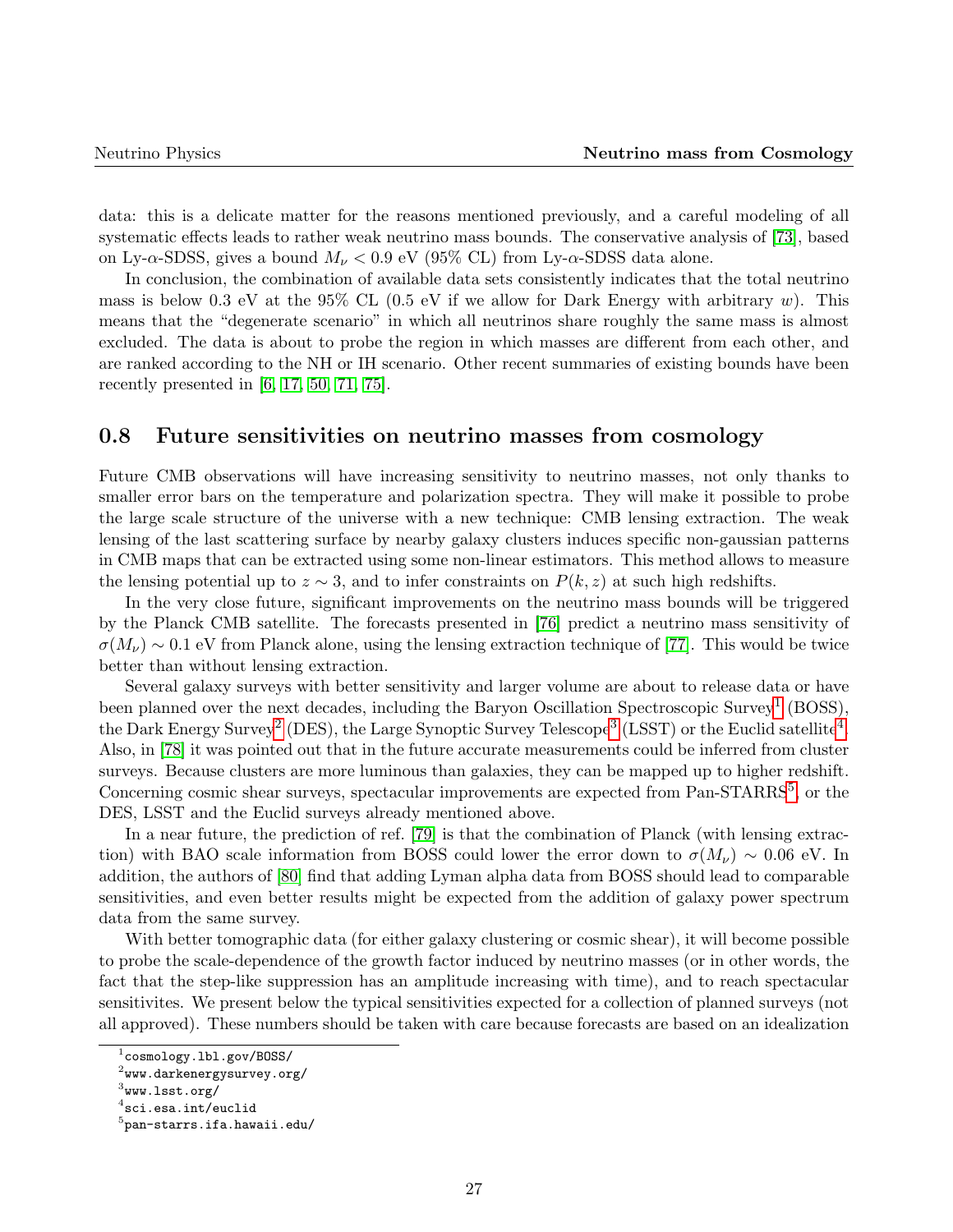of each experiment, as well as on several assumptions like the underlying cosmological model, or even the fiducial value of the neutrino mass itself.

In ref. [\[81\]](#page-33-14) it was found that the measurement of the galaxy harmonic power spectrum in seven redshift bins by the DES should lead to a sensitivity of  $\sigma(M_{\nu}) \sim 0.06$  eV when combined with Planck data (without lensing extraction). Similar bounds were derived in [\[82\]](#page-33-15) for another combination of comparable experiments. This shows that at the horizon of 2014 or 2015, a total neutrino mass close to  $M_{\nu} \simeq 0.1$  eV could be marginally detected at the 2- $\sigma$  level by cosmological observations. Because this value coincides with the lowest possible total mass in the inverted hierarchy scenario, the latter could start to be marginally ruled out in case the data still prefers  $M_{\nu} = 0$ .

The sensitivity of cosmic shear data from a satellite experiment comparable to Euclid was calculated in [\[83\]](#page-33-16), where it was found that it would shrink to  $\sigma(M_{\nu}) \sim 0.03$  eV in combination with Planck data (without lensing extraction). The forecast of [\[84\]](#page-34-0) based on galaxy clustering data also from Euclid (completed at small redhsift by similar data from BOSS) gives comparable numbers. Constraints based on the ground-based Large Synoptic Survey Telescope should be slightly weaker [\[85\]](#page-34-1). Hence, in the early 2020's, we expect that a combination of cosmological data sets could detect the total neutrino mass of the normal hierachy scenario,  $M_{\nu} \simeq 0.05$  eV, at the 2- $\sigma$  level. If the total mass is instead close to  $M_{\nu} \simeq 0.1$  eV, it will be detected at the 4- $\sigma$  level. However, in that case, available experiments would not have enough sensitivity for making the difference between an inverted and normal hierarchy scenario with the same  $M_{\nu}$ .

Even more progress could be provided by the promising technique of 21-cm surveys. Instead of mapping the distribution of hydrogen atoms trough the absorption rate of photons traveling from quasars, it should be possible to observe directly the photons emitted by these atoms at a wavelength  $\lambda \simeq 21$  cm from the transition from one hyperfine level to the other. While travelling towards the observer, these photons are redshifted, and seen with a wavelength indicating the position of the emitting atoms in redshift space. Recent theoretical progresses in this field show that using this technique, future dedicated experiments should be able to map hydrogen and hence baryonic fluctuations at very high redshift (typically  $6 < z < 12$ ), and to probe the matter power spectrum deep inside the matter-dominated regime on linear scales [\[86\]](#page-34-2). This field is still in its infancy, and the forecasts presented so far have to be taken with care, due to the difficulty to make a realistic estimate of systematic errors in future data sets. A sensitivity of  $\sigma(M_{\nu}) \sim 0.075$  eV for the combination of Planck with the Square Kilometer Array (SKA) project, or  $\sigma(M_{\nu}) \sim 0.0075$  eV with the Fast Fourier Transform Telescope (FFTT), was found in [\[61\]](#page-32-11). However, the authors show that such impressive experiments would still fail in discriminating between the NH and IH scenario.

An eventual post-Planck CMB satellite or post-Euclid survey would also have a great potential. The forecast analysis in [\[87\]](#page-34-3) shows that for a CMB satellite of next generation one could get  $\sigma(M_{\nu}) \sim$ 0.03 eV alone, thanks to a very precise reconstruction of the CMB lensing potential, while [\[78\]](#page-33-11) discusses the potential of cluster surveys. Finally, the authors of [\[60\]](#page-32-10) show how far the characteristics of an hypothetical galaxy or cosmic shear survey should be pushed in order to discriminate between two allowed NH and IH scenarios with the same total mass.

## 0.9 Conclusions

Neutrinos, despite the weakness of their interactions and their small masses, can play an important role in Cosmology that we have reviewed in this contribution. In addition, cosmological data can be used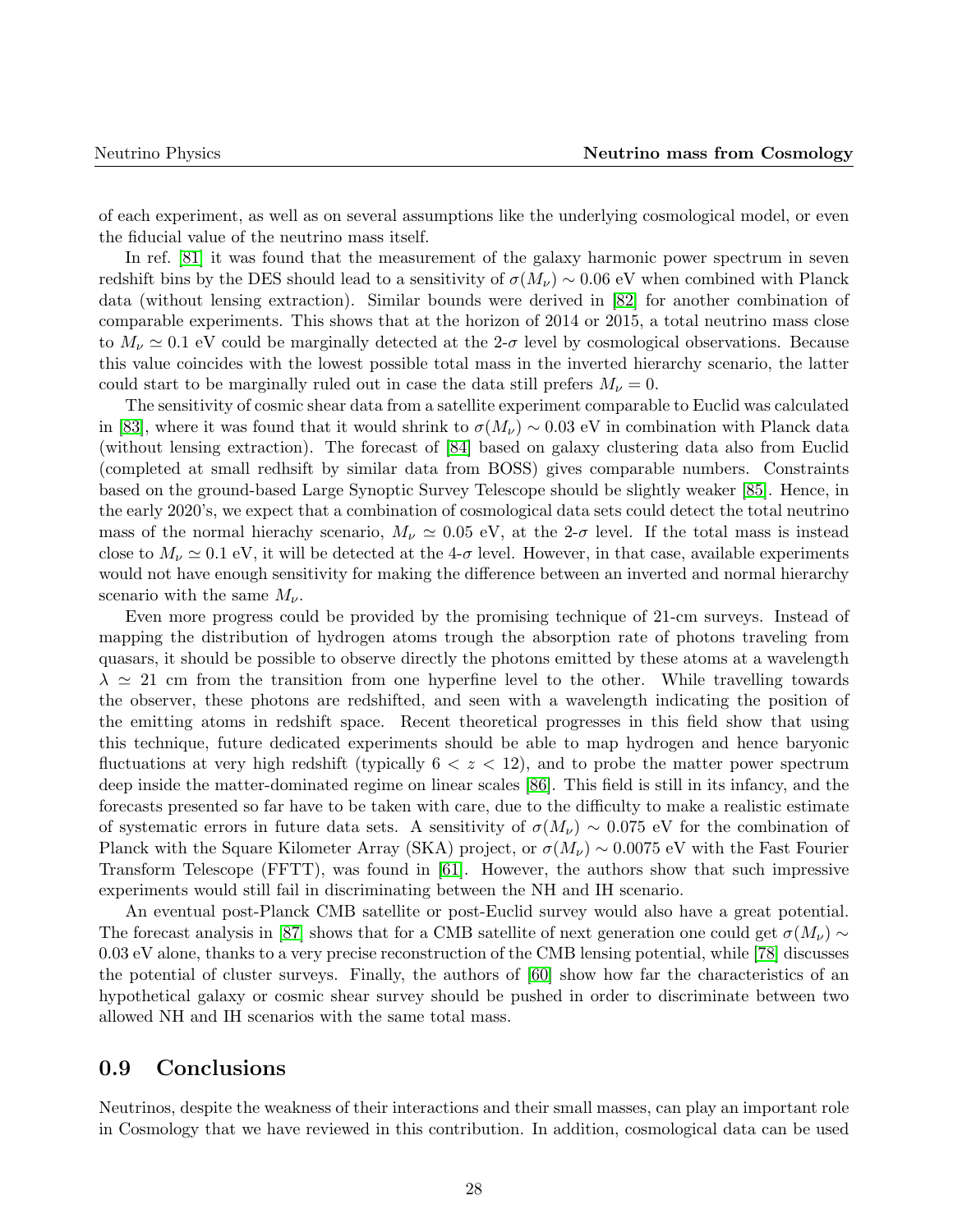to constrain neutrino properties, providing information on these elusive particles that complements the efforts of laboratory experiments. In particular, the data on cosmological observables have been used to bound the radiation content of the Universe via the effective number of neutrinos, including a potential extra contribution from other relativistic particles.

But probably the most important contribution of Cosmology to our knowledge of neutrino properties is the information it can provide on the absolute scale of neutrino masses. We have seen that the analysis of cosmological data can lead to either a bound or a measurement of the sum of neutrino masses, an important result complementary to terrestrial experiments such as tritium beta decay and neutrinoless double beta decay experiments. In the next future, thanks to the data from new cosmological experiments we could even hope to test the minimal values of neutrino masses guaranteed by the present evidences for flavour neutrino oscillations. For this and many other reasons, we expect that neutrino cosmology will remain an active research field in the next years.

## 0.10 Acknowledgments

SP was supported by the Spanish grants FPA2011-22975 and Multidark Consolider CSD2009-00064 (MINECO), and PROMETEO/2009/091 (Generalitat Valenciana), as well as by the EC contract UNILHC PITN-GA-2009-237920. He thanks the Galileo Galilei Institute for Theoretical Physics for the hospitality and the INFN for partial support during the completion of this work.

## 0.11 References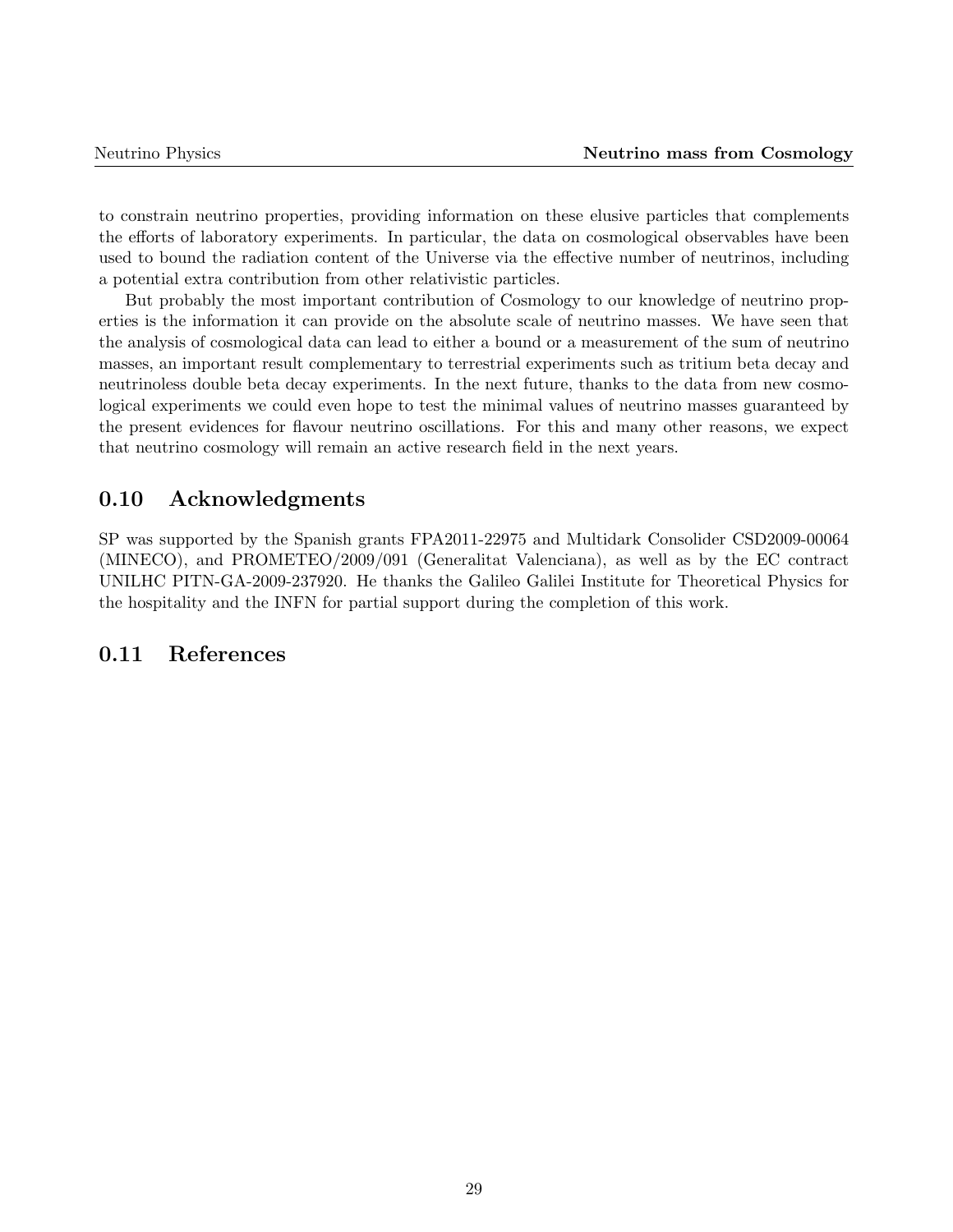# Bibliography

- <span id="page-29-0"></span>[1] A.D. Dolgov, "Neutrinos in cosmology"; Phys. Rep. 370 (2002) 333.
- <span id="page-29-1"></span>[2] J. Lesgourgues, G. Mangano, G. Miele and S. Pastor, "Neutrino Cosmology" (Ed. Cambridge Univ. Press) 2013, to appear.
- <span id="page-29-2"></span>[3] G. Steigman, "Neutrinos and Big Bang Nucleosynthesis"; Adv. High Energy Phys. (2012), in press [\[arXiv:1208.0032\]](http://arxiv.org/abs/1208.0032).
- <span id="page-29-3"></span>[4] E. Nardi, A. Riotto and C.S. Fong, "Leptogenesis in the Universe"; Adv. High Energy Phys. (2012), in press.
- <span id="page-29-4"></span>[5] S. Hannestad, "Primordial neutrinos"; Ann. Rev. Nucl. Part. Sci. 56 (2006) 137.
- <span id="page-29-5"></span>[6] S. Hannestad, "Neutrino physics from precision cosmology"; Prog. Part. Nucl. Phys. 65 (2010) 185.
- <span id="page-29-6"></span>[7] Y.Y.Y. Wong, "Neutrino mass in cosmology: status and prospects"; Ann. Rev. Nucl. Part. Sci. 61 (2011) 69.
- <span id="page-29-7"></span>[8] J. Lesgourgues and S. Pastor, "Massive neutrinos and cosmology"; Phys. Rep. 429 (2006) 307.
- <span id="page-29-8"></span>[9] M. Kamionkowski and A. Kosowsky, "The Cosmic microwave background and particle physics"; Ann. Rev. Nucl. Part. Sci. 49 (1999) 77.
- <span id="page-29-9"></span>[10] E.W. Kolb and M.S. Turner, "The Early Universe" (Ed. Addison-Wesley) 1990.
- <span id="page-29-10"></span>[11] S. Dodelson, "Modern Cosmology" (Ed. Academic Press) 2003.
- <span id="page-29-11"></span>[12] G. Mangano et al., "Relic neutrino decoupling including flavor oscillations"; Nucl. Phys. B 729 (2005) 221.
- <span id="page-29-12"></span>[13] F. Iocco et al., "Primordial Nucleosynthesis: from precision cosmology to fundamental physics"; Phys. Rep. 472 (2009) 1.
- <span id="page-29-13"></span>[14] K. Nakamura et al. [Particle Data Group Collaboration], "Review of particle physics"; J. Phys. G 37 (2010) 075021.
- <span id="page-29-14"></span>[15] S. Sarkar, "Big bang nucleosynthesis and physics beyond the standard model"; Rep. Prog. Phys. 59 (1996) 1493.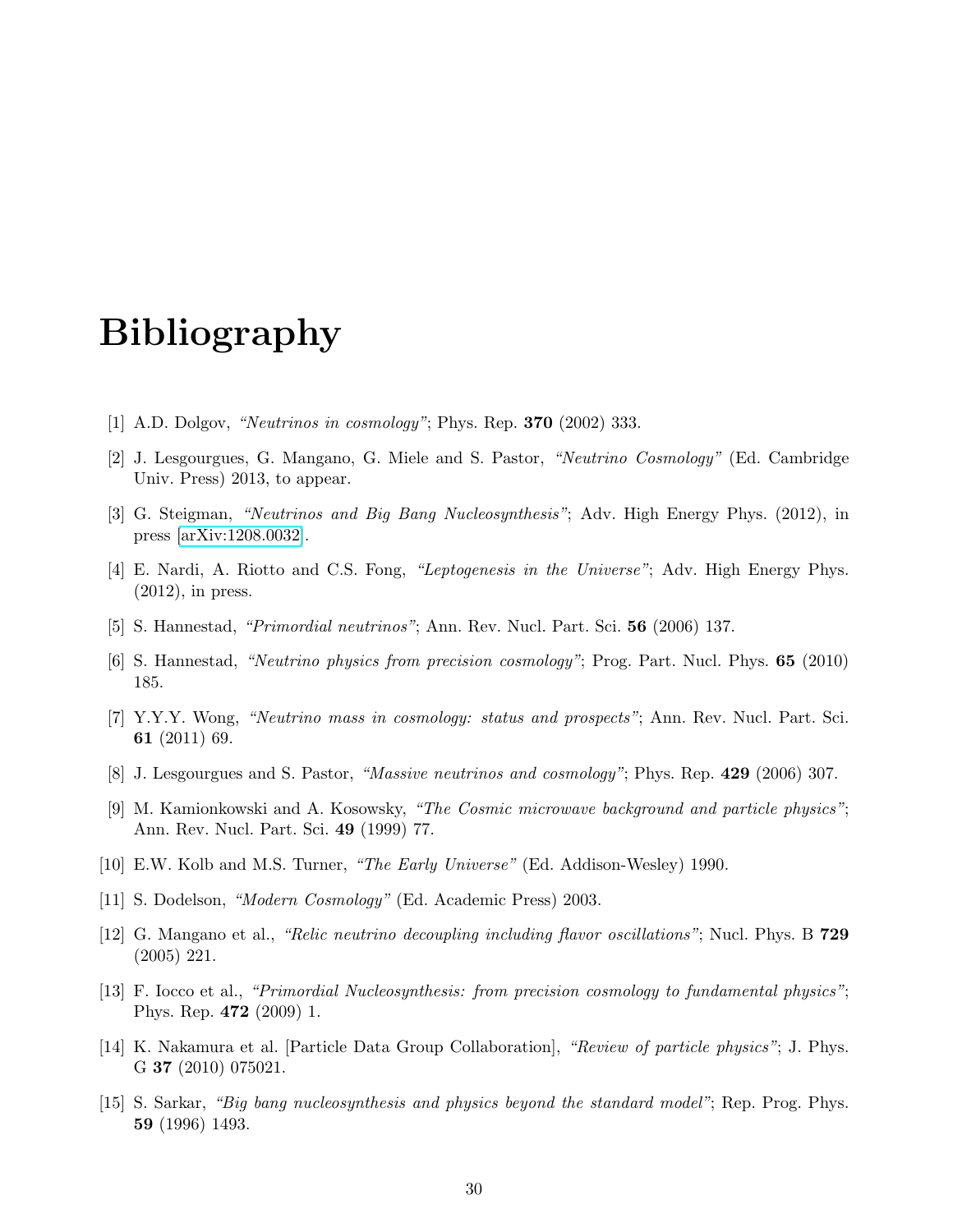- <span id="page-30-0"></span>[16] G. Mangano and P.D. Serpico, "A robust upper limit on  $N_{\text{eff}}$  from BBN, circa 2011"; Phys. Lett. B 701 (2011) 296.
- <span id="page-30-1"></span>[17] E. Komatsu et al. [WMAP Collaboration], "Seven-Year Wilkinson Microwave Anisotropy Probe (WMAP) Observations: Cosmological Interpretation"; Astrophys. J. Suppl. 192 (2011) 18.
- <span id="page-30-2"></span>[18] J. Dunkley et al., "The Atacama Cosmology Telescope: Cosmological Parameters from the 2008 Power Spectra"; Astrophys. J. 739 (2011) 52.
- <span id="page-30-3"></span>[19] R. Keisler et al., "A Measurement of the Damping Tail of the Cosmic Microwave Background Power Spectrum with the South Pole Telescope"; Astrophys. J. 743 (2011) 28.
- <span id="page-30-4"></span>[20] J. Hamann, "Evidence for extra radiation? Profile likelihood versus Bayesian posterior"; JCAP 1203 (2012) 021.
- <span id="page-30-5"></span>[21] G.L. Fogli et al., "Global analysis of three-flavor neutrino masses and mixings"; Prog. Part. Nucl. Phys. 57 (2006) 742.
- <span id="page-30-6"></span>[22] M.C. González-García and M. Maltoni, "Phenomenology with Massive Neutrinos"; Phys. Rep. 460 (2008) 1.
- <span id="page-30-7"></span>[23] T. Schwetz, M.A. Tórtola and J.W.F. Valle, "Global neutrino data and recent reactor fluxes: status of three-flavour oscillation parameters"; New J. Phys. 13 (2011) 063004.
- <span id="page-30-8"></span>[24] H.-S. Kang and G. Steigman, "Cosmological constraints on neutrino degeneracy"; Nucl. Phys. B 372 (1992) 494.
- <span id="page-30-9"></span>[25] S.H. Hansen et al., "Constraining neutrino physics with BBN and CMBR"; Phys. Rev. D 65 (2002) 023511.
- <span id="page-30-10"></span>[26] A.D. Dolgov et al., "Cosmological bounds on neutrino degeneracy improved by flavor oscillations"; Nucl. Phys. B 632 (2002) 363.
- <span id="page-30-11"></span>[27] Y.Y.Y. Wong, "Analytical treatment of neutrino asymmetry equilibration from flavor oscillations in the early universe"; Phys. Rev. D 66 (2002) 025015.
- <span id="page-30-12"></span>[28] K.N. Abazajian, J.F. Beacom and N.F. Bell, "Stringent constraints on cosmological neutrino anti-neutrino asymmetries from synchronized flavor transformation"; Phys. Rev. D 66 (2002) 013008.
- <span id="page-30-13"></span>[29] P.D. Serpico and G.G. Raffelt, "Lepton asymmetry and primordial nucleosynthesis in the era of precision cosmology"; Phys. Rev. D 71 (2005) 127301.
- <span id="page-30-14"></span>[30] S. Pastor, T. Pinto and G.G. Raffelt, "Relic density of neutrinos with primordial asymmetries"; Phys. Rev. Lett. 102 (2009) 241302.
- <span id="page-30-15"></span>[31] G. Mangano et al., "Constraining the cosmic radiation density due to lepton number with Big *Bang Nucleosynthesis*"; JCAP  $1103$  (2011) 035.
- <span id="page-30-16"></span>[32] G. Mangano et al., "Updated BBN bounds on the cosmological lepton asymmetry for non-zero  $\theta_{13}$ "; Phys. Lett. B **708** (2012) 1.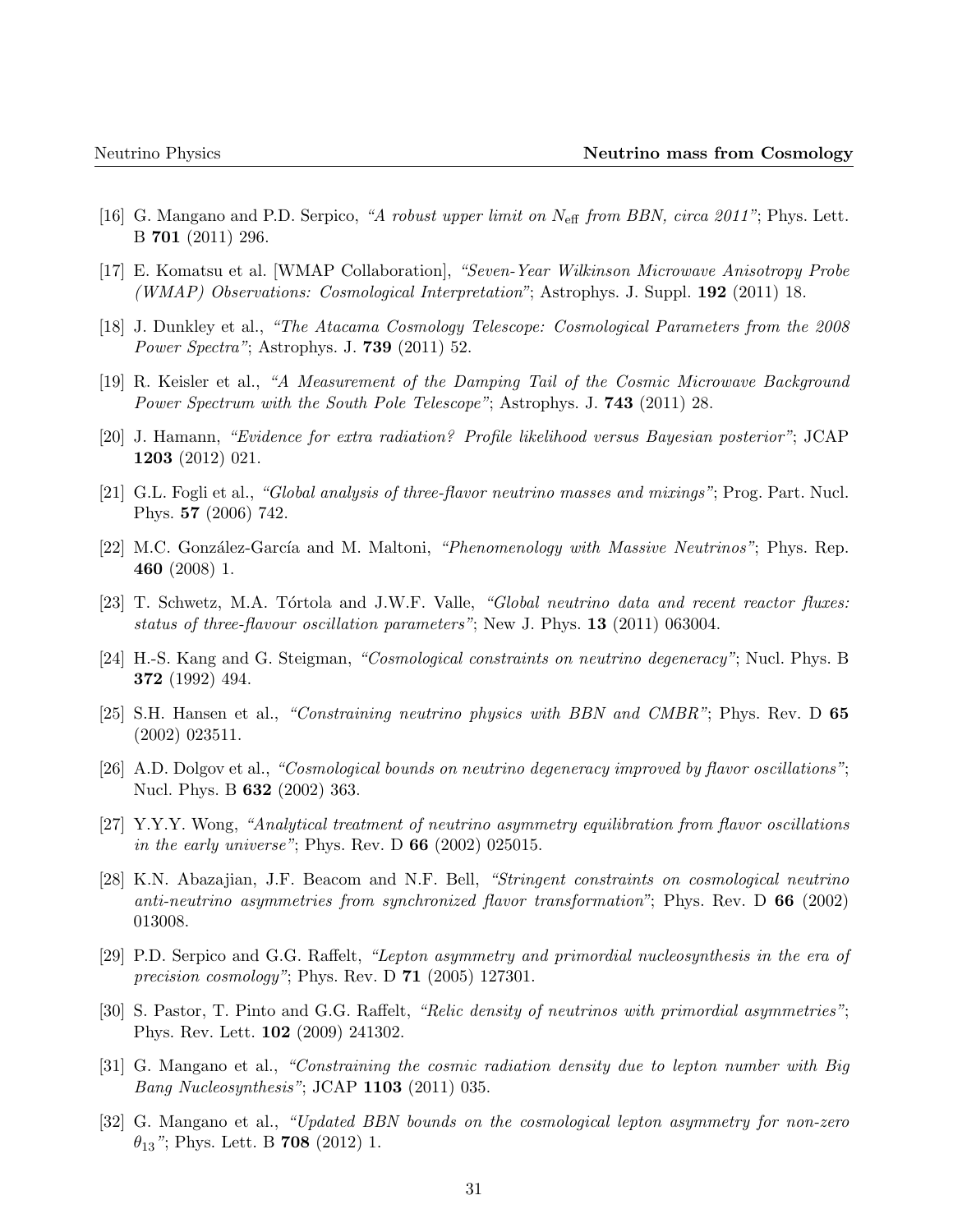- <span id="page-31-0"></span>[33] E. Castorina et al., "Cosmological lepton asymmetry with a nonzero mixing angle  $\theta_{13}$ "; Phys. Rev. D 86 (2012) 023517.
- <span id="page-31-1"></span>[34] K.N. Abazajian et al., "Light Sterile Neutrinos: A White Paper"; preprint [arXiv:1204.5379.](http://arxiv.org/abs/1204.5379)
- <span id="page-31-2"></span>[35] D.P. Kirilova and M.P. Panayotova, "Relaxed constraints on neutrino oscillation parameters"; JCAP 0612 (2006) 014.
- <span id="page-31-3"></span>[36] R. Barbieri and A. Dolgov, "Bounds on Sterile-neutrinos from Nucleosynthesis"; Phys. Lett. B 237 (1990) 440.
- <span id="page-31-4"></span>[37] C. Giunti and M. Laveder, "Implications of 3+1 Short-Baseline Neutrino Oscillations"; Phys. Lett. B 706 (2011) 200.
- <span id="page-31-5"></span>[38] S. Hannestad, I. Tamborra and T. Tram, "Thermalisation of light sterile neutrinos in the early universe"; JCAP **1207** (2012) 025.
- <span id="page-31-6"></span>[39] A.D. Dolgov and F.L. Villante, "BBN bounds on active sterile neutrino mixing"; Nucl. Phys. B 679 (2004) 261.
- <span id="page-31-7"></span>[40] M. Cirelli et al., "Probing oscillations into sterile neutrinos with cosmology, astrophysics and experiments"; Nucl. Phys. B **708** (2005) 215.
- <span id="page-31-8"></span>[41] A. Mirizzi et al., "Light sterile neutrino production in the early universe with dynamical neutrino asymmetries"; Phys. Rev. D 86 (2012) 053009.
- <span id="page-31-9"></span>[42] R. Foot and R.R. Volkas, "Reconciling sterile neutrinos with big bang nucleosynthesis"; Phys. Rev. Lett. 75 (1995) 4350.
- <span id="page-31-10"></span>[43] C.T. Kishimoto and G.M. Fuller, "Lepton Number-Driven Sterile Neutrino Production in the Early Universe"; Phys. Rev. D 78 (2008) 023524.
- <span id="page-31-11"></span>[44] D.V. Forero, M.A. Tórtola and J.W.F. Valle, "Global status of neutrino oscillation parameters" after Neutrino-2012"; Phys. Rev. D 86 (2012) 073012.
- <span id="page-31-12"></span>[45] G.L. Fogli et al., "Global analysis of neutrino masses, mixings and phases: entering the era of leptonic CP violation searches"; Phys. Rev. D 86 (2012) 013012.
- <span id="page-31-13"></span>[46] M.C. González-García et al., "Global fit to three neutrino mixing: critical look at present precision,"; JHEP 1212 (2012) 123.
- <span id="page-31-14"></span>[47] A. Giuliani and A. Poves, "Neutrinoless Double-Beta Decay"; Adv. High Energy Phys. 2012 (2012) 857016.
- <span id="page-31-15"></span>[48] G. Drexlin et al., "Current Direct Neutrino Mass Experiments"; Adv. High Energy Phys. (2012), in press.
- <span id="page-31-16"></span>[49] G.L. Fogli et al., "Observables sensitive to absolute neutrino masses. II"; Phys. Rev. D 78 (2008) 033010.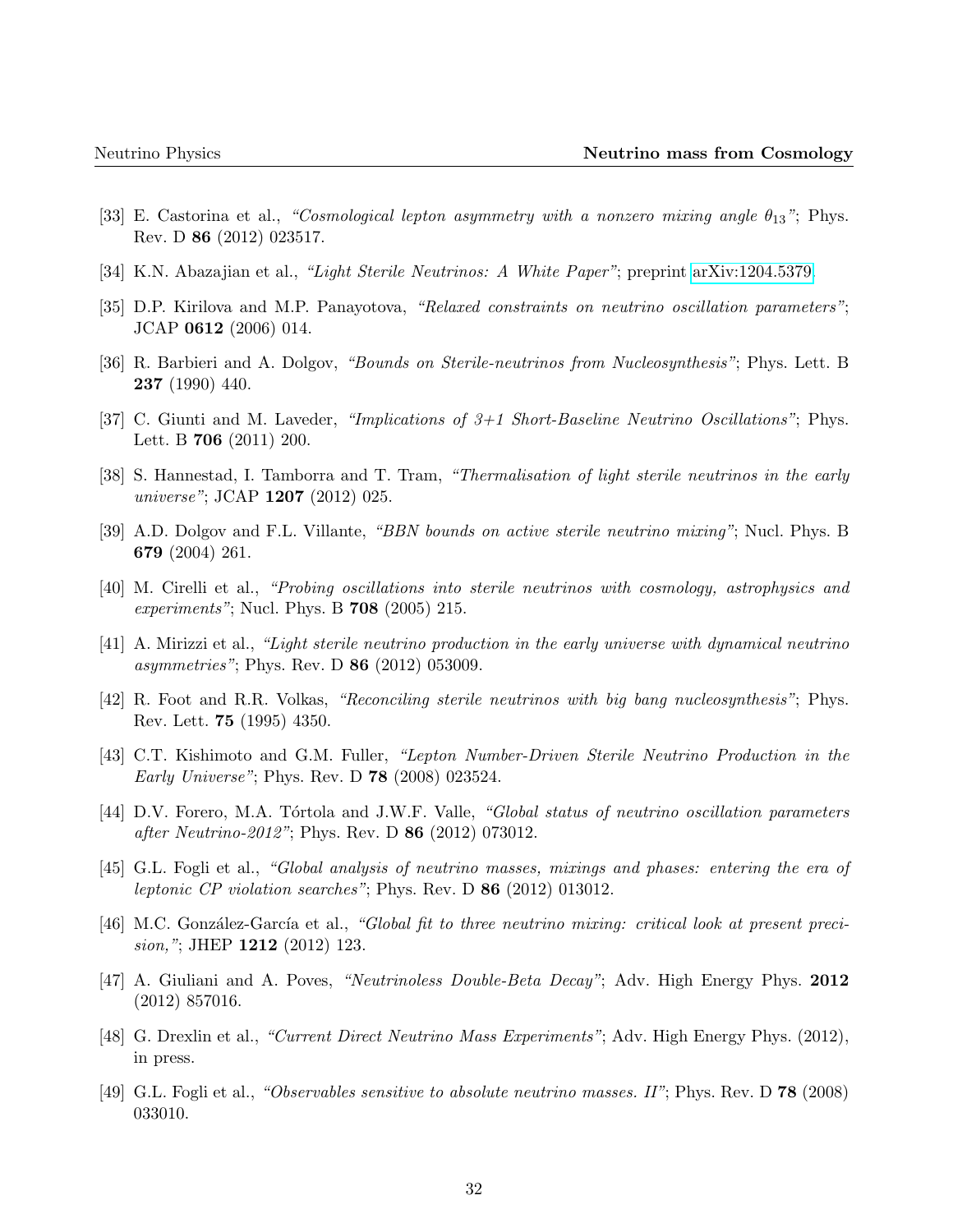- <span id="page-32-0"></span>[50] M.C. González-García, M. Maltoni and J. Salvado, "Robust Cosmological Bounds on Neutrinos and their Combination with Oscillation Results"; JHEP 1008 (2010) 117.
- <span id="page-32-1"></span>[51] J.R. Primack, "Whatever happened to hot dark matter?"; preprint [arXiv:astro-ph/0112336.](http://arxiv.org/abs/astro-ph/0112336)
- <span id="page-32-2"></span>[52] A. Boyarsky, O. Ruchayskiy and M. Shaposhnikov, "The role of sterile neutrinos in cosmology and astrophysics"; Ann. Rev. Nucl. Part. Sci. 59 (2009) 191.
- <span id="page-32-3"></span>[53] W. Hu, D.J. Eisenstein and M. Tegmark, "Weighing neutrinos with galaxy surveys"; Phys. Rev. Lett. 80 (1998) 5255.
- <span id="page-32-4"></span>[54] A. Lewis, A. Challinor and A. Lasenby, "Efficient computation of CMB anisotropies in closed FRW models"; Astrophys. J. 538 (2000) 473.
- <span id="page-32-5"></span>[55] J. Lesgourgues and T. Tram, "The Cosmic Linear Anisotropy Solving System (CLASS) IV: efficient implementation of non-cold relics"; JCAP 1109 (2011) 032.
- <span id="page-32-6"></span>[56] J. Brandbyge and S. Hannestad, "Resolving Cosmic Neutrino Structure: A Hybrid Neutrino N-body Scheme"; JCAP 1001 (2010) 021.
- <span id="page-32-7"></span>[57] S. Bird, M. Viel and M. G. Haehnelt, "Massive Neutrinos and the Non-linear Matter Power Spectrum"; Mon. Not. Roy. Astron. Soc. 420 (2012) 2551.
- <span id="page-32-8"></span>[58] C. Wagner, L. Verde and R. Jimenez, "Effects of the neutrino mass splitting on the non-linear matter power spectrum"; Astrophys. J. **752** (2012) L31.
- <span id="page-32-9"></span>[59] J. Lesgourgues, S. Pastor and L. Perotto, "Probing neutrino masses with future galaxy redshift surveys"; Phys. Rev. D **70** (2004) 045016.
- <span id="page-32-10"></span>[60] R. Jimenez, T. Kitching, C. Peña-Garay and L. Verde, "Can we measure the neutrino mass hierarchy in the sky?"; JCAP  $1005$  (2010) 035.
- <span id="page-32-11"></span>[61] J.R. Pritchard and E. Pierpaoli, "Constraining massive neutrinos using cosmological 21 cm observations"; Phys. Rev. D **78** (2008) 065009.
- <span id="page-32-12"></span>[62] S. Dodelson, E. Gates and A. Stebbins, "Cold + hot dark matter and the cosmic microwave background"; Astrophys. J. 467 (1996) 10.
- <span id="page-32-13"></span>[63] K. Ichikawa, M. Fukugita and M. Kawasaki, "Constraining neutrino masses by CMB experiments alone"; Phys. Rev. D 71 (2005) 043001.
- <span id="page-32-14"></span>[64] W.L. Freedman et al. [HST Collaboration], "Final results from the Hubble Space Telescope key project to measure the Hubble constant"; Astrophys. J. 553 (2001) 47.
- <span id="page-32-15"></span>[65] M. Moresco et al., "New constraints on cosmological parameters and neutrino properties using the expansion rate of the Universe to  $z \sim 1.75$ ,"; JCAP 1207 (2012) 053.
- <span id="page-32-16"></span>[66] B.A. Reid et al., "Cosmological Constraints from the Clustering of the Sloan Digital Sky Survey DR7 Luminous Red Galaxies"; Mon. Not. Roy. Astron. Soc. 404 (2010) 60.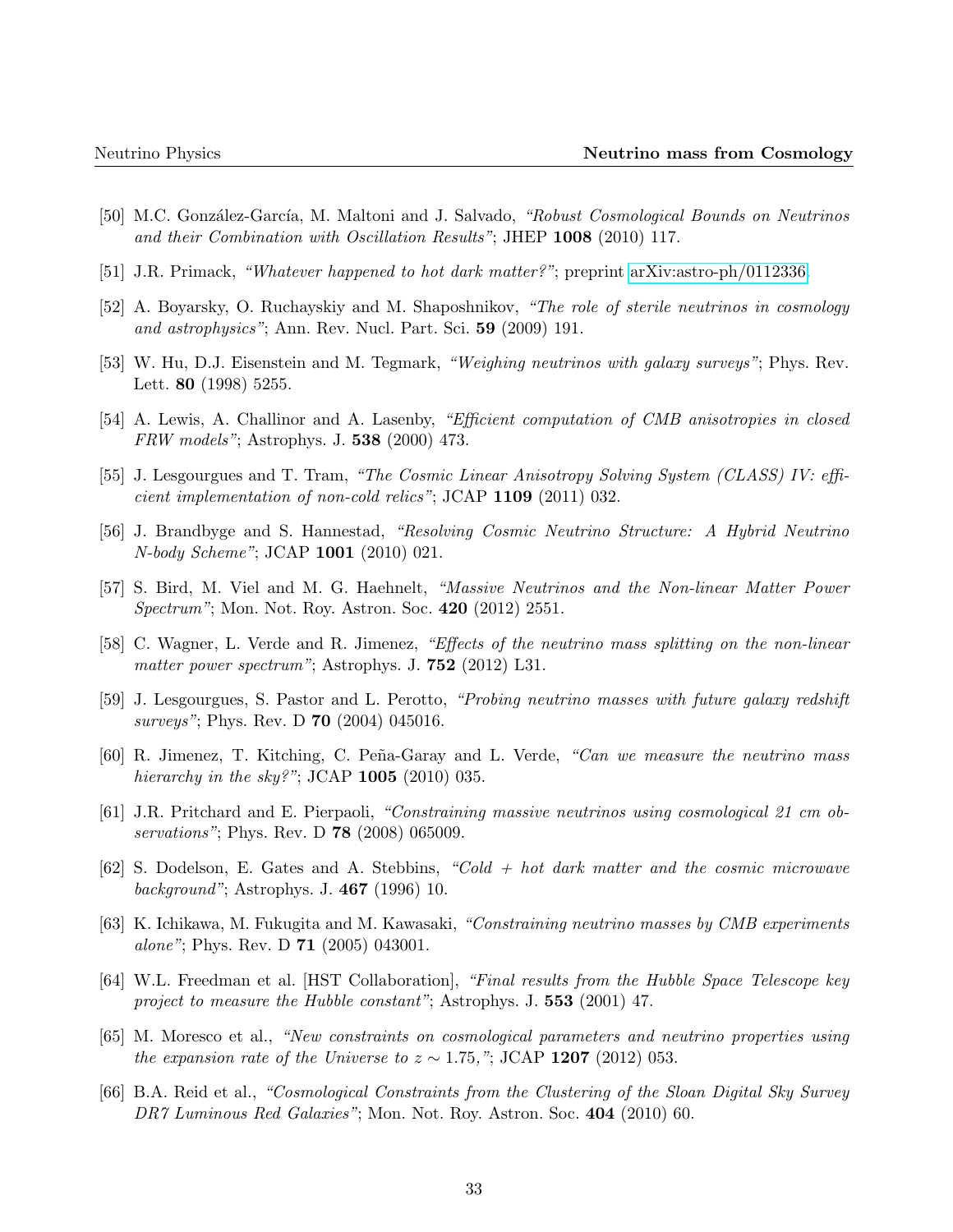- <span id="page-33-0"></span>[67] S.A. Thomas, F.B. Abdalla and O. Lahav, "Upper Bound of 0.28 eV on the Neutrino Masses from the Largest Photometric Redshift Survey"; Phys. Rev. Lett. 105 (2010) 031301.
- <span id="page-33-1"></span>[68] S. Riemer-Sørensen et al., "The WiggleZ Dark Energy Survey: Cosmological neutrino mass constraint from blue high-redshift galaxies"; Phys. Rev. D 85 (2012) 081101.
- <span id="page-33-2"></span>[69] J.-Q. Xia et al., "Constraints on Massive Neutrinos from the CFHTLS Angular Power Spectrum"; JCAP 1206 (2012) 010.
- <span id="page-33-3"></span>[70] A. Mantz et al., "The Observed Growth of Massive Galaxy Clusters I: Statistical Methods and Cosmological Constraints"; Mon. Not. Roy. Astron. Soc. 406 (2010) 1759.
- <span id="page-33-4"></span>[71] B.A. Reid et al., "Robust Neutrino Constraints by Combining Low Redshift Observations with the CMB"; JCAP 1001 (2010) 003.
- <span id="page-33-5"></span>[72] I. Tereno et al., "CFHTLS weak-lensing constraints on the neutrino masses"; Astron. Astrophys. 500 (2009) 657.
- <span id="page-33-6"></span>[73] M. Viel, M.G. Haehnelt and V. Springel, "The effect of neutrinos on the matter distribution as probed by the Intergalactic Medium"; JCAP 1006 (2010) 015.
- <span id="page-33-7"></span>[74] S. Hannestad, "Neutrino masses and the dark energy equation of state - Relaxing the cosmological neutrino mass bound"; Phys. Rev. Lett. **95** (2005) 221301.
- <span id="page-33-8"></span>[75] K.N. Abazajian et al., "Cosmological and Astrophysical Neutrino Mass Measurements"; Astropart. Phys. 35 (2011) 177.
- <span id="page-33-9"></span>[76] L. Perotto et al., "Probing cosmological parameters with the CMB: Forecasts from full Monte Carlo simulations"; JCAP 0610 (2006) 013.
- <span id="page-33-10"></span>[77] T. Okamoto and W. Hu, "CMB lensing reconstruction on the full sky"; Phys. Rev. D 67 (2003) 083002.
- <span id="page-33-11"></span>[78] S. Wang et al., "Weighing neutrinos with galaxy cluster surveys"; Phys. Rev. Lett. 95 (2005) 011302.
- <span id="page-33-12"></span>[79] T. Sekiguchi et al., "Neutrino mass from cosmology: Impact of high-accuracy measurement of the Hubble constant"; JCAP 1003 (2010) 015.
- <span id="page-33-13"></span>[80] S. Gratton, A. Lewis and G. Efstathiou, "Prospects for Constraining Neutrino Mass Using Planck and Lyman-Alpha Forest Data"; Phys. Rev. D 77 (2008) 083507.
- <span id="page-33-14"></span>[81] O. Lahav et al., "Forecasting neutrino masses from galaxy clustering in the Dark Energy Survey combined with the Planck Measurements"; preprint [arXiv:0910.4714.](http://arxiv.org/abs/0910.4714)
- <span id="page-33-15"></span>[82] T. Namikawa, S. Saito and A. Taruya, "Probing dark energy and neutrino mass from upcoming lensing experiments of CMB and galaxies"; JCAP 1012 (2010) 027.
- <span id="page-33-16"></span>[83] T.D. Kitching et al., "Finding Evidence for Massive Neutrinos using 3D Weak Lensing"; Phys. Rev. D 77 (2008) 103008.